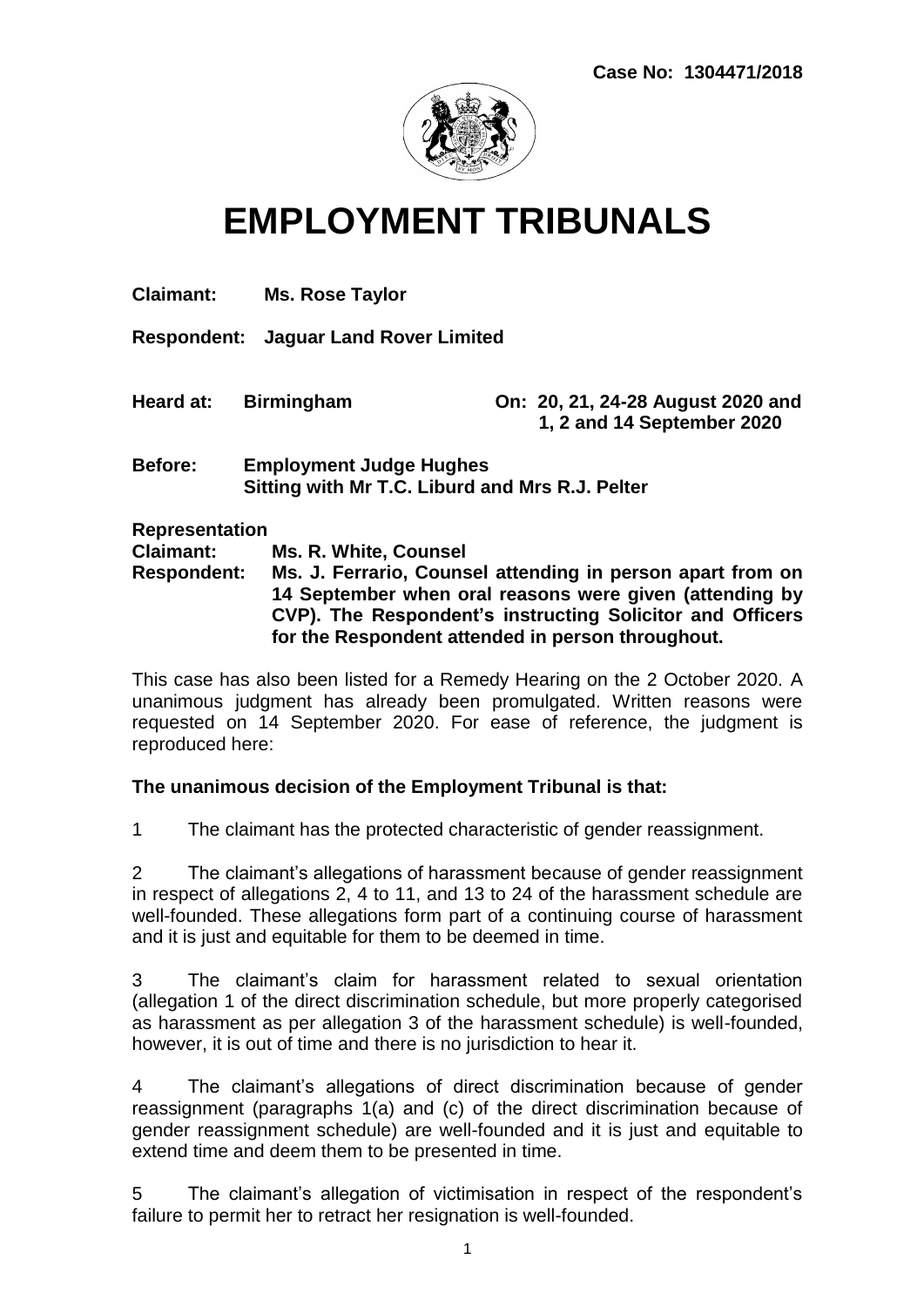6 The respondent's statutory defence to the above allegations fails, and it is totally without merit.

7 The claimant was constructively unfairly dismissed.

8 The remaining allegations are dismissed.

9 Having heard submissions on this point, this Employment Tribunal considers it appropriate to award aggravated damages in this case because of the egregious way the claimant was treated and because of the insensitive stance taken by the respondent in defending these proceedings. We are also minded to consider making recommendations in order to alleviate the claimant's injury to feelings by ensuring the respondent takes positive steps to avoid this situation arising again.

10 The claimant's compensation shall be uplifted by 20% because of respondent's complete failure to comply with the ACAS Code of Practice in relation to the claimant's grievance about short term measures to assist her transitioning.

# **REASONS**

# **Preamble**

1. Pages referred to in square brackets in these Reasons are page numbers in the bundle unless otherwise stated. The Claimant presented a Claim Form on the 28 September 2018 which was in time in respect of the last acts complained of. She had complied with the Early Conciliation requirements. The claims were for constructive unfair dismissal, direct discrimination or harassment because of/related to gender reassignment and sexual orientation, and victimisation. The Respondent submitted a Response defending the claims but making it clear that it was not in a position to say whether numerous allegations of harassment had taken place. The Respondent relied on the statutory defence in that regard. The case has been case managed over quite some time and during the course of the proceedings, the Claimant's name was amended from her "male name" i.e. birth name to her preferred gender reassigned name - "Ms. Rose Taylor". Case management resulted in quite a lengthy and complicated series of schedules relating to various allegations – titled Further & Better Particulars [69H to 69S] plus a list of issues [69T and 69U]. During the course of the case management, the Respondent raised for the first time the question of whether the Equality Act 2010 ("EA10") protected the Claimant on the basis that she had described herself to members of the Respondent's staff as "gender-fluid" and (as we have found) "transitioning", but with no intention of undergoing surgery. The Claimant had also told the Respondent she wished to dress in a male style on some days and a female style on other days. There were discussions about the Claimant's preferred name but, ultimately, she did not change from her male name to her female name during the course of her employment with Jaguar Land Rover Limited. Consequently, the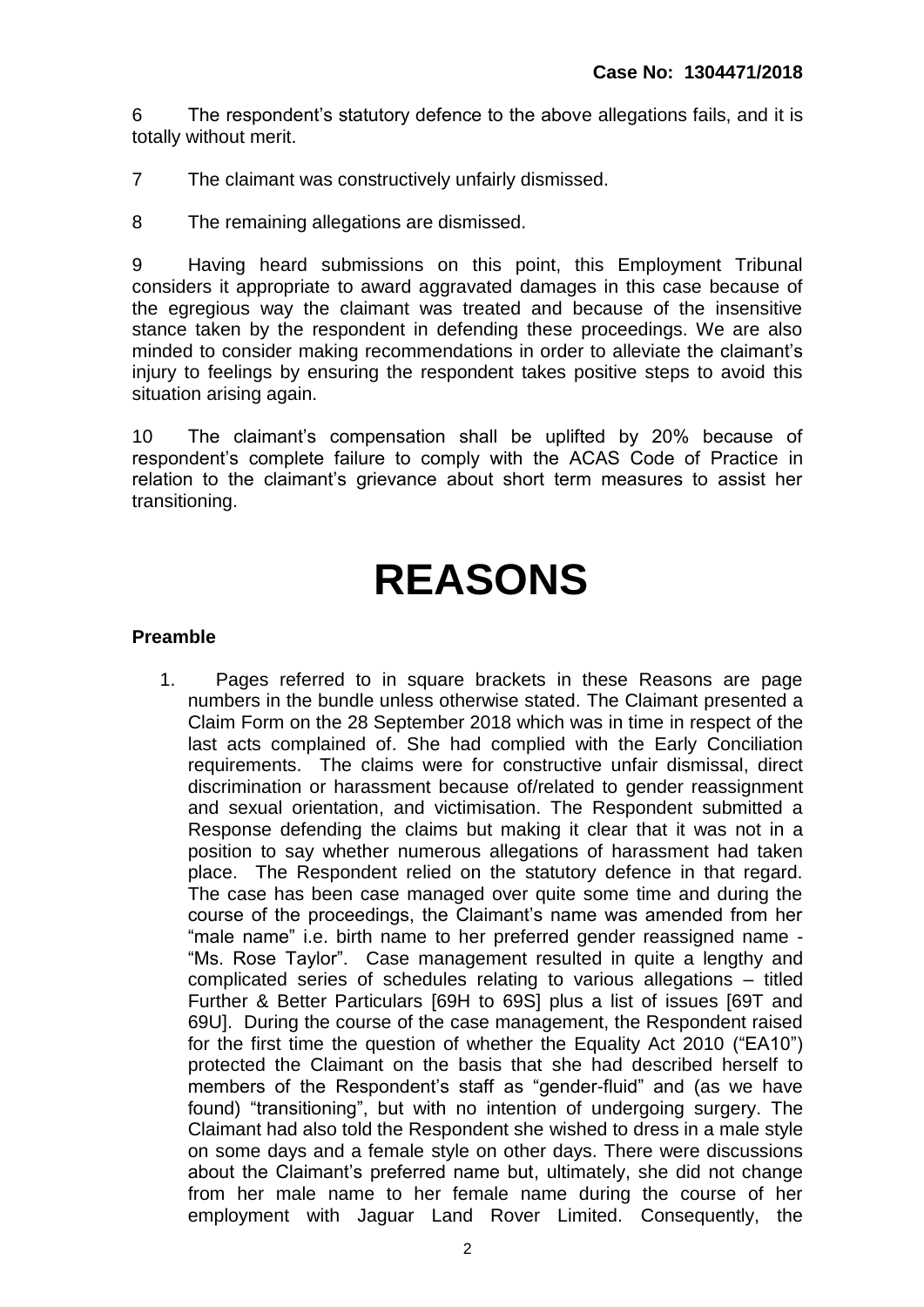documentary evidence largely referred to the claimant by her birth name and as he/him. In these reasons we have substituted the Claimant's preferred form of address when quoting from such documents in italics to make it clear that the actual documents use a male form of address.

- 2. We were told that the question of whether a non-binary, gender fluid person has the protected characteristic of gender reassignment is a novel point of law and that was one of the issues we had to determine after hearing the evidence.
- 3. There was a joint bundle of documents R1. In addition to the bundle, we had opening submissions from the Respondent and from the Claimant - R2 and C1, and closing submissions - R3 and C5. The Claimant's representative had also provided an extract from Hansard - C2, a Schedule of Loss - C3 and a Chronology and Cast List - C4. The latter document was very helpful, and we thank her for it. In addition, the Tribunal has (of our own motion) had reference to documents which we have labelled T1 - the Government's Explanatory Note relating to the definition of gender reassignment; T2 – sections of the Equality Act Code on Practice; and T3 - a document provided by the Government Equalities Office- "Guidance on recruitment and retention of transgender staff".

# **Witnesses**

4. Written witness statements were produced for all witnesses and those were taken as read. The Claimant gave evidence in support of her case and did not call any other witnesses. The Respondent called: Mr Mark Poole - the Claimant's Line Manager at the time of the events in question; Mr Findlay Morrison - Mr Poole's Line Manager at the relevant time; Mr Michael Glithero – the person who dealt with what was ultimately treated as a grievance by the Respondent, but not to the Claimant's satisfaction; and Mr Peter Bingham - who dealt with the grievance appeal on the papers. All of those witnesses were managers and/or senior managers in the engineering department. There was also a witness statement from Ms Laura Bache from Human Resources who did not attend to give evidence. That statement was taken as read and we have given it such evidential value as we considered it to be appropriate in the circumstances.

# **Findings of fact**

- 5. From the evidence that we saw and heard the Employment Tribunal made the following primary Findings of Fact relevant to the issues that we had to determine.
- 6. The Claimant commenced working at the Respondent's Jaguar Whitley site as an agency worker from around July 1998. She commenced employment with the Respondent as a permanent employee on the on the 14 June 1999. At that point the Respondent's title was Jaguar Cars Ltd. That entity later came under the umbrella of Ford Cars Ltd and subsequently became Jaguar Land Rover Ltd which was acquired by Tata Motors Ltd in 2008. The correct Respondent for these purposes is Jaguar Land Rover Ltd ("JLR"). The Claimant had continuous service from 14 June 2000 to the effective date of termination of her employment. The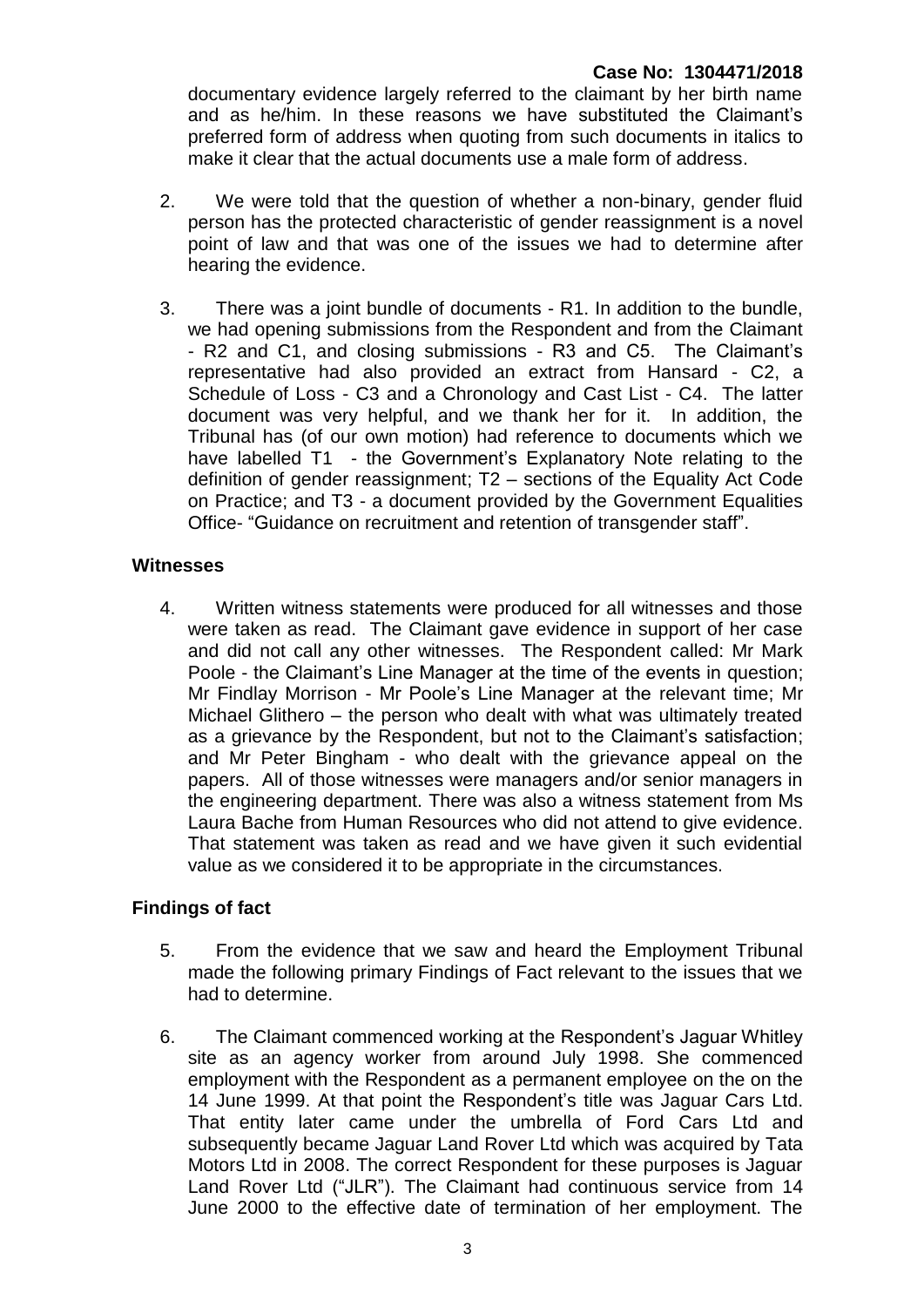Claimant's contract of employment [77 onwards] provided that the Claimant was required to give at least one month's notice in writing if she intended to leave the Respondent's employment. By 2006, the Claimant had been promoted to the position of Infotainment Simulation and Architecture Engineer and, in that role, at the time of events in question, reported to Mr Mark Poole the Navigations System Development Manager. The Claimant according to Mr Poole's witness statement "was a very capable and quiet team member and a bright engineer" [paragraph 2 WS – Mr Poole]. The Claimant had known Mr Poole for a long time, but they had not always worked together. Mr Poole was aware that the Claimant had for some years considered herself to be a gay male. Mr Poole's evidence was that the Claimant's sexual orientation had not been an issue. The Claimant did not choose to be overt about her sexual orientation in the workplace. The Claimant's performance reviews, including one undertaking shortly before the termination of her employment showed that she was a high performer and regarded as being very competent at her job [80-85].

- 7. During the period when the business entity which is now Jaguar Land Rover Ltd was owned by Ford, Ford had facilitated a number of Employee Resource Groups/networks including a lesbian, gay, bisexual and trans plus ("LGBT+") network which the Claimant had been a member of. There was (apparently) a body called "the Diversity Committee" (also referred to as "the Diversity Council") at the point when the Respondent became part of the Tata group of companies, but it became apparent during the hearing before us that this Committee is no longer in existence or is entirely moribund because none of the Respondent's witnesses had heard of it. The Claimant's evidence was that when she queried who the Committee members were, and what its function was, she was informed that: "It didn't really do anything, but could not be got rid of for political reasons".
- 8. At the time of the events in question, the Respondent employed around 43,000 employees plus 5 -10,000 agency workers which meant the total number of staff was approximately 50,000. Consequently, the Respondent is one of the biggest, if not the biggest, employer in the West Midlands. The Respondent has an extensive Human Resources Team which operates centrally and also provides Advisors with responsibility for individual departments. It is fair to say that the Human Resources Team has not functioned properly or provided accurate and professional advice in this case.
- 9. Surprisingly, there was no Equal Opportunities Policy in the bundle. All of the Respondent's witnesses thought that there must be one, but none of them had actually seen it. All of them appeared to be confused between the Dignity at Work Policy (which concerns bullying and harassment in the workplace) and equality and diversity issues. After the evidence was completed, and on the day when we heard submissions, the policy ("the "Diversity & Equal Opportunities Agreement") was handed in. It is a collective agreement between the Respondent and the relevant Trade Unions. Although it was in force at the relevant time none of the Managers who dealt with the Claimant was advised to read it. The collective agreement [page 10 of the document at 526 onwards] required the Respondent, with the support of the Trade Unions: "To ensure that all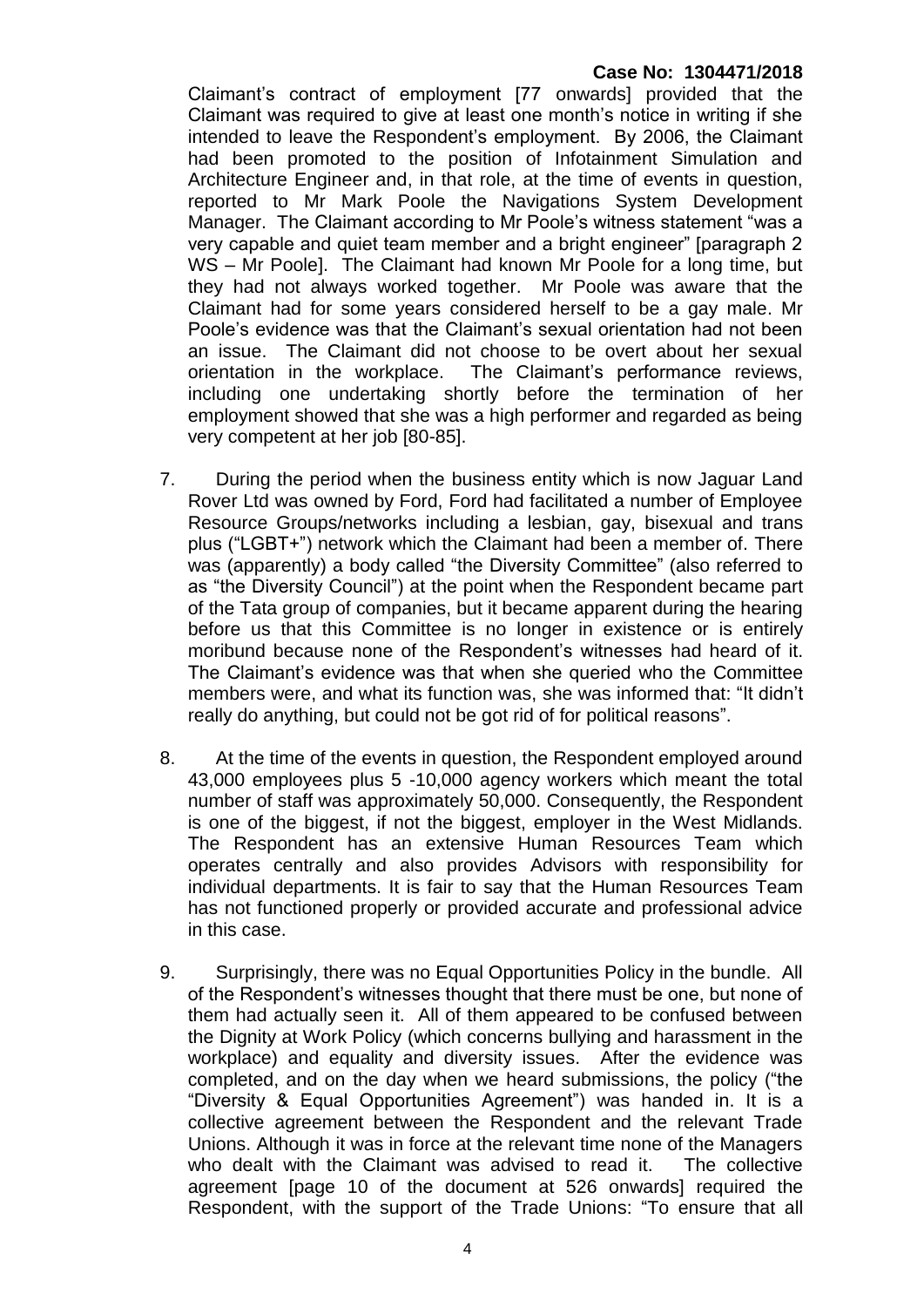employees are aware of their personal and legal obligations to avoid discrimination in accordance with the Equality Opportunities Policy… that employees were…informed of any developments/changes on an ongoing basis.. and that behaviour and language contrary to the spirit of the agreement will not be tolerated and that failure of individuals to observe those principles might lead to disciplinary action". It also provided that training and communication in support of the agreement would be provided as follows: communication to employees about the detail of the equal opportunities agreement; and training for supervisory and management staff [page 11 of the agreement]. Finally, the agreement stated that: "All individuals must without exception observe the requirements of the policy. Immediate supervisors and other employees must apply its principles within all company establishments and on all company business wherever they are. Failure to observe the policy could result in disciplinary action" [page 12 of the agreement]. The sad truth, as this case very clearly demonstrates, is that no steps were taken to implement it or bring it to the attention of employees or managers - none of the managers who gave evidence had received specific training about it.

10. The Respondent also had (and has) a Dignity at Work Procedure [91 onwards]. The managers who gave evidence were aware of this procedure, although we formed the view that they confused it with, or thought it was, an equality and diversity policy. Under "Scope" it states that it applies to all Jaguar Land Rover employees, independent contractors, agency employees and other individuals while on company premises or engaged in company business [91]. There is a "Definitions" section which provides definitions and examples of the type of behaviour that may constitute harassment, bullying, and victimisation. Harassment is defined as unwanted conduct, that violates a person's dignity or creates an intimidating, hostile, degrading, humiliating or offensive environment. The procedure states harassment is related to the protected characteristics of gender (including gender reassignment), race, colour, ethnicity, nationality, religion and/or religious belief, sexual orientation, age, and disability. The procedure provides examples of the kinds of behaviour that could be defined as harassment and states this would include name calling, using very inappropriate names, banter, practical jokes, suggestive comments, abusive language, jokes, posters, assault, insulting behaviour or gestures and circulation of offensive material including the use of email. The procedure states that: "Harassment may be directed at an individual or group and can be a single incident or a behaviour that persists over a period of time; and it may be physical or visual, verbal or non-verbal behaviour. It can be intentional or unintentional and is defined by reference to the impact on the recipient". The procedure also defines bullying. Victimisation was defined as follows: "Victimisation is where an individual is treated less favourably because he or she is suspected or known to have complained or given evidence about alleged inappropriate conduct**.** Examples of behaviour include talking in a negative way about the individual concerned, or labelling someone as a "troublemaker"" [92]. The procedure explains (under the heading "Context"): "It is the impact of our behaviour rather than our intention that primarily defines acts of harassment or bullying". Under the heading "Procedure for Implementation" it states: "Complaints of harassment whether formal or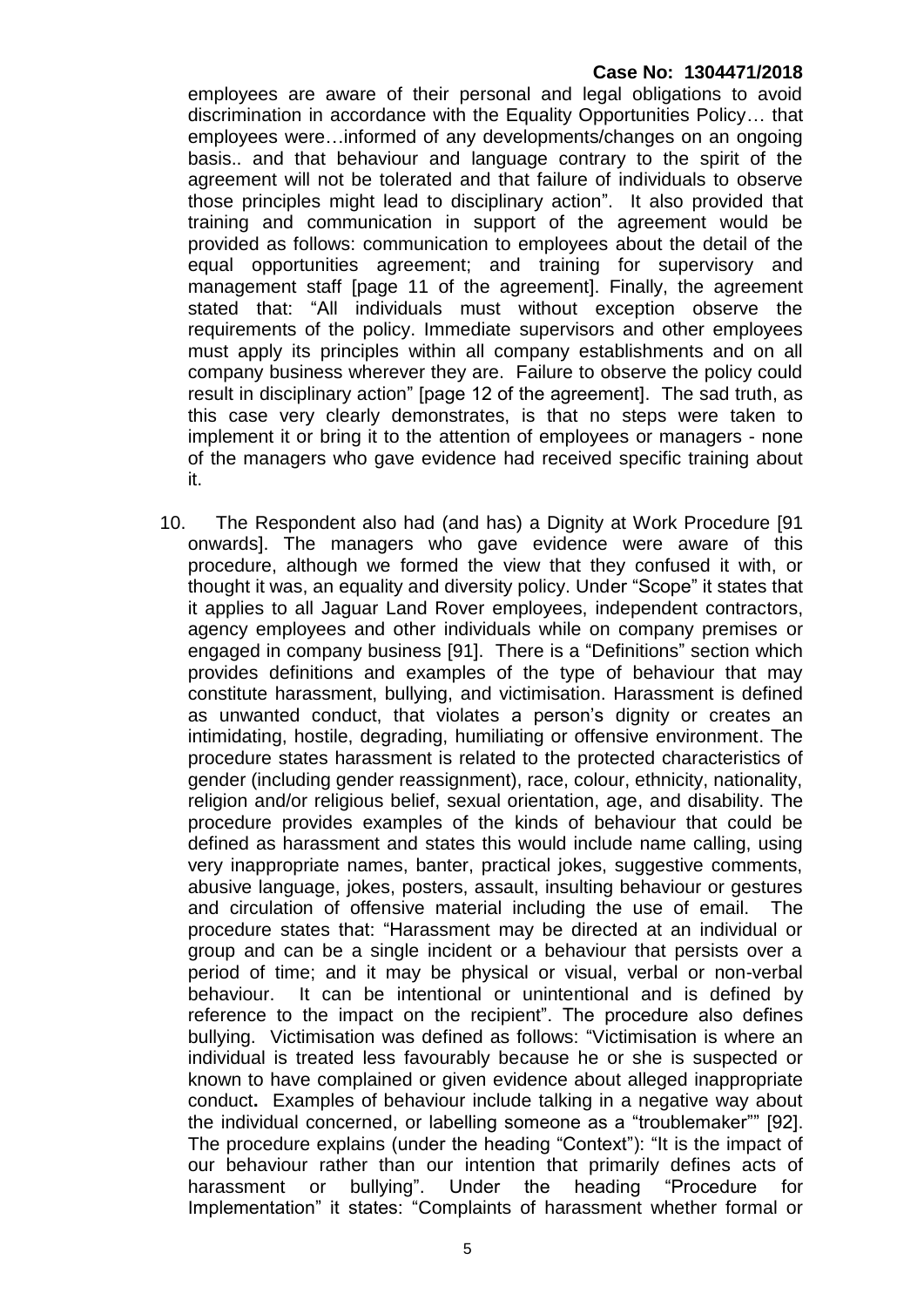informal will be taken seriously. Often there are no witnesses to act upon to the alleged acts of harassment, this does not mean, however that a complaint cannot be acted on, in all cases complaints will be thoroughly and sensitively handled." Under "Roles and Responsibilities" the procedure says: "Supervisors and managers have specific responsibilities to create a climate at work that is free from harassment." Examples of how this could be done are: "Explaining the company's procedure to employees for whom you are responsible; setting an example; and supporting and protecting individuals who complain of harassment". The procedure also makes it clear that: "All employees have a responsibility to help maintain a workplace that is free from harassment and where the dignity of others is respected". It explains that employees have a duty to challenge unacceptable behaviour by bringing it to the attention of the individual concerned, or to a supervisor or manager. There is a section "Ways to resolve an issue" which states: "Most recipients of harassment, simply want the harassment to stop. Informal methods of dealing with the situation are often the quickest and lowest profile and most effective ways and means of achieving this" [92]. As regards informal resolution, the procedure states: "Where an employee would prefer to discuss an issue with someone of the same sex, sexual orientation, religion or ethnicity, Human Resources will arrange or endeavour to arrange a suitable alternative." Although this does not refer to other protected characteristics including gender reassignment, it can be inferred that this ought to apply across the board. The procedure states that if a person feels unable to speak to someone such as their line manager, they can get support from Occupational Health, or one of the Diversity Committee or Council Members for their site or function, or one of the Diversity Team Members. For these purposes, it has already been noted that the Diversity Council/Committee did not appear to exist in any meaningful form. There was no Diversity Team until after the Claimant raised diversity issues with the Human Resources team.

11. At this point, we consider it appropriate to set out some context in respect of this case. It has been quite rightly accepted by the Respondent's witnesses that the Claimant was subjected to harassment related to gender reassignment over a sustained and prolonged period of time. The Respondent's witnesses also accepted that the Claimant raised concerns about this on numerous occasions but that no action was taken to prevent the harassment from occurring and/or continuing. This was because the Respondent's managers took the view that unless the Claimant "named names", there was nothing they could do. In other words, they viewed harassment as a purely disciplinary matter, where the victim must identify the alleged perpetrator and the perpetrator, if found guilty, would then be dealt with appropriately. Clearly, that is not the only way the Respondent could have dealt with this situation. The Claimant was, understandably in our view, reluctant to name names because she thought the situation would get worse. In our collective experience that is a common outcome. If an employee is disciplined for harassing a colleague, their workmates may treat the colleague who made a complaint badly i.e. victimise them. There were, as we shall later explain, other ways of sending a clear message that such behaviour is unacceptable and would not be tolerated.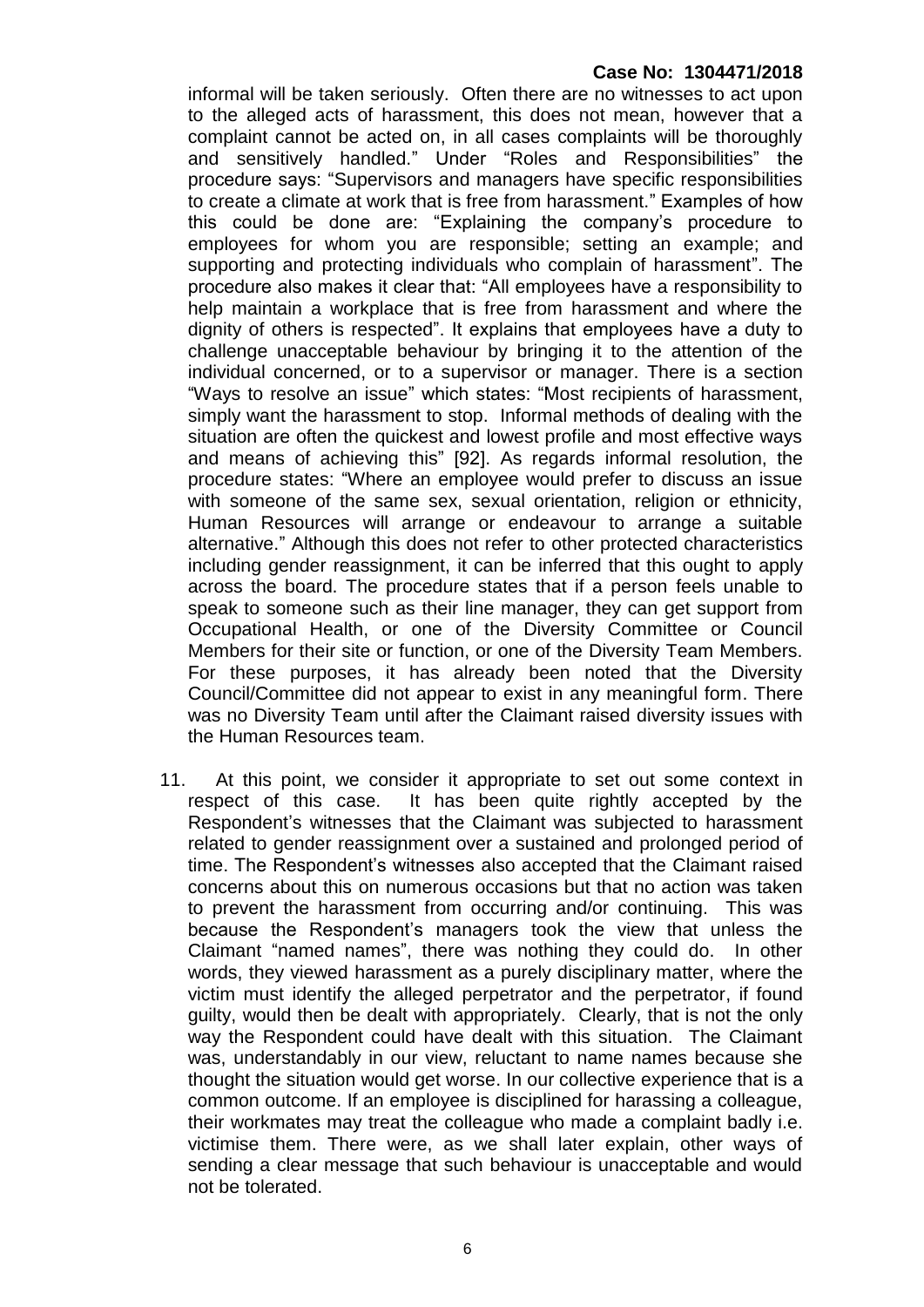- 12. Also, by way of context, the Claimant was eventually referred to Occupational Health because of the stress, anxiety, and distress she experienced as a result of harassment. In our judgement, this was dealing with the symptoms or consequences of the problem, rather than the cause. Of course, Occupational Health may provide advice about how the Claimant could try to manage the impact that harassment was having on her health, but the real point here is that Occupational Health could not deal with the cause i.e. a sustained course of wholly unacceptable harassment in the workplace.
- 13. The site where the Claimant was based, which is in Gaydon, has 7,000 employees and the building the Claimant worked in has over 1,000 employees. There were 450 people in the Infotainment Department, all working in an open-plan office on one floor. Furthermore, the site is adjacent to the Aston Martin site, which is likely to have several thousand employees. In addition, delivery drivers regularly visit the Gaydon site. This illustrates the fact that someone in the Claimant's situation could be exposed to harassment at any point, on any day, by a large number of people when just going about her business on the site.
- 14. There was no evidence whatsoever that the managers who gave evidence, or indeed anyone else working for the Respondent, had been trained on the Dignity at Work procedure. Some of the managers who gave evidence vaguely recalled that that they may have had some form of training on equal opportunities many years previously. It does not appear that the people who dealt with the Claimant throughout this period had regard to the Dignity at Work procedure, even though they were aware of it when they dealt with the Claimant's case. By way of example, Mr Bingham told us that when he dealt with the Claimant's grievance appeal, he did not look at the procedure and simply relied on what he was told by a Human Resources Advisor. We heard no evidence from any member of the Human Resources Team.
- 15. On the 24 January 2017, the Claimant raised some questions with Human Resources - this is referred to by the Respondent as "raising a Human Resources ticket". In particular, she questioned whether JLR had an Employee Resource Group ("ERG") for LGBT+ employees and asked whether, if not, it would be possible to start one and whether there was HR guidance on how best to progress it. The Claimant also queried whether there was an HR Representative to work with, or Department responsible for diversity that should be involved, and whether there was guidance on what company resources should, or should not be used. The Claimant observed that there was no visible group representing the interests of LGBT+ people and said it seemed to be a small investment which could have a positive impact on the business. The Claimant said she had been with the Respondent for about 18 years and during that time there was some representation through Ford for a short while, but there was nothing of the kind at JLR. In raising this ticket, the claimant had identified an issue which had not previously been considered. By way of example, on 1 February 2017, Ms Helen Rutter, Human Resources Manager responded: "Thanks for raising this, it is a subject that is largely unaddressed in JLR and not to my knowledge for any particular reason. I will pick this up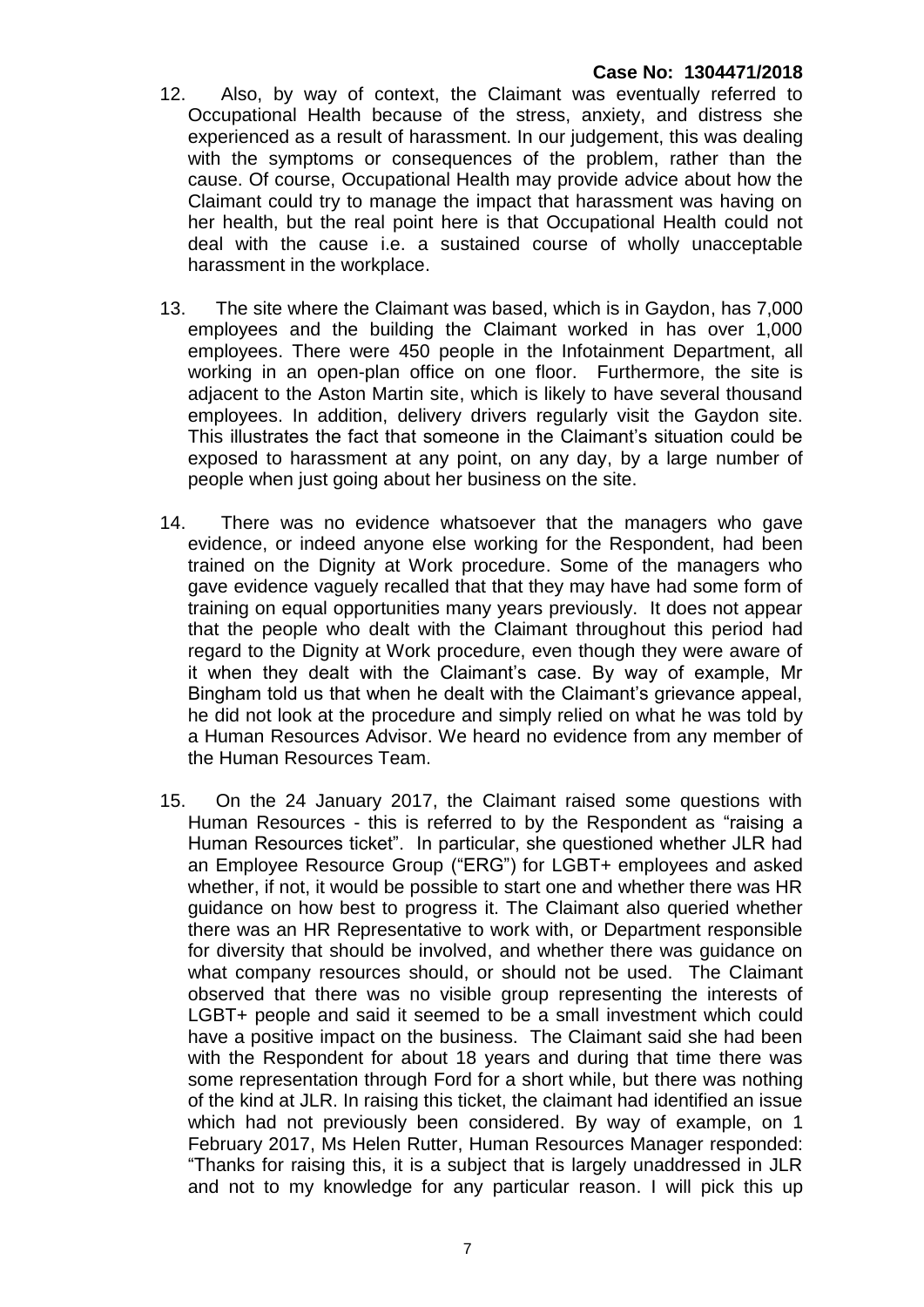internally within HR. There is a particular HR form I have in mind and noting your interest I will come back to you" [212].

- 16. This set into motion an initiative which was predominantly driven by Human Resources for the Claimant to spearhead or champion the rights of LGBT+, be instrumental in setting up an ERG/network at JLR, and (as it was envisaged at that point in time) be involved in developing suitable policies.
- 17. However, what became sadly apparent during the Hearing, in response to a question from one of the Employment Tribunal members, was that not only was there no LGBT+ ERG/network, but there were also no ERGs/networks at all. There were no support mechanisms for staff with protected characteristics, and there was no person designated to deal with diversity and equality issues. In fact, it was positively asserted on behalf of the Respondent, that the whole reason that Ms Laura Bache was eventually moved into a Human Resources role with responsibility for assisting with setting up ERGs/networks, was because the need to do so had been identified by the Claimant.
- 18. This came as a considerable surprise to us. The Claimant, in response to a question from Mr Liburd said: "Yes it's staggering to think that [there was nothing] in 2017". We completely agree. The other point we would make is that although the Claimant had raised this issue, she had willingly, but not by choice, become a champion, or poster girl, for LGBT+ rights (and, arguably the wider interests of people with protected characteristics) because Human Resources recognised there was a need to improve the Respondent's lack of engagement with equality and diversity issues. It was also clear to us that in order to have the backing to do so, the members of the Human Resources Team who dealt with the claimant over the ERG issue, believed that a business case had to be made to the Respondent's Board.
- 19. It was the Claimant's evidence that in March 2017 she told Ms Helen Rutter that she was a transgender and thought herself to be on part of a spectrum, transitioning from the male to the female gender identity. We accepted that. At that point, the Claimant had not told anyone else at work, although she was dressing in female clothes outside work. Her evidence was that she had thrown away all her male clothing with the exception of her shoes (because of her foot size). It is also fair to say that wearing female clothing need not include wearing dresses. It is very common for women to wear blouses and trousers in the workplace.
- 20. On the 5 April 2017, the Claimant sent an email to her Line Manager, Mr Poole, in which she raised the fact that she was transgender. She said: "This is an umbrella term, and in my case the precise word would be gender fluid. I have no plans for surgical transition. HR is aware and I was asked if I wanted to be part of the Transition at Work Policy that is in the early stages and I think this is a good idea… Whilst I am open to discuss on this topic, it is hard for me and some questions I will not be answering at this time. I suspect that with time, I will be more open, however tough this may be, I think this is an important part of starting an Employee Resource Group and ultimately towards being happier at work,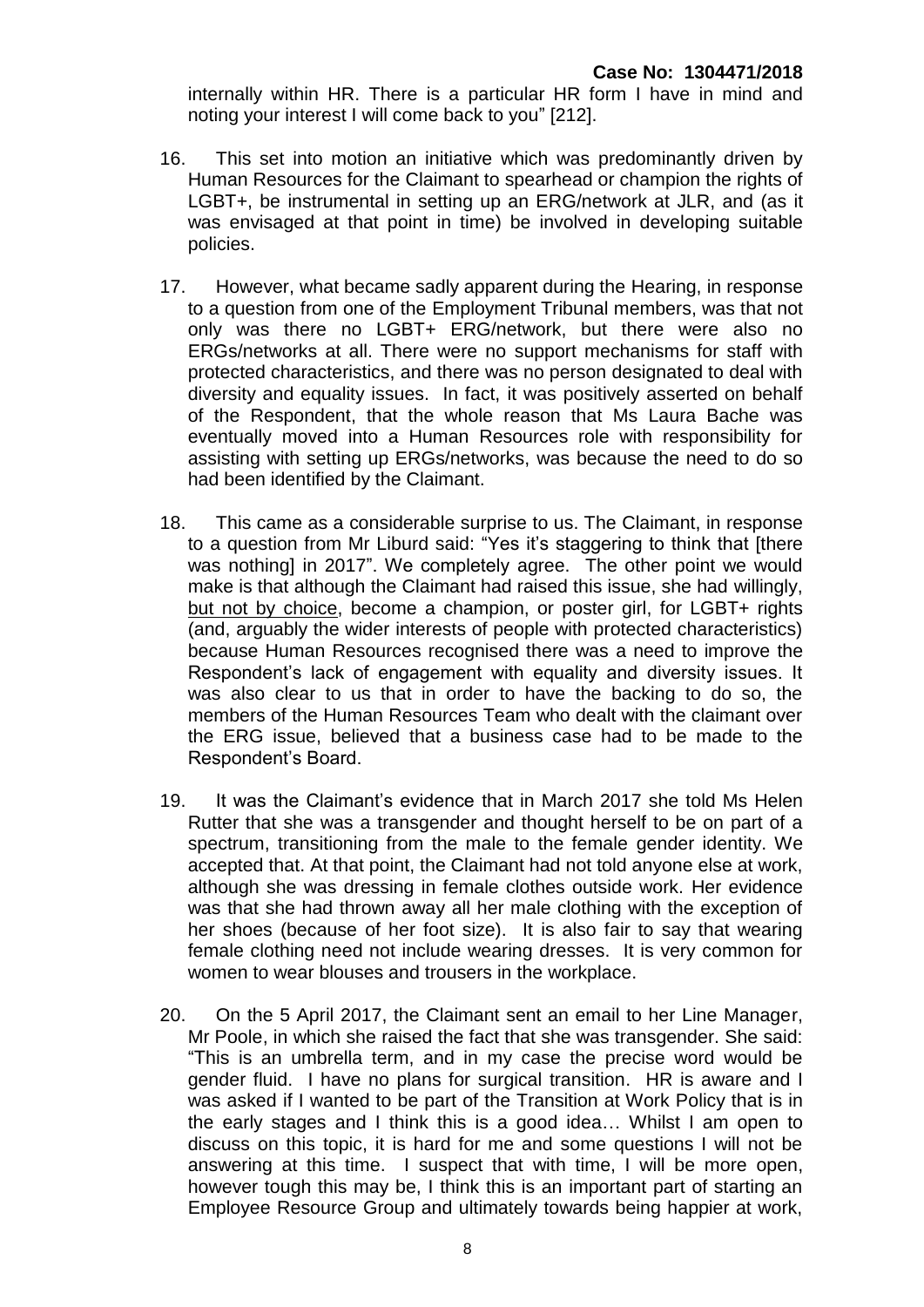which is what this is about. I have spoken to some of the team this week and they are fine" [123]. Mr Poole responded saying "I am so glad you feel you are able to discuss this with me and I want to assure you that you have my full support".

- 21. On the 22 May 2017, the Claimant sent an email to Mr Poole saying: "I have a lot of anxiety about the way I dress for work, my hesitation is that being gender fluid, I have been unsure how I should/can express myself at work and to some degree, it will a learning experience. I think there are false expectations, I should present myself as a "passing woman" I don't agree that makeup, wig and everything else that entails is right for me and sitting at a desk all day dressed like that would be humiliating and uncomfortable, therefore I intend to present in a mixed mode occasionally. I think that the hardest part will be the first day in the office." The Claimant went on to describe the fact that she wanted to fix a day to go to work dressed in female clothing [126].
- 22. A conversation to discuss the claimant's emails took place between the Claimant and Mr Poole on 24 May 2017. The Claimant had prepared a PowerPoint to explain her situation and some of the issues which needed addressing because she realised it would be a difficult conversation. During the course of that conversation, the Claimant says that Mr Poole described her as "not normal". The Claimant was keeping a log of transitioning at work, the content of which has not been disputed. In that log she recorded Mr Poole as having made the "not normal" comment when describing her situation, that he told her "not to dress" [we infer this means in female clothes] and "being told to use the disabled toilets" [377]. We concluded that was an accurate reflection of the conversation. We decided that (contrary to his evidence) Mr Poole did describe the situation as "not normal", but that the Claimant took that to mean that he thought that she was "not normal" because she was, as she said in evidence, "the situation". In terms of the "not to dress", we concluded that this comment was as a result of Mr Poole requesting a delay to the date for dressing in women's clothing, so that he could discuss the matter with his line manager Mr Findlay Morrison. Mr Poole's evidence was that he wanted to take the Claimant's lead but to wait until Mr Morrison had returned from a work-related trip abroad. As to "being told to use the disabled toilets", Mr Poole accepted he had said this to the Claimant. He said this was because there was a previous occasion when a fellow manager was dealing with a transitioning colleague and that the manager concerned was advised (we infer by Human Resources) to tell the colleague to use the disabled toilets. We accepted that this was the reason why Mr Poole thought it was appropriate to advise the claimant to use the disabled toilets.
- 23. Clearly this was not appropriate advice. Firstly, telling a transitioning person to use the disabled toilets is, at the very least, potentially offensive to them because it suggests that their protected characteristic equates to a disability. Secondly, disabled toilets are for disabled people to use and should not be used by other people. The fact is that this advice had been given to a number of transitioning people, including the colleague referred to by Mr Poole, the Claimant herself, and to a transgender colleague on another site. The Claimant became aware of that colleague's situation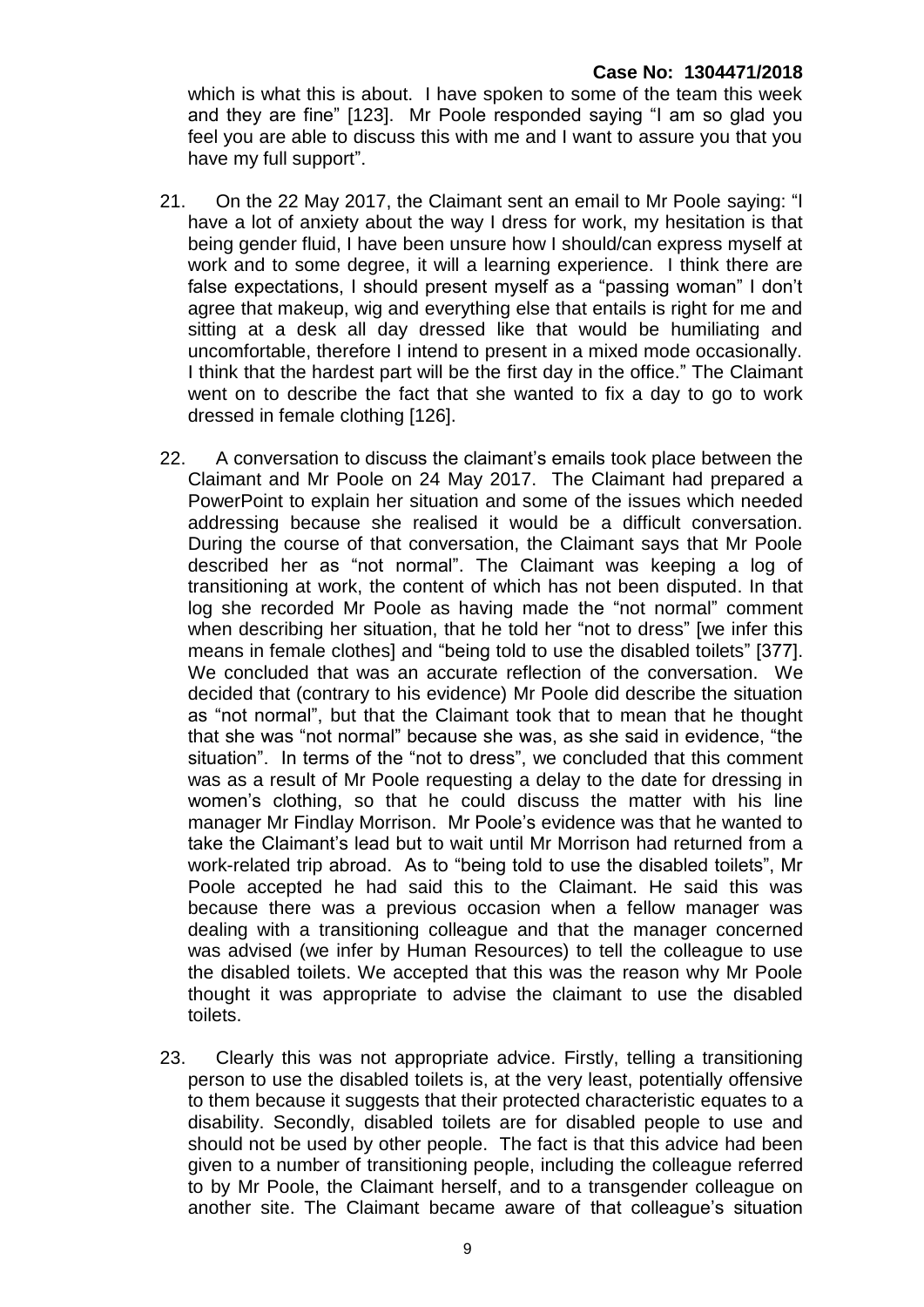because that colleague alleged that having to use the disabled toilets had caused her to develop Irritable Bowel Syndrome. Although the latter is technically hearsay evidence, it is of course admissible, and we accepted it. It is also fair to say that the Respondent's witnesses when crossexamined on this point, accepted in hindsight that it was not appropriate advice.

- 24. In this context, it is relevant to note that some advice was given to the Claimant's department managers and HR on 16 June 2017 by Ms Helen Rutter of Human Resources [126G to I]. She said transitioning was not a very common situation and merited pause for thought. She gave an example of another colleague who was transitioning and how that had been dealt with, but continued: "I would say at this point that no two cases are the same and the destination may change once the individual starts on a journey, for instance, from choosing to dress or present as a new sex, through to undergoing gender reassignment, then that is probably a long road". She went on to make some further points and said: "The watch outs are toilets, which ones will *the Claimant* be using, please don't request that *she* uses the disabled toilets as this puts us straight in the firing line on the discrimination front. If this becomes *her* own decision at some point, that's fine." Ms Rutter also said another 'watch out' was "Unhelpful comments from colleagues", and that: "The top tip is to keep dialogue open". So, it would be fair to say that at that stage, the toilet problem was acknowledged as a sensitive issue by Ms Rutter, as was the fact that the Claimant could be exposed to comments once it became apparent that she was transitioning e.g. because of her clothing.
- 25. On the 16 July 2017, the Claimant got in touch with Ms Suzanne Beaumont (Senior HR Business Partner, Vehicle Engineering). She said: "Hi Suzanne, I thought I should reach out and say hello as I know you have had a recent conversation with my senior manager, Findlay Morrison, and I look forward to having a conversation. In the meantime, I thought it might be useful to summarise a bit." The Claimant went on to say she had two separate work streams ongoing with HR. The first was ticket 92717 LGBT Resource Group. The claimant explained that she had raised that ticket on her fortieth birthday in January because she was so depressed and a big part of that was social isolation and not being able to build connections. The Claimant pointed out that there are some protected characteristics which are unseen, such as being gay, and as such can be invisible, unless the person chooses to manifest that aspect of their personality; whereas there are other protected characteristics which are visible, such as the colour of one's skin or some physical disabilities. More material, for these purposes was the second ticket number 135758 Transition at Work. In respect of that ticket, the Claimant said she had anxiety issues about how I dress at work: "I never dress as a man except at work. I have discussed this with Mark (Poole), Fin (Morrison) and Kirsty Pitcher (a Human Resources Director), so they have a reasonable understanding. I spoke to the "D" Grades on my team so they would know I am trans, but I suspect they don't really understand what this means…. My main issue is around understanding and planning the dress-code to my situation. Transgender is an umbrella term and it can take a lifetime to really understand who you are. I would describe my situation as starting social transition at work for male to female transition,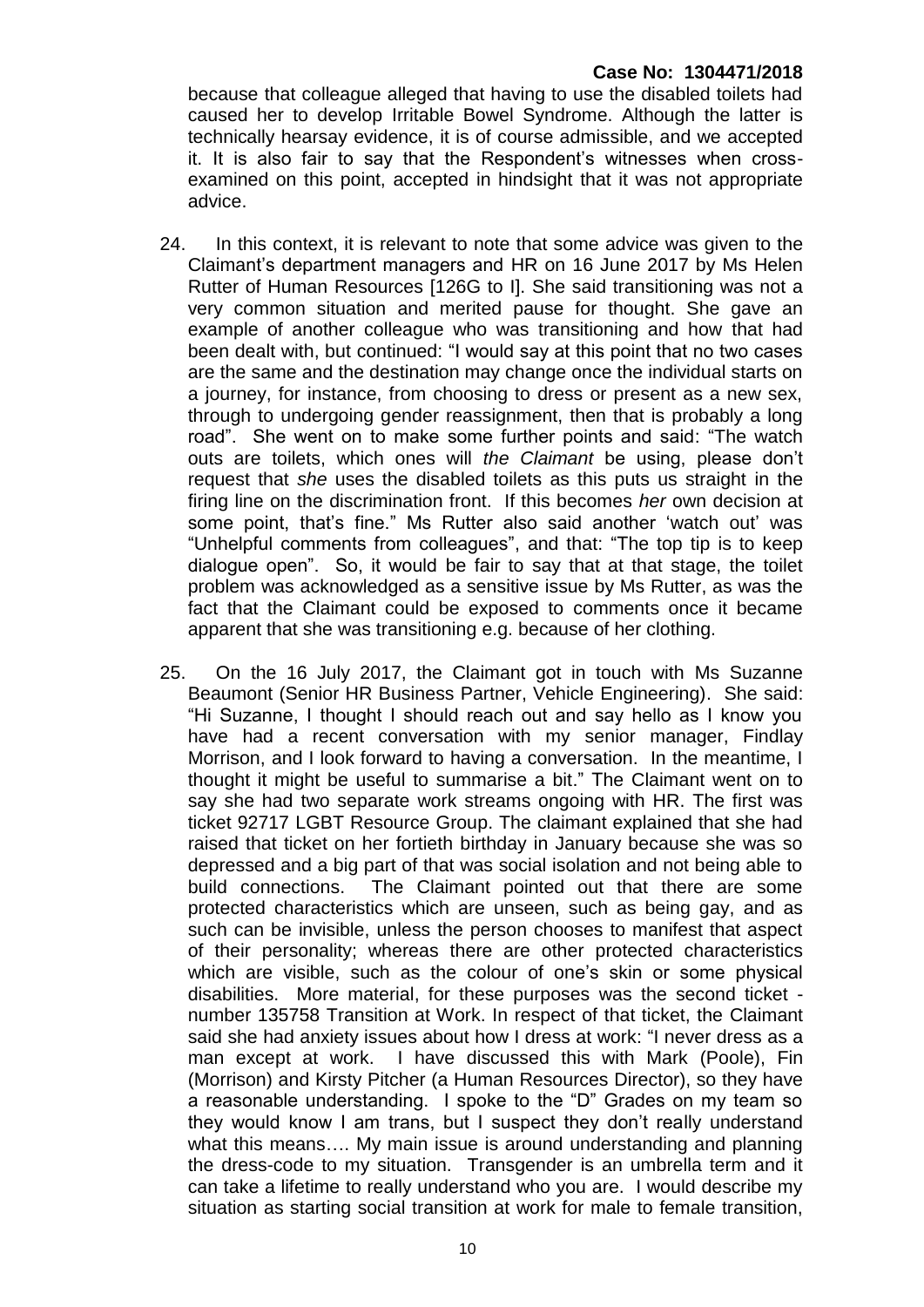currently, I would say "genderfluid" but this could be part of the transgender journey and not the final destination." The Claimant went on to say she was not sure what the toilet arrangements should be and that she was looking for a temporary dress-code with monitoring in the short term and would like consideration as to where she should be working. She gave an example of possibly spending 50% of her work time in the Infotainment Department and 50% in the Diversity & Inclusion Department, although as already noted, there was no such Department at that time, so it would have been 50% in Human Resources, dealing with diversity and inclusion issues (we assume, by reference to setting up an LGBT+ ERG/network).

- 26. So, at this point, it was abundantly clear that there were two separate issues: the wider issue of visibility and support for LGBT+ within Jaguar Land Rover; and the separate matter of how the Claimant was to be supported to transition in the workplace i.e. how she was to dress, what toilet she was to use, and monitoring the situation, to provide help and support.
- 27. On the 19 June 2017, the Claimant was walking through a building described as Building 523 and recorded that someone who was talking to a colleague had said about wanting "to get rid of all the gay people" [377]. We accepted that that comment was made – the Claimant's evidence was not challenged, and she recorded it contemporaneously. It was not directed at the Claimant but we accepted that it was upsetting and amounted to harassment related to sexual orientation because harassment in law can be in respect of a comment made about another person or a general comment, such as this comment.
- 28. On the 26 June 2017, the Claimant explained the situation to the team she worked in [Claim Form paragraph 9] after which the Claimant commenced dressing in female mode two days per week.
- 29. On the 30 June 2017, while in Building 523, on the Gaydon site, the Claimant recorded that one of the Respondent's employees (who is named in the Claim Form, but it is unnecessary to name him for these purposes) said to her: "I was checking out your dress, looked up, saw it was you and my jaw dropped" [377]. The Claimant was upset by that. It was clearly an offensive and unwanted comment.
- 30. On 30 June 2017, an HR Case Management Advisor, called Ms Amy Reynolds, who had responsibility for dealing with some of the matters raised by the Claimant, sent an email to ask how she was getting on. In her reply, the Claimant firstly referred to her work on starting up the LGBT+ ERG, and how the proposal to set up a network could be communicated to the workforce, so that people could join it; the possibility of having a regular midlands social event for the LGBT+ community and supporters, with a view to organising a formal launch event. The claimant then raised two other points. She asked where she should be working, giving the example 50% Diversity and Inclusion. The claimant then said: "When is the company going to realise that LGBT people exist and need support? … It makes you feel worthless and undervalued and we are continually ignored, what can be done to fix this?" [126J]. The Claimant's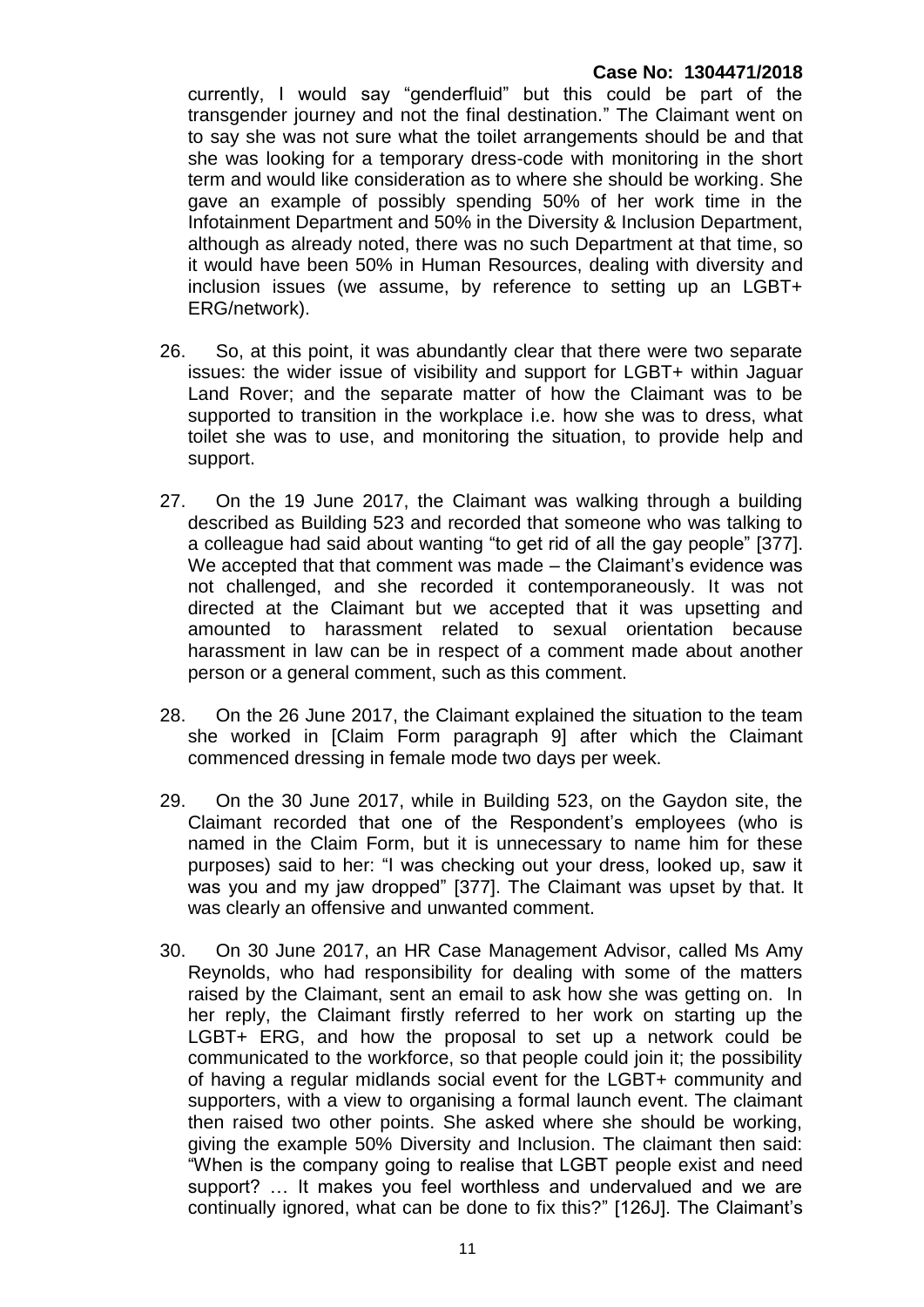evidence was that she got no response from Ms Reynolds and so followed the matter up in person with her and received vague platitudes but no concrete proposals.

- 31. On 10 July 2017, whilst outside Building 523, a male employee (named in the Claim Form, but not in these reasons) said to the Claimant whilst passing in the opposite direction: "So what's going on? Are you going to have your bits chopped off?" The Claimant recorded this in her transitioning diary [377]. Her evidence was unchallenged. We accepted that it was said - it was obviously an offensive and unwanted comment.
- 32. On the 18 July 2017, the Claimant submitted a confidential report to a Mr Guy Higgins, the Respondent's Director of Compliance and Ethics [133-134]. The report firstly dealt with the wider picture (i.e. ERGs). The Claimant said that all major companies have a number of ERGs groups and gave some examples. She then said: "So we are not doing what other companies are doing, doing nothing is costing us millions in lost productivity and every day LGBT people are unfairly suffering. Since raising the initial ticket in January no visible progress has been made". The Claimant made reference to the fact that a Diversity & Inclusion Manager was to be recruited. The Claimant said that due to lack of trust in JLR, LGBT+ staff did not feel able to come forward to discuss their issues. The Claimant gave some examples of other LGBT+ staff who had experienced problems at work.
- 33. The Claimant then referred to the second work ticket concerning support for her during transitioning. She said: "I am directly suffering due to a lack of LGBT support network within JLR, I am in a situation of having no definition of what is acceptable or that anything can be done. I am expected to suffer in silence, while I expect there will be some adjustment by employees, I may have known for a long time, the least the company could do is to sort out an Employee Resource Group. Comments to me have included: "What's going on here? Are you "going to have your bits chopped off?". I have been trying to push things forward and… the reason for highlighting this is to give it serious visibility and we need to start understanding that this is not a trivial issue".
- 34. Mr Higgins replied on the 19 July 2017 querying whether the Claimant wanted this to be a confidential issue for him to take forward or whether her name could be associated with it [129]. He proposed looking into the matter with the Human Resources Leadership Team. The Claimant replied making reference to protecting those around her and her family.
- 35. The Claimant referred to personal circumstances such as the fact that she has children and that her male partner who died. She said that any investigation into allegations can make things worse for the complainant and that; "Other companies do a lot of work to try and support and educate people". She gave examples of outreach work she had done to make links with other organisations. She said that other engineering companies, such as Atkins and Airbus had launched LGBT networks. The Claimant confirmed that her name could be used [128-129].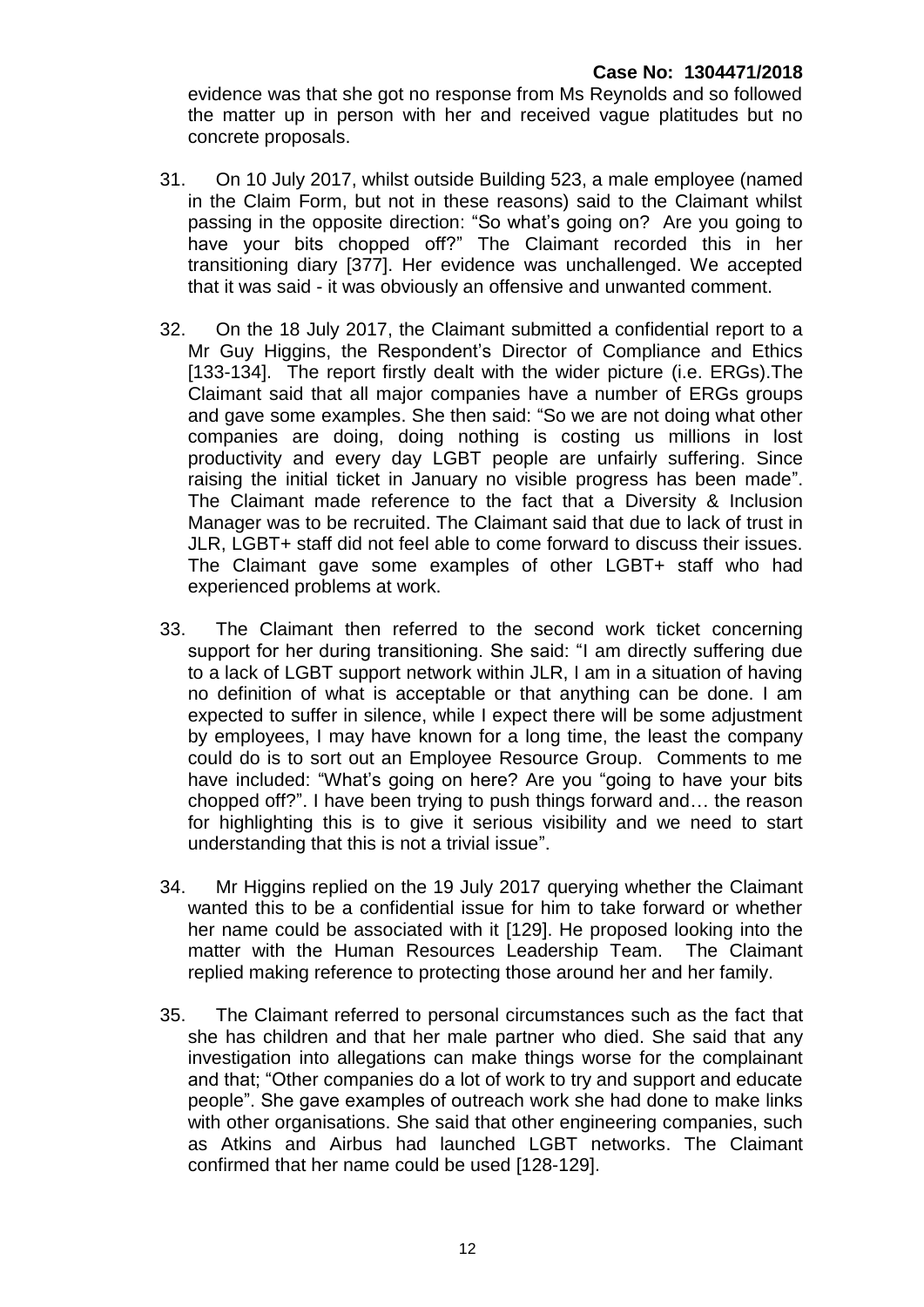- 36. Mr Higgins replied on the 20 July 2017, saying that he had made some initial enquiries with the HR Leadership Team and had been informed that the Claimant was in discussion with Ms Kirsty Pitcher about what the company could and should be doing in this area. He then said: "I think there are two parts to dealing with the types of issue you raise, the proactive element of fostering an appropriate environment and support mechanisms, and the reactive element of addressing specific cases of inappropriate behaviour [128].
- 37. In relation to the reactive elements, he went on to say: "In order to have a meaningful investigation into a particular allegation, we do need as much information as possible about who has allegedly done what, where and when etc.… and whatever evidence there is in support".
- 38. This acknowledges there were two strands: the broader proactive longterm strategy (ERGs etc.); and providing support and a good working environment for the claimant in the short-term. The latter included protecting the claimant from unacceptable and discriminatory comments. Unfortunately, as can be seen from Mr Higgins' reply, the only way the Respondent was prepared to do so, was if the Claimant named names. As already noted, if the Claimant had been prepared to do so, it was likely that her situation would have worsened by being ostracised or exposed to further abuse.
- 39. The Claimant's reply referred to her own experience of transitioning at work with no support. She said "On the reactive side, I am unable to raise a specific case. The point for raising a case [i.e. a ticket] as I did was to point out specific examples of problems that are going on. Investigation of everyone could lead to lots of problems i.e. people might not want their sexual identity to come to light." The Claimant said that: "Leaders probably did not understand the effect of what they were saying. HR didn't know how to support staff and that employees did not feel able to speak up" [127]. So, at this point, the Claimant made it clear that there was a need for reactive action, but that she did not want to raise a specific case. As we have already observed, it would not have been necessary to raise a specific case for positive action to have been taken under the Dignity at Work procedure. Instead the way that it was dealt with was to put the onus on the victim to initiate action against specific alleged perpetrators which, to our minds, missed the point. This was a missed opportunity and, if robust, appropriate action had been taken to reinforce the requirement to comply with the procedure and treat all colleagues with respect, we would not be here today.
- 40. On 22 July 2017, the Claimant raised the fact that offensive comments were being made to her with Ms Suzanne Beaumont and was told: "Not to be sensitive in relation to the reaction of her colleagues and the issues *she* may face when transitioning at work". That was unchallenged evidence and we accepted that it occurred because it was one of the many issues the Claimant recorded at the time [377]. Clearly the response was offensive and unsupportive, and implied that the Claimant was wrong to complain.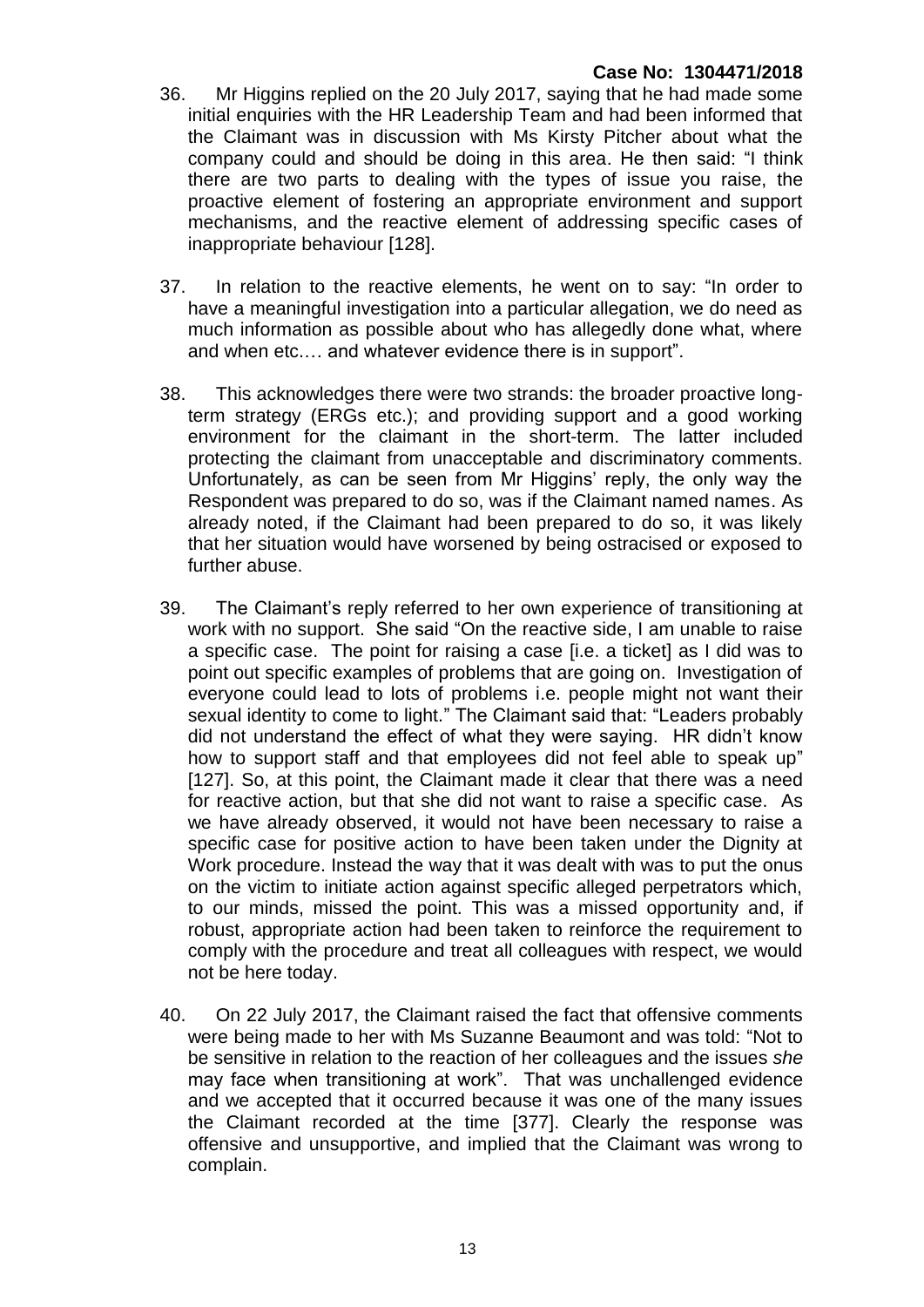- 41. At this point, as far as we can tell, the Claimant was dealing with at least four people from Human Resources – Ms Amy Reynolds, Ms Kirsty Pitcher, Ms Suzanne Beaumont, and Ms Helen Rutter plus, although not a member of the Human Resources team, Mr Guy Higgins. Having to deal with a variety of people is confusing, and carries with it the potential for no one to take ownership of dealing with a problem. It was an unproductive and unhelpful approach which eventually resulted in the second ticket never being resolved. We thought that a far better approach would have been to have one individual responsible for dealing with the personal support issues around the Claimant's transitioning, and a different named person to help with the ERG/network issue, because in reality they are two separate things. In reality, as time went on, the two issues blurred into one and, from the Respondent's perspective, the proactive long-term plan became the solution to the claimant's individual situation.
- 42. On the 24 July 2017, the Claimant raised a query about changing the name of her access card with Ms Amy Reynolds. It took some while for Ms Amy Reynolds to respond. On 7 November she emailed to say: "For payroll reasons, there can only be one name on the ID card and there might be a possibility of two photographs" [180B]. The Claimant responded saying that she wanted to put that issue on hold. Consequently, the Claimant retained her male name during the course of her employment with the Respondent.
- 43. On the 7 August 2017, whilst using the male toilets, the Claimant overheard two of her colleagues talking about her: The first said: "Have you seen it"? and the other replied: "I saw "it" in the atrium". The Claimant reported that to Ms Kirsty Pitcher who responded by saying: "What else would you want them to call you?" The Claimant's evidence on this point was unchallenged and we accepted it. That was a truly appalling response to a very serious complaint. To call a human being "it" is completely unacceptable. The Claimant's evidence was that by this point she was not really sure what sort of comments were appropriate and, when crossexamined about this, said that since she was being told by Human Resources not to be sensitive and: "What else would you want them to call you?", this made her feel as though she was the one with the problem. We completely understood how she felt.
- 44. On 18 to 22 September 2017, the Claimant was off sick. Her evidence was that this was because of depression. It is pertinent to note that prior to this she had no significant history of sickness absence, or of mental illness as far as we are aware.
- 45. On the 19 September 2017, while the Claimant was still off sick, she sent an email to Mr Findlay Morrison. In particular, she referred to a number of issues affecting her health and causing stress. She said: "I don't know what toilet to use, I raised this three times with no progress over six weeks. I spoke to HR twice about moving as part of the transition at work, but this was ignored. As a young engineer I face being picked on, laughed at, [subjected to] homophobic abuse, and isolated. It has not been easy against this backdrop". The Claimant made reference to the comments set out above, and said: "I have had negative comments and advice from Human Resources". She made reference to the "Not to be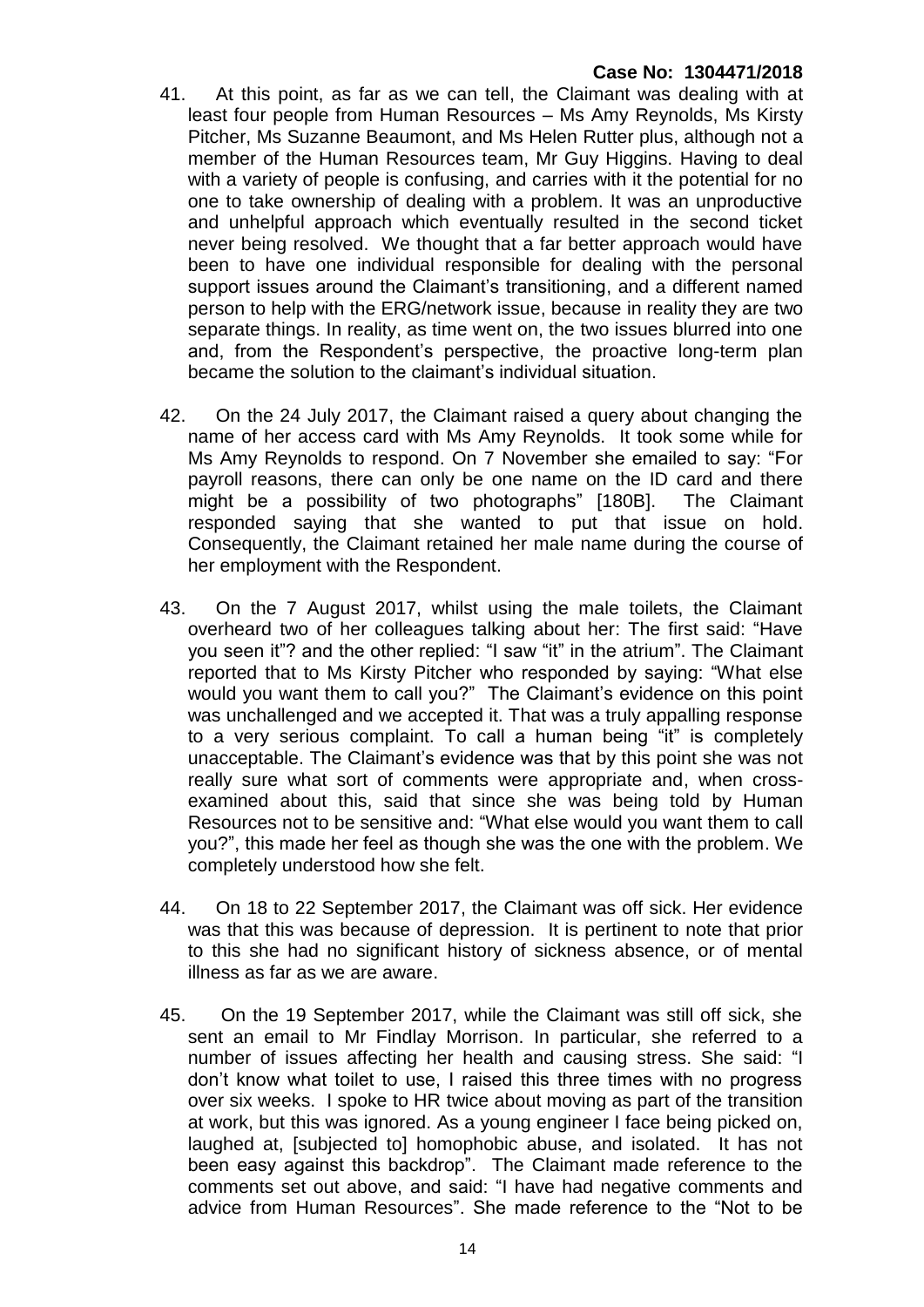sensitive", and the "What would you want them to call you?" comments. The Claimant then said: "When trying to understand the dress-code, I was told: "No allowances would be made for transition" and that when she asked Human Resources for support and guidance, she received no answer. The Claimant said she had raised two HR tickets but there had been no progress or resolution and that: "Vehicle engineering is like a step back in time. We are expected not to be sensitive. It sets the tone that you should expect in this environment." The Claimant also referred to a lack of LGBT+ visibility in JLR and the fact that there was no diversity leader to speak up for the rights of LGBT+ people. She said that JLR was incurring costs because the culture was making people unwell. The Claimant also made reference to attending a mental health course run by MIND around Eastertime [158-159].

- 46. This was clearly a cry for help and support, particularly in relation to the specific issues that were affecting the Claimant around the transitioning i.e. toilets, dress code and harassment.
- 47. Mr Morrison replied on the 21 September 2017 asking for a prognosis and enquiring when the Claimant was likely to be fit to return to work. He asked if she would like an Occupational Health referral. He went on to say: "I'd like to seek some solutions to the issues raised in your email and due to the seriousness of the allegations, I will need HR support. Are there any specific individuals in HR who have let you down because I can request different support? Are you happy to continue with Amy Reynolds as Case Manager?" [157].
- 48. In reply, on the same date, the Claimant said "she was not sure of the Occupational Health referral or what it could do and made reference to the steps she was taking to improve her health. She said, "I have already suggested to Mark [i.e. Mr Poole} that the grievance process would make sense. I think there are too many conversations going on and it does need looking at as a whole, ideally somebody without any previous who can be objective about what's been going on". The Claimant went on to say she would like to see some progress.
- 49. There was further correspondence which resulted in Mr Morrison suggesting a different HR Manager should deal with the Claimant. A decision was taken that the Claimant's email should be treated as a formal grievance. There was no attempt to pursue an informal resolution. The Claimant's evidence was that she had not sought to raise a formal grievance. We accepted that. We inferred that the decision was taken on HR advice, because the evidence of the managers who dealt with the grievance and appeal, was that they relied on HR to provide guidance as to how to proceed.
- 50. In terms of the Claimant's health situation, we consider that the cause of her sickness absence should have triggered a more positive and proactive response or, to put it another way, set off alarm bells. The Respondent had a duty of care to the Claimant in respect of her health and wellbeing, but the Respondent's response was dismissive. As referred to previously, the referral to Occupational Health medicalised the situation and implied that the claimant needed treatment but failed to address the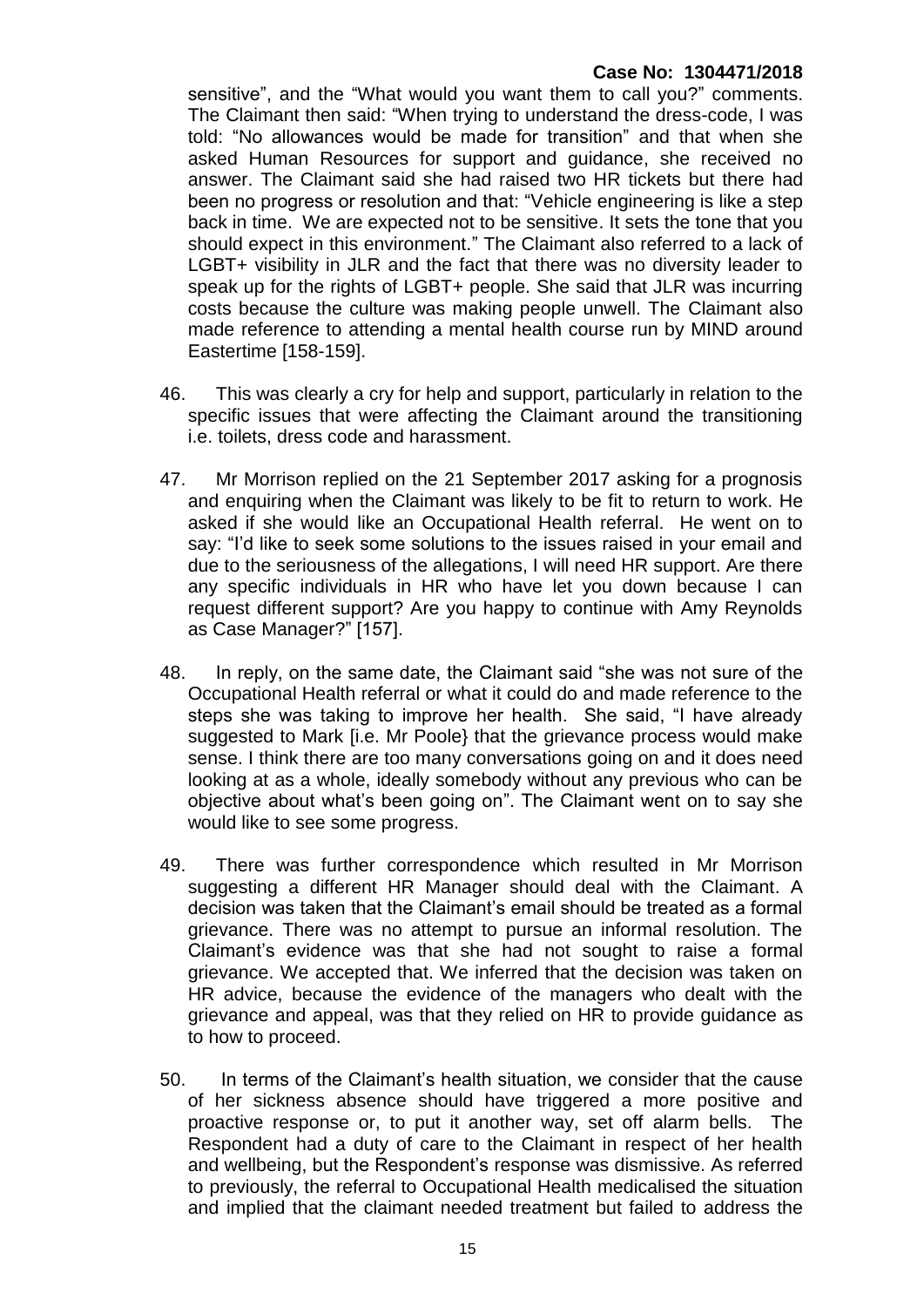reason she was ill. This comes back to the point we have made (and will no doubt reiterate) that in a situation such as this, if you do not remove the cause, there is little point treating the symptoms resulting from it because they are unlikely to resolve. At a subconscious level, the implication is that the victim is at fault, or is the problem, rather than the employer. By contrast, we are aware from other cases involving this Respondent, that health and safety on the production line is taken very seriously and positive action is taken to learn from accidents, and to seek to avoid recurrence ("toolbox talks" etc.) The ongoing harassment experienced by the Claimant was not seen as a health and safety issue but, properly analysed, it was.

- 51. On the 27 September 2017, one of the Respondent's senior managers said to the Claimant (in reference to her shoes): "How do you get around in them, it looks hard work".
- 52. On the 1 October 2017, the Claimant was walking towards the onsite coffee shop, at a different site (the Whitley Site in Coventry), when a female colleague looked at her and said: "Oh my God!".
- 53. On the 31 October 2017, one of the Respondent's contractors commented on the Claimant's outfit saying: "Is this for Halloween?".
- 54. On the 17 November 2017, the Claimant was stopped by a female engineer who said, "it's nice to see you in your attire, you have cracking legs".
- 55. The Claimant evidence on the above points was unchallenged and we accepted it because the Claimant was a very credible witness and had made contemporaneous notes. Unfortunately, by this point, the Claimant was being exposed to harassment in the form of wholly unacceptable comments on a regular basis, and nothing was done to nip it in the bud. The consequences of that inaction were that the Claimant became increasingly mentally unwell, ceased to work for the Respondent, and, ultimately, that we are all sitting here today.
- 56. On the 6 October 2017, the Claimant wrote to Ms Vanessa Morris, the Human Resources advisor who was providing support on her grievance to Mr Michael Glithero (a Senior Manager in engineering who was to hear it). She said: "Thank you for setting up the meeting for the JLR initiated Grievance Hearing". The Claimant said she did not intend to provide any representation at the meeting but had collated some information in preparation. On 9 October 2017 there was an email exchange between Ms Morris and Mr Glithero [160B-160A] Ms Morris said that her Line Manager, Ms Helen Rutter, had told her that the Respondent intended to employ someone to work on diversity policies, ERGs etc. and the intention will be engage with the Claimant and other interested parties to capture their feedback. She said: "So it looks like the policy side may be in hand or at least progressing with someone who specialises in this brought in". Mr Glithero replied saying that he had not read all the information that the Claimant had had sent and thought it best to speak to the Claimant at the proposed Stage One Meeting. A person called Vanessa , who worked in HR, sent an email saying that she had read most of the Claimant's written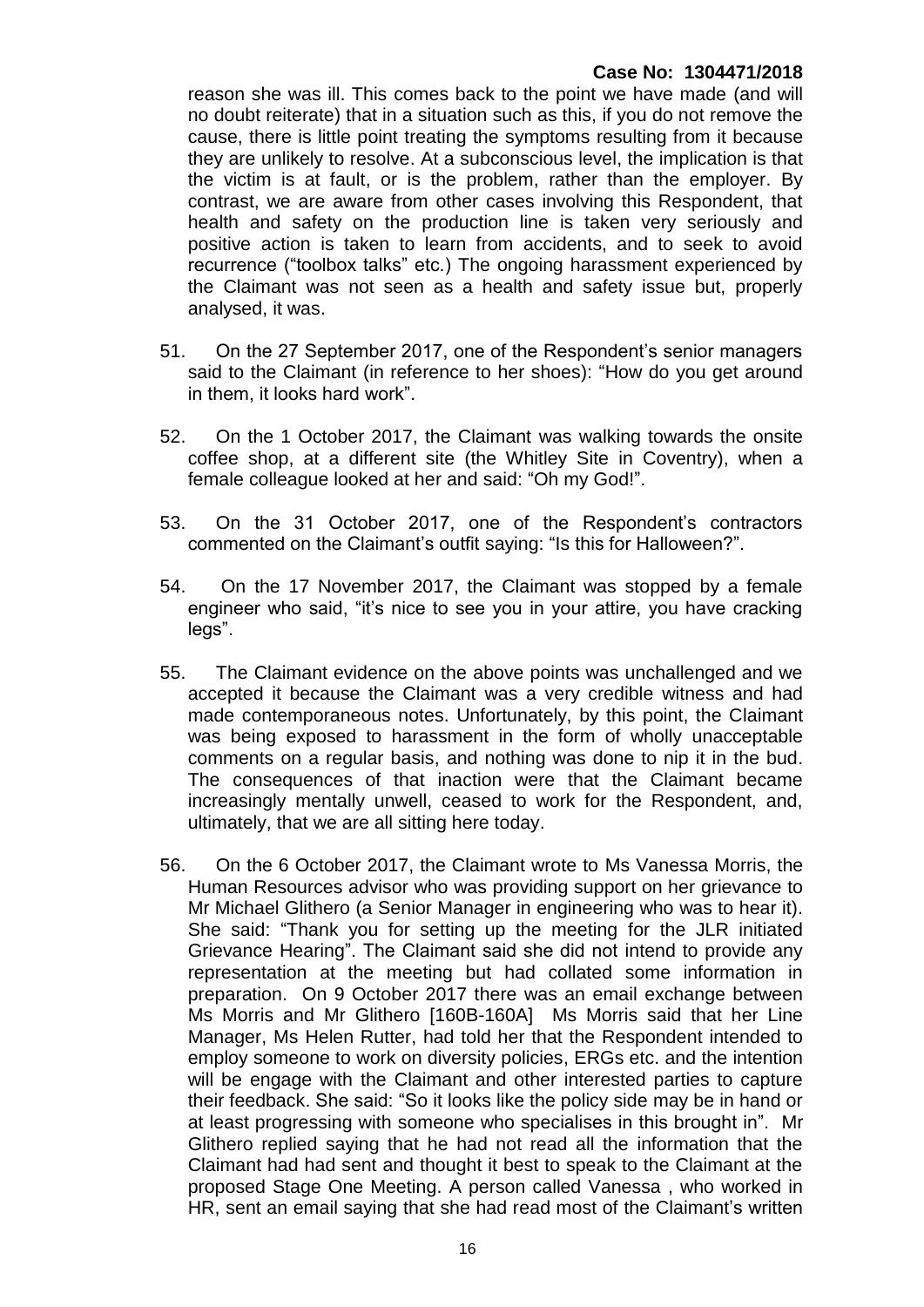submissions, that it was mostly about benchmarking and statistics, and that the Claimant had also made reference to meeting a manager on a course who had told her he did not feel able to come out as gay at work.

- 57. As already noted, the decision to engage someone in HR to lead on equality and to diversity work, came about because the Claimant had brought the lack of corporate action on those issues to the Respondent's attention. Ultimately, the Respondent did not engage a specialist and the person who got the role (Ms Laura Bache) had already been working in Human Resources at JLR, in what she described in her witness statement as "an organisational design focused role within the HR function". Ms Bache's statement confirmed that she moved into the Inclusion and Representation Manager role in 2018, but had been focusing on that work from September 2017.
- 58. There was a grievance meeting on the 11 October 2017 [161-165]. There were discussions about the two strands i.e. the long-term strategic work and the short-term support for the claimant to transition at work, including concerns about her health. It is fair to say that most of the conversation related to the former, specifically to Ms Bache and how things were going to change for the better with her appointment. For example, the Claimant also referred to having set up links with the LGBT+ network in Rolls Royce and with National Grid in Solihull which could be useful to Ms Bache and to setting up an ERG.
- 59. For these purposes, we shall focus on the other strand i.e. short-term support. The Claimant raised the toilet issue, saying: "I am transgender, and I struggle with what toilet I should use... I understand it is difficult to resolve but I am not having any feedback and who will fix it?". Mr Glithero replied that HR must make a clear and unambiguous statement about that quickly. Secondly, the Claimant raised bullying and harassment and said: "I get lots of comments and at some level I should expect it, but on some level, I don't know what is acceptable. We try to make excuses and do not feel like we can say anything as it gets people into trouble. I feel isolated in the office, you look around the office and you don't see anyone like yourself. For me, it is some visible support, I need in the interim". The Claimant also said: "We promote diversity but have not had it for five years". When cross-examined about the significance of five years, the Claimant explained that she kept emails for five years because the projects she works on are long-term, and that when she checked through her emails, there were only two relating to LGBT+ issues, and neither promoted a diversity agenda (one was about how to target sales to the "pink pound" market).
- 60. In terms of the bullying and harassment, Mr Glithero said: "If you feel bullied, for direct help then the only way is "Who is it?" and absolutely up to you". He added that if the claimant thought that course of action was not appropriate, the Respondent, through Ms Bache, could look at communication guidance for the direct management group in Infotainment and the wider management group. Unfortunately, that did not happen. Consequently, the only way that the harassment against the Claimant was going to be dealt with was if she named names.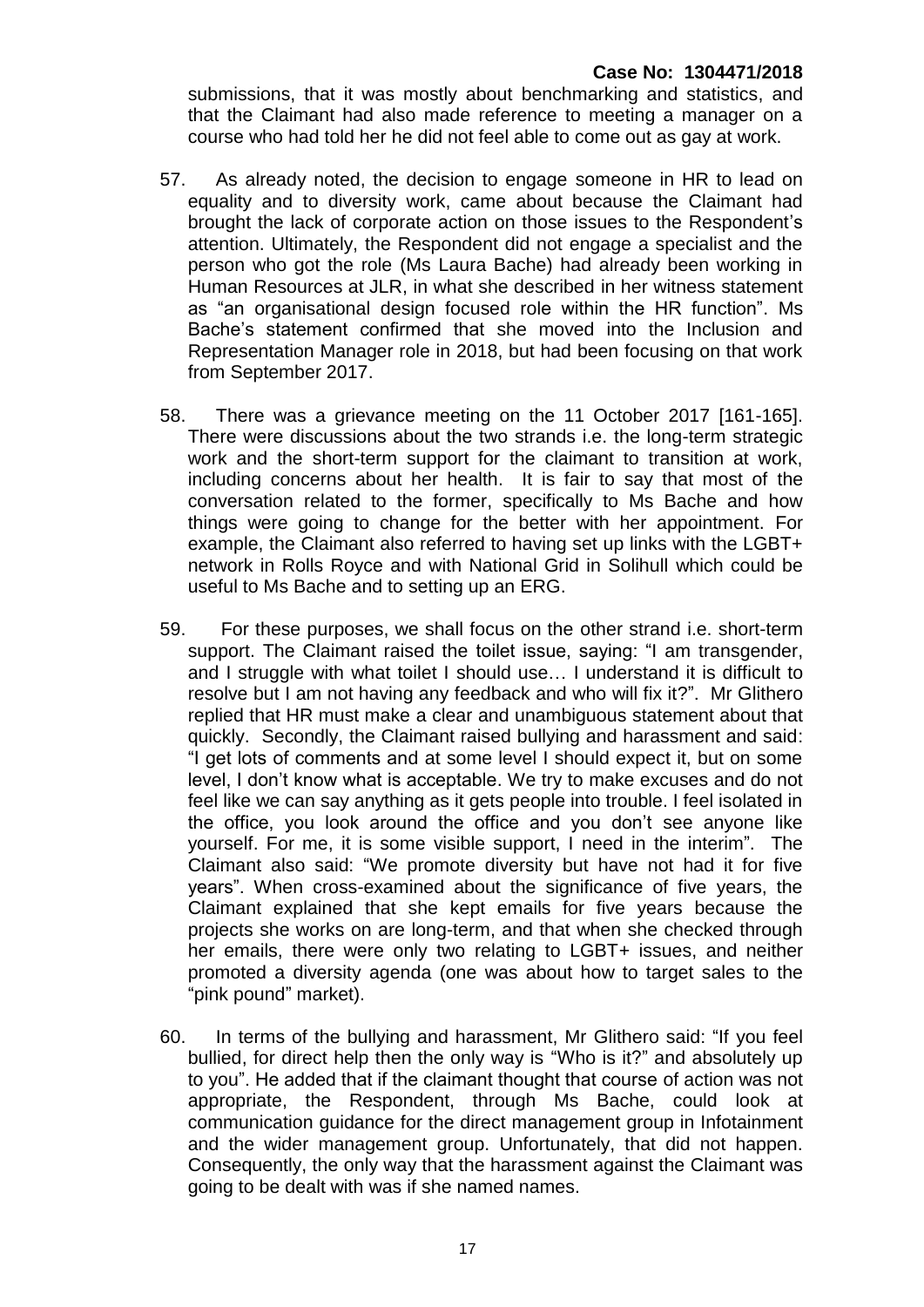- 61. This is perhaps an opportune time to point out that what the Respondent could have done was issued a notice to employees highlighting serious concern at the highest level that that incidents had been reported of people being subjected to unacceptable harassment due to protected characteristics. Such a notice could have referred to the terms of the Dignity at Work procedure, which Mr Glithero had been advised by HR was relevant (or indeed the Equal Opportunities Policy if it had been drawn to his attention). The point is that this was a means of sending a messages that such behaviour (by reference to the examples in the procedure) was completely unacceptable and would be taken very seriously, and could result in disciplinary action. That would have provided comfort and support to the Claimant and, indeed, others in a similar situation. As to naming names, we have already observed that this could well have made the Claimant's situation worse and led to a spiralling problem. In our view, singling out individuals is a very unhelpful approach, and can deter other people from complaining about lack of respect from colleagues. A much more productive and positive approach would have been to give a clear message to the workforce and to contractors, about unacceptable conduct in the workplace and its potential consequences.
- 62. The Claimant was asked to say what a successful outcome to the grievance would look like and replied: "Success would look like visible support, interim steps, and some action being taken".
- 63. To summarise, at this point, the Claimant was being seen as a champion for driving forward the diversity and inclusion agenda and the Respondent's HR Department appeared to have some commitment to that strategic work. However, no meaningful action was being taken in respect of the lack of visible support for the Claimant as an individual, or tackling the abuse the Claimant was receiving.
- 64. Ms Vanessa Morris contacted Ms Bache after the meeting to say that in the interim the Claimant would like a statement about which toilets she should use. Ms Morris said she had run this past Ms Helen Rutter and someone called Judith and wanted to double-check before issuing a proposed statement: "I have liaised internally in HR and in the absence of a JLR policy, and while the company considers whether a suggestion such as gender-neutral toilets would be appropriate, we feel you should use the toilets you feel comfortable to use each day. We appreciate this will vary from day-to-day. However, if you do not feel comfortable using either the gents or the ladies, then please use the disabled toilets." It was somewhat surprising to us that Helen Rutter was proposing the disabled toilets as an option, given her previous comments about that. Ms Bache replied that day approving the statement as "a sensible response" on the same day and said that the issue of gender-neutral toilets would take more time to address [166H].
- 65. Consequently, and also on 11 October 2017, Ms Morris emailed the Claimant in the above terms [166]. As the Claimant's representative established in cross-examination of the Respondent's witnesses, this put the onus on the Claimant to decide which toilets to use and to deal with any challenges made by colleagues unhappy with her choice. There were other possibilities, such as designating some sets of toilets on its sites as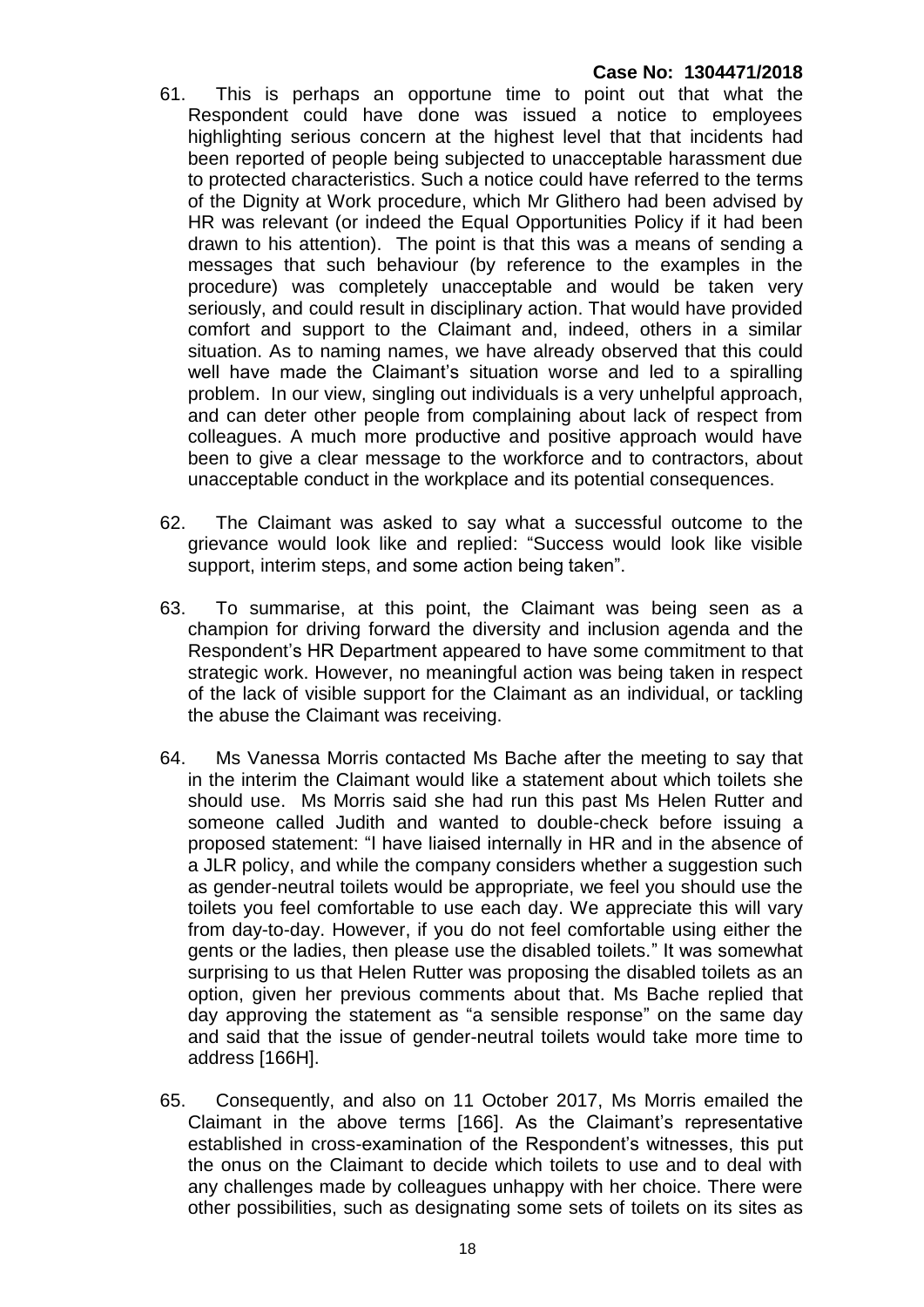gender neutral, or possibly putting out a message to inform relevant staff which toilets the Claimant would be using.

- 66. Shortly afterwards, Ms Bache met the claimant to discuss LGBT+ work. She emailed Mr Glithero and Ms Morris to report back on that meeting. Ms Bache said that it would be helpful if the Claimant could have some dedicated time for her LGBT+ ERG/networking activities. She said that did not necessarily need to be much, but would show support from the business for all the extracurricular work that the Claimant was doing, such as work with an internal ERG/network and mentoring LGBT+ students. Ms Bache said that achieving a cultural change would improve the business so that: "People feel able to be open and accepted regardless of their sexuality and gender identity".
- 67. On 18 October 2017, the Claimant sent an update to Ms Morris and Mr Glithero [166A and B]. She referred to the comments set out in paragraphs 51 to 54. The Claimant said: "I am concerned about the statement made regarding toilets, other staff are transitioning and possibly don't have guidance. How do non-LGBT staff know what to expect to put them at ease if they are unsure? What about staff who are looking to transition and might not be brave enough to speak up?". The Claimant said that she had used the male toilets at the same time as a member of the security and that: "This was probably embarrassing for us both".
- 68. On the 26 October 2017, the Claimant emailed Laura Bache to reassure her that if she was concerned about the amount of work time the Claimant was devoting to diversity and inclusion activities, this had been discussed in her mid-year review and the feedback from the review was positive. Ms Bache responded saying: "Thanks for this, it's more from a perspective point of view on how we can make roles like yours work in the business. You are probably the only person I have come across who is operating in a network role, albeit it is not as formal as perhaps we'd like. So that means you have the challenge of showing how this role can add real value to the business and your personal development, all whilst maintaining performance in your role which is likely to be a bargaining chip with the business!" She added: "I am not at all concerned about your involvement in D and I, in fact I wish there were more of you in the business. As you the only person doing this type of role, I guess to really show how it can work, I was looking for reassurance that it's possible to take on the network responsibilities alongside a day job." She went on to say she agreed with the Claimant that an executive sponsor was required, and that it might be good for someone to share their perspective of being LGBT+ with the board. She finished by saying: "I am really happy to be working with you and genuinely believe we can get LBGT+ and diversity rocketing up the organisation's agenda" [170-171].
- 69. On the one hand the Respondent had the very laudable aim of including its staff in setting up networks and having ownership of them. On the other hand, the Claimant had been put in the position of being a unique champion for the purpose of demonstrating that diversity and inclusion work could fit with her role as a skilled engineer i.e. providing evidence for a business case which could then be applied to other people. In fact, as the Claimant explained to us, she did the vast majority of her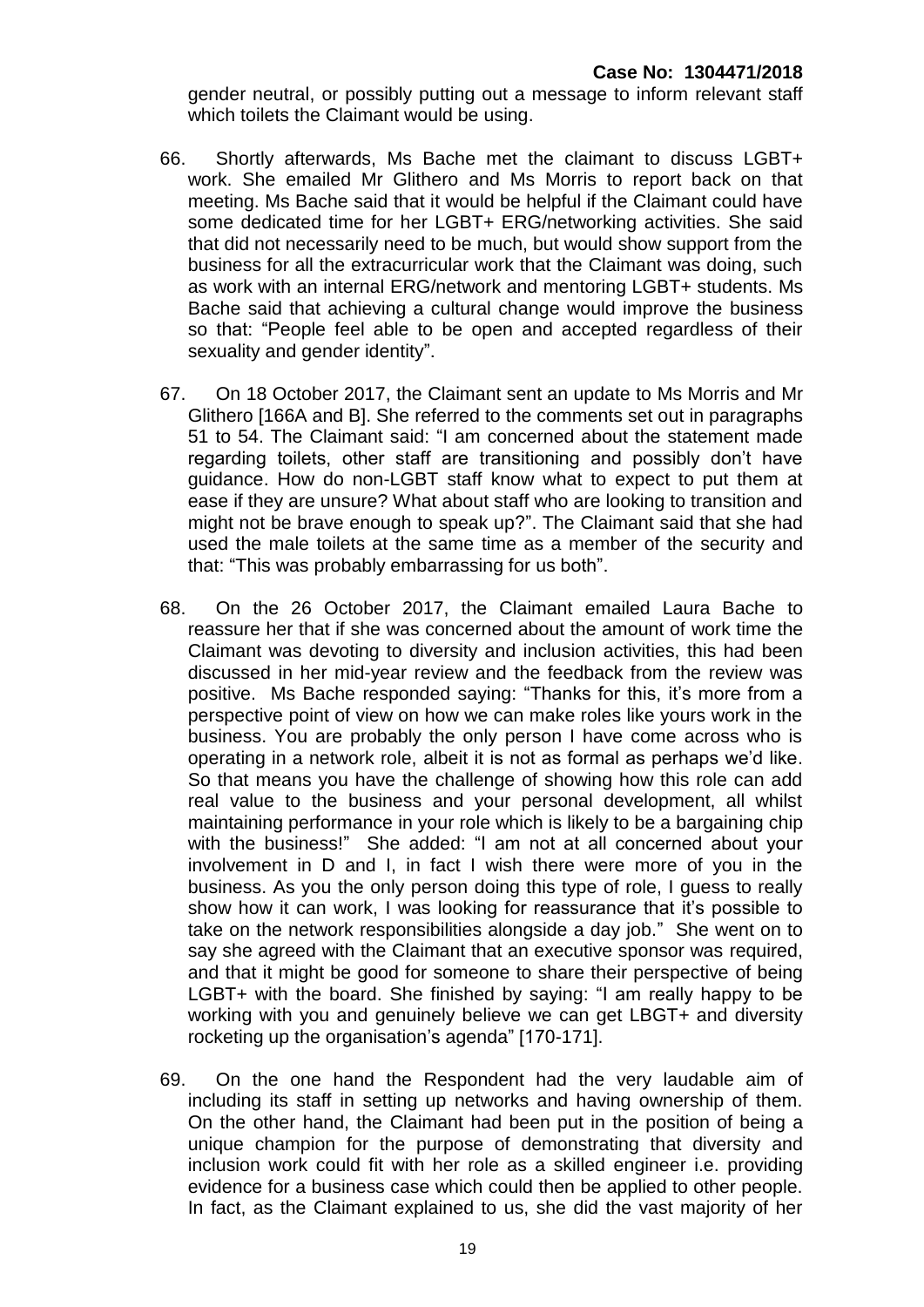LGBT+ in her own time. Unfortunately, the Claimant was not supported as an individual, and this was having an impact on her health and well-being.

- 70. A second Stage 1 grievance meeting was held on 1 November [172- 175]. A before, much of the discussion was around the LGBT+ ERG/network and it is not necessary to cover that. The Clamant raised the fact that the comment: "Is this for Halloween" had been made the previous day. The Claimant said that she thought she would try going to Occupational Health, but it was "scary" because she didn't know what they could do and because that other people who had been to Occupational Health had lost their jobs. The Claimant also said: "Just because I'm on site, it doesn't mean I'm healthy". Mr Glithero sought further information about the person who made the Halloween comment and the Claimant said: "I do not want to point fingers, the point is I still get comments". However, it was very clear that without names being named, no action would be taken. Towards the end there was a discussion about options moving forward. The Claimant said that she hoped things would change but there was always another priority, and that it would be good to have formal goals. She then said: "Short-term it is the comments. I have no one I can talk to". Mr Glithero suggested that support would come from the network (which of course at this point was embryonic). Mr Glithero said the respondent could influence by communication and education The Claimant said there was nothing else she wanted to discuss, and that it was: "Good it's not being rushed".
- 71. It was put to the Claimant that comment: "It's good, it's not being rushed", was made in respect of the whole grievance, including the lack of support and continuing verbal abuse. However, as the claimant clarified, and was in fact apparent from the minutes of the meeting, that comment referred to the wider long-term project of promoting the equality and diversity agenda, and demonstrating that it was taken seriously by the Respondent.
- 72. On the 1 November 2017, the Claimant was referred to Occupational Health [171A – B]. The information provided to Occupational Health was that the Claimant had been off with depression from the 18 to 22 September 2017 on a self-certificate and had been prescribed Sertraline (an anti-depressant which reduces anxiety) by her GP. It stated that the purpose of the referral was to investigate what support could be provided to the claimant by Occupation Health e.g. counselling, such as CBT, if appropriate, and to review other support or treatment options. This, as we have already stated, turned the Claimant into a set of symptoms to be treated, and failed to acknowledge that the cause needed to be addressed, which Occupational Health was not in a position to do.
- 73. On 1 November 2017, Mr Glithero sent an email to Ms Bache setting out his take on the meeting earlier that day [171C]. He said that it had gone well. The content related solely to the wider, strategic agenda. He said: "I believe we have progressed the grievance and can track progress through policy development". There was nothing about the fact that the Claimant was still being subjected to abusive treatment as a result of her transgender status, or the impact on the Claimant's health.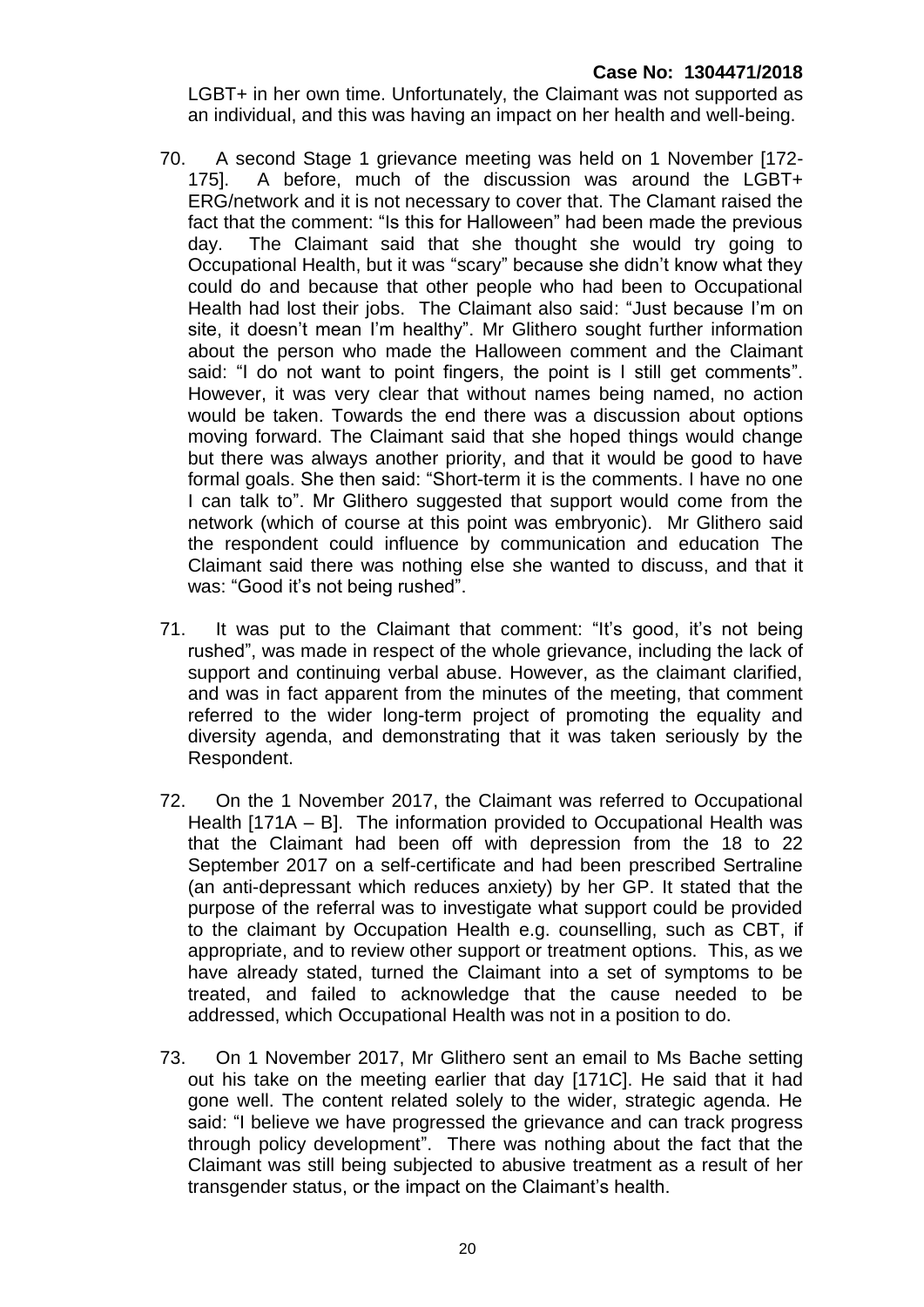- 74. Also on the 1 November 2017, the Claimant sent a list of seven items and priorities to Mr Glithero [178]. These related to her substantive role and the ERG/networking role. In the same email, the Claimant said: "To summarise where we are, I get offensive comments and I have not been supported since my return to work. While things may change in the longer term, nothing has changed in the short term and my health is affected. The time scales mentioned in the (grievance) policy, have already passed and I have to ask myself what the purpose of them is if no action has been taken?" [177-178].
- 75. On the 6 November 2017, Mr Morrison informed Mr Glithero that the Claimant could be allowed some work time to progress the JLR LGBT+ activities, which would need to be agreed in advance so that it did not adversely affect immediate business. He said that he anticipated this would be a few days per month. Also, on the same day, the Claimant received a message from a Communication and Engagement Manager called Ms Tracey Ledward, saying she would like to attend a meeting which had been arranged on the Whitley site on the 7 December to discuss setting the LGBT+ network. Ms Ledward said: "I am not LGBT, but I do have a lot of experience with building an LGBT+ diversity committee and network in my previous company Deutsche Bank and, being an active ally, I would love to be able to help JLR". This was an example of the Claimant's progress in trying to get the network off the ground. The Claimant thought Ms Ledward was an ideal person to be an ally and the forwarded her details to Ms Bache.
- 76. On the 15 November 2017, the Claimant sent an email to Ms Bache which was then forwarded to Michael Glithero [page 183]. The Claimant said that: "The language used in the comms is not the best and comes across as being more like HR want to sack you". This was a reference to a reminder about the requirement to comply with the Respondent's gifts and hospitality policy, worded as follows: -

"This is a strict reminder that you will adhere to JLR's gifts and hospitality corporate policy as any breach of this policy will be regarded as a serious matter and is likely to result in disciplinary action including potential dismissal".

The Claimant found this quite a threatening email. Respectfully, we disagree. This email demonstrated that it was perfectly possible to put out a stern reminder of the need to comply with the gifts and hospitality policy, worded in general terms. We thought it was remarkable that the Respondent gave no thought to doing the same in relation to the Dignity at Work Policy, and one can only question why that was.

77. The Claimant also referred to as what she described as the new attendance process, stating: "When I am ill, I do not know or understand the expectations…. I have depression with severe suicidal ideation. Having done mindfulness training, I try to live in the moment, but it can feel like standing on a cliff edge. I don't necessarily want to share this with my Manager… I am trying to walk until I drop… It is bizarre given all the policies we have, the most confusing is the one that should be supporting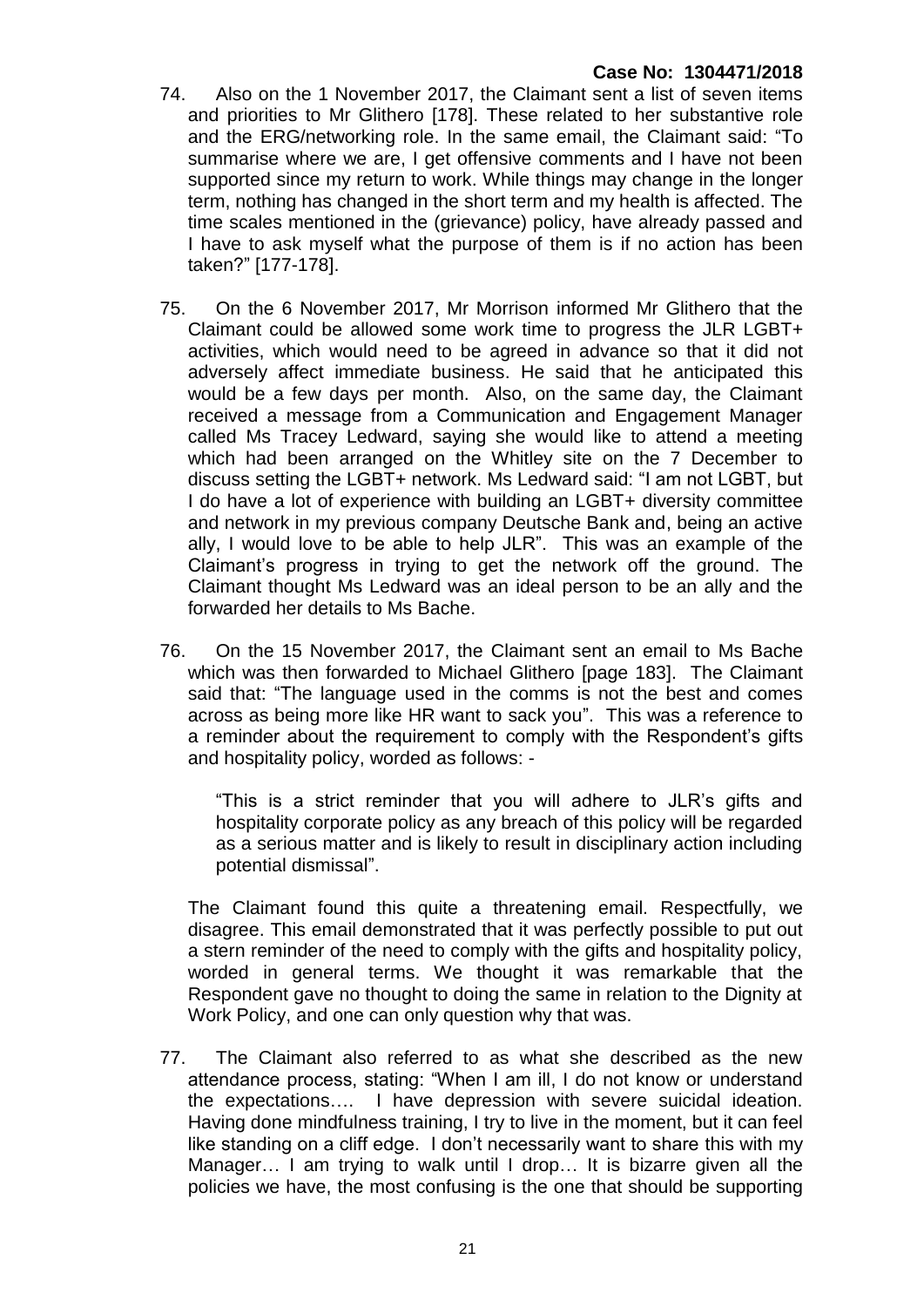you." The Respondent therefore knew the Claimant was seriously ill and the cause of it.

- 78. In the document prepared by the Claimant at a later point in time, and not long before her employment ended, she made reference to an extract from JLR e-newsletter called People Talk circulated on 4 April 2018 [264- 265]. The Claimant referred to it as: "The Company's tough email". We took that to be an ironic description. The extract was titled "Customer First and Zero Tolerance". It read as follows: "As part of our role with customer first behaviours, we make a commitment to making each other feel special. Evervone's commitment to the Dignity at Work procedure demonstrates the value we place on equality, inclusiveness, and diversity in the workplace. The procedure can be found on the People Portal". As one of the Tribunal Members pointed out when asking questions of the respondent's witnesses, if you compare that bland and aspirational statement with the message sent about the gifts and hospitality policy some five months previously, the contrast is stark. At the point when the relevant edition of People Talk was published, the Claimant had been enduring harassment for the best part of twelve months because of her choice to dress in female mode. The People Talk item may, or may not, have been connected to the Claimant's difficulties with being harassed – nobody was able to clarify that. If it was, then it hardly constituted a strong message about the importance of dignity and respect in the workplace.
- 79. 16 November 2017, a third stage one grievance meeting was held [185-189]. For these purposes it is material to note that the Claimant said they were about fifty days into the grievance process but: "I still get comments and it's never-ending. I have no one I can talk to about it. Just because I'm here, it doesn't mean I'm healthy. Communication on the health side is not working well". By this point the Respondent was well aware that the ongoing harassment had very seriously affected the Claimant's mental health, but had taken no proper or decisive action to stop it. Instead, the problem had been turned into a medical problem. When cross-examined about this, Mr Glithero was asked "What could be a greater priority than preventing harassment in the workplace?". He replied, "There isn't". His words speak for themselves. We thought it likely that if the Claimant had a different visible protected characteristic, which was better understood, such as race, the Respondent may have dealt with any harassment in a more robust and decisive fashion. On the other hand, we could not be sure that would be the case, because of the Respondent's corporate lack of commitment to diversity and inclusion. The rest of the meeting entailed discussions about the LGBT+ ERG and network.
- 80. On the 17 November 2017, the Claimant recorded that a female engineer had made the comment: "It's nice to see you in your attire, you have cracking legs" [page 378]. Clearly, this was unacceptable, and would be equally unacceptable if a male made this comment to a female.
- 81. On the 22 November 2017, Mr Glithero sent an email to Ms Bache in which he described his meeting with the Claimant as "constructive". He raised a question about the immediate communication plan regarding toilets. He then went on to refer to the wider strategic work which was ongoing. There was no mention at all of the Claimant's health or of the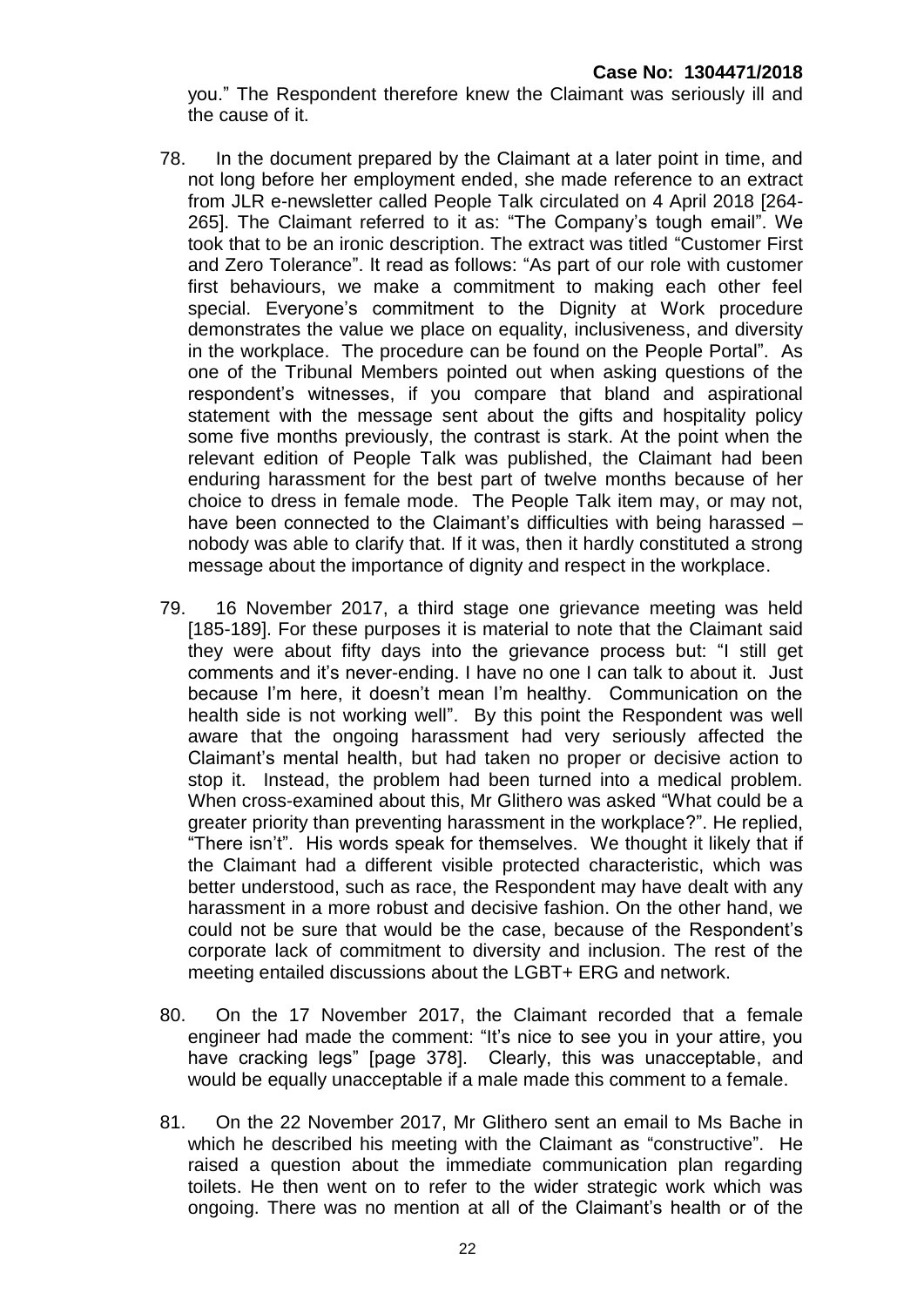comments being made and their impact on her. We concluded that although the Claimant was seen as having a value to the respondent as a skilled engineer and LGBT+ champion, no real value was attached to her as a human being.

- 82. In KISS ("Kindness in Societies") News November 2017 (later referred to as Pride rather than KIS) the Claimant published an article about the LGBT+ ERG. She said there were almost 100 members and the intention was to set up a formal committee and that there would be meetings about this at the Gaydon site on the 5 December and the Whitley site on the 7 December [193D & E]. This demonstrated that despite her personal difficulties at work, the Claimant was continuing to push forward with equalities work.
- 83. On the 1 December 2017, the Claimant emailed Mr Glithero saying that Occupational Health and Care First (an employee support line) were not really able to help her [page 190]. The Claimant said she was laughed at to her face by a group of male colleagues on the 16 November and had a similar experience involving a a male colleague on the 30 November. She also made reference to the "cracking legs" comment made on the 17 November [190]. Ms Vanessa Morris replied querying whether the Claimant's concerns about OH and Care First could be referred back for them to address [197]. In the meantime the Claimant's activity around the LGBT+ network continued and colleagues responded to her privately about their experiences at JLR. For example, on 7 December 2017, the Claimant received an email from a male colleague saying: "As a middleaged male, I have worked for many generations with workplace humour and banter and I am not really sure what reaction I'd get (probably incredulity) should it ever come to light about me being bisexual. I train people in dignity and diversity at work, so I know what should happen, but I am also very aware about what might happen…". Clearly colleagues were looking to the Claimant for support and indeed were appreciative of the efforts she was making. Sadly, we return to the point that there was no proper support for her. Part of the respondent's case before us was that LGBT+ ERG colleagues could have provided support to the claimant but, as the claimant pointed out, many were fearful to identify as LGBT+ at work. Also, the notion that empathetic colleagues are in a position to prevent serious harassment, rather misses the point that responsibility lies with the employer.
- 84. On the 8 December 2017, the Claimant emailed Ms Vanessa Morris saying: "I heard feedback from Laura about the Diversity Councils that they were ineffective but not removed due to political reasons". As noted previously, the respondent's witnesses were unable to confirm the existence, or function of, those entities.
- 85. There was a second Occupational Health Report dated 13 December 2017 [202] worded in much the same terms as the first one. It stated that the Claimant was trying to implement the lifestyle measures discussed and was waiting for a CBT appointment in January. It said that it would not be unexpected for the Claimant's concentration and focus to be variable, her short-term memory to be poor, and for her to be more easily fatigued at present.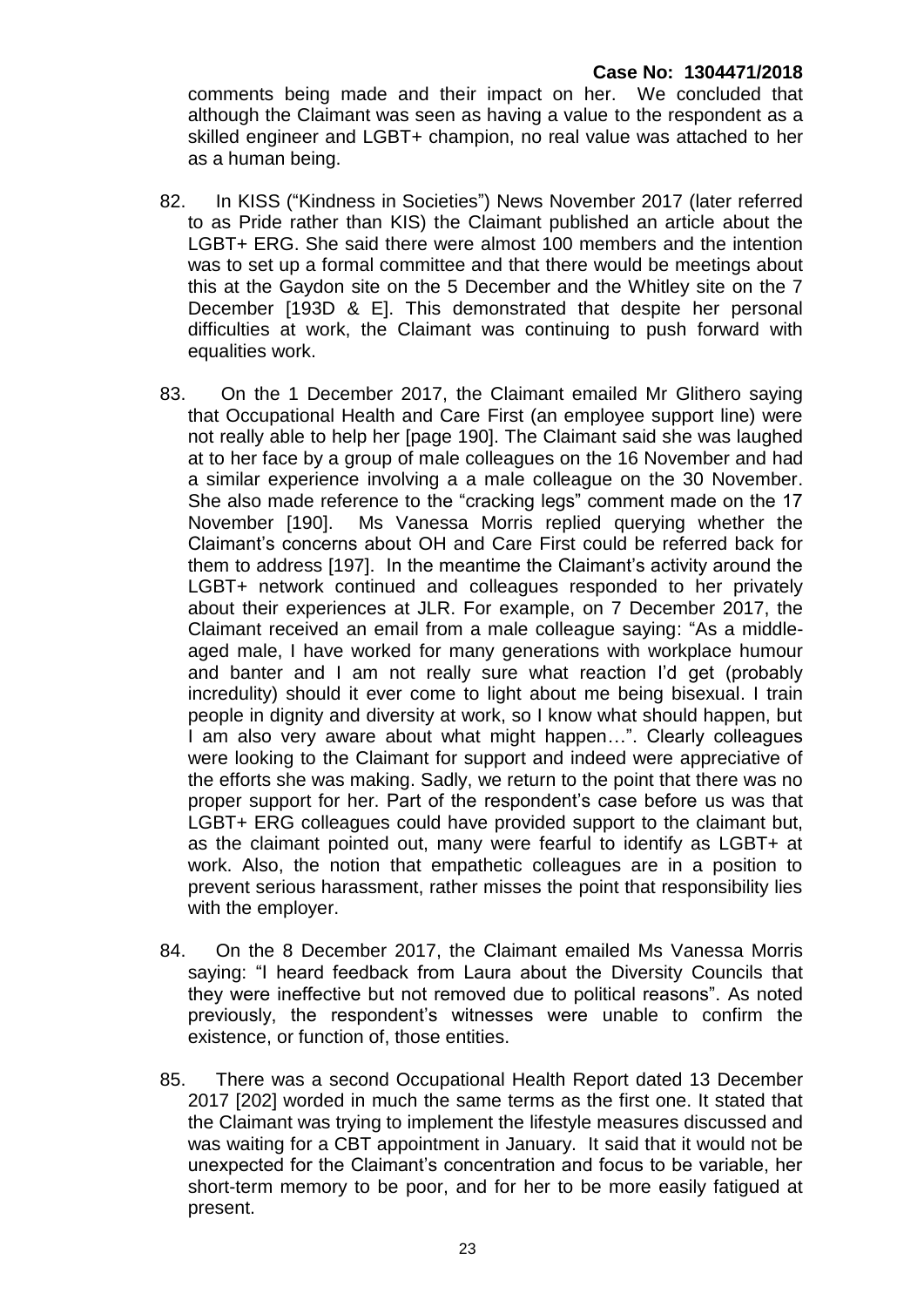- 86. On 8 January 2018, prior to attending a team meeting, the Claimant accidentally struck her head while closing the boot of her car, causing injury. The Claimant said she felt compelled to explain the injury during the meeting, because it was bleeding. The claimant later reported the incident saying that it caused blood and dizziness and had occurred because she had anxiety and depression [250]. The claimant said she had told Mr Poole that she suspected it had happened because she was worried about how colleagues would treat her that day. In evidence to us, the Claimant said no action was taken by Mr Poole, by way of enquiry or an offer of support.
- 87. On 24 January 2018, the claimant reported the injury referred to in paragraph 86. She also reported an incident of being hooted at by a delivery driver while crossing the road on site, causing her to spill her drink and burn her hand [229]. The Claimant said she suspected the driver realised she was a transgender employee and thought it would be funny to behave aggressively towards her. The Claimant said it made her feel unsafe. This incident was also recorded in the Claimant's diary [379]. We accepted that it happened. Although the claimant specifically raised this with the Respondent, she was told that nothing could be done without the registration number of the vehicle.
- 88. On 28 January 2018, the Claimant submitted a HR Ticket making the point that some of the women's toilets at JLR were locked and those tended to be toilets within manufacturing. The Claimant said this created a negative environment and caused a stressful situation for her. On 30 January 2018, she received a response from HR saying that the decision was made to lock the toilets because "certain behaviours demonstrated ... that female toilets were being targeted for vandalism". Locking the toilets (with a punch lock) was considered to be a practical solution to a problem. On 4 February, the Claimant responded by querying whether she could be given access to the female toilets on the manufacturing sites. On the 6 February, HR replied saying the locks were the responsibility of Site Services and that she should contact Site Services in advance of her visit to a site to arrange for the female toilet facilities to be made available. The Claimant replied on the 7 February saying she would be surprised if she could do so without being referred back to HR. She asked who the relevant contact person In Site Services was. The Claimant chased this up on 12 February. A contact person was not identified – see paragraph 96.
- 89. On 31 January 2018, the Claimant sent an email to Mr Poole making reference to the grievance process [215-216]. The Claimant said she had not been supported in the workplace, she had never asked for a formal grievance process, but that her grievance had effectively been declined. She said the lack of action and support, together with isolation at work and a lack of social support, had caused her multiple mental health issues. The Claimant said; "At times I have had a rope around my neck last year," [this was a literal not figurative statement]. She went on to say: "It is difficult to think about the future. I am still trying to survive. Part of the problem is having to constantly break through barriers and poor practice". The Claimant also referred to the fact that the Diversity Council was known to be ineffective, but nothing had been done about it; and to nothing being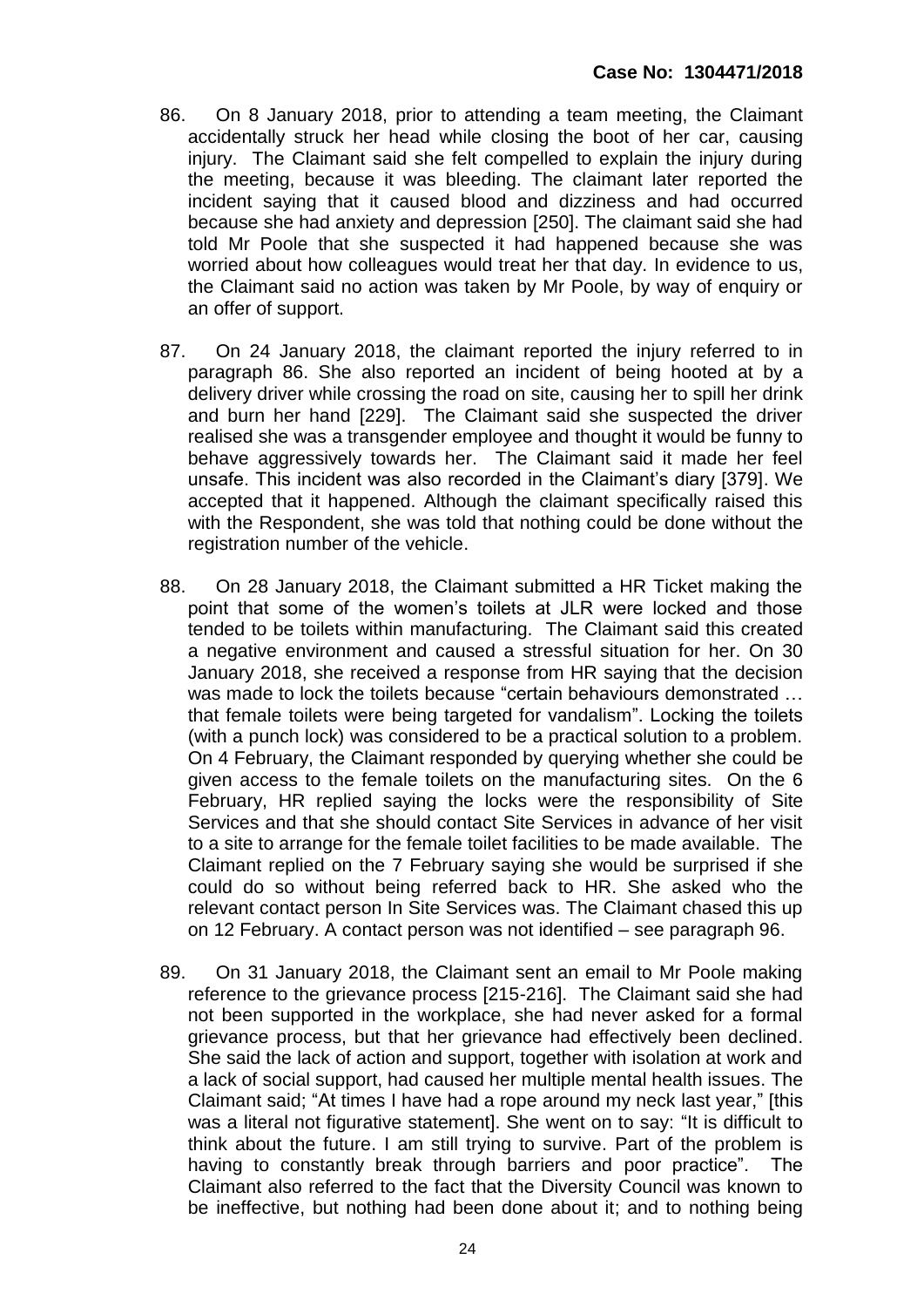done about the lorry incident. The Claimant said there were no opportunities for an engineer like her. The Claimant said that locks on the ladies' toilets could cause graduates on the placements in manufacturing to question the environment at JLR and lead to "urban myths about how bad JLR is as an employer". The Claimant finished by saying: In terms of aspirations about what role in the team I might be interested in, part of me wonders how long I will work here due to the things above, but my thoughts would be around how to move on and put my past behind me and at the same time step up. I also offered to be a Trade Union Steward but I am not sure if this will happen. I previously discussed moving departments with Amy Reynolds but this was ignored. I suspect my lack of input is due to depression and the sense of hopelessness. Maybe I should move to HR as they need a bit of help." [218C&D]. On 1 February 2018, Mr Poole emailed said that this could be discussed the following day in a one-to-one.

- 90. On 31 January 2018 there was a further Occupational Health report which did not take the position forward any further.
- 91. On 1 February 2018, as a result of the Claimant's email to Mr Poole of the 30 January 2018, Ms Suzanne Beaumont contacted the Occupational Health Department to say that there were serious concerns about the Claimant's mental health and well-being, in particular because she had mentioned having suicidal thoughts. Ms Kate Warley from OH replied that day saying that if the Claimant was currently in work and voicing such thoughts, she should present to the Treatment Nurse for assessment and appropriate signposting; and that if the Claimant was absent, there should be a management referral marked: "For early intervention" [218B]. Mr Morrison responded to that saying there was a planned one-to-one the following day, but he was concerned that if Mr Poole suggested OH again, the Claimant would decline, because she felt the support was not effective. Mr Morrison asked for guidance on additional words Mr Poole could use and said: "This can only work if there is something different or better that can be offered [218B-A]. Ms Warley replied saying: "If the employee has declined, or does decline, Occupational Health support, there is nothing in addition we can do as it is their choice to attend or engage with what we provide."
- 92. On the 2 February 2018, there was a one-to-one meeting between the Claimant and Mr Poole which was undocumented. The purpose of the meeting, amongst other things of course, was to discuss the content of the Claimant's email. In paragraphs 23 and 24 of the Claimant's witness statement, she described having talked about needing support and said Mr Poole looked at his feet and told an anecdote about a long-haired man who was whistled at on the manufacturing track. The Claimant said this made her feel hopeless and because her concerns were not being listened to. The Claimant said it was unpleasant and she felt that Mr Poole was making jokes at her expense. Mr Poole's witness statement did not refer to that meeting, but did confirm he recalled referring to that person being whistled at. His evidence was that he did so to express empathy with the Claimant's situation and because he had felt at the time that it was inappropriate for the long-haired man to be treated the way he was. Mr Poole denied intending to make a joke about it. That may well be true, and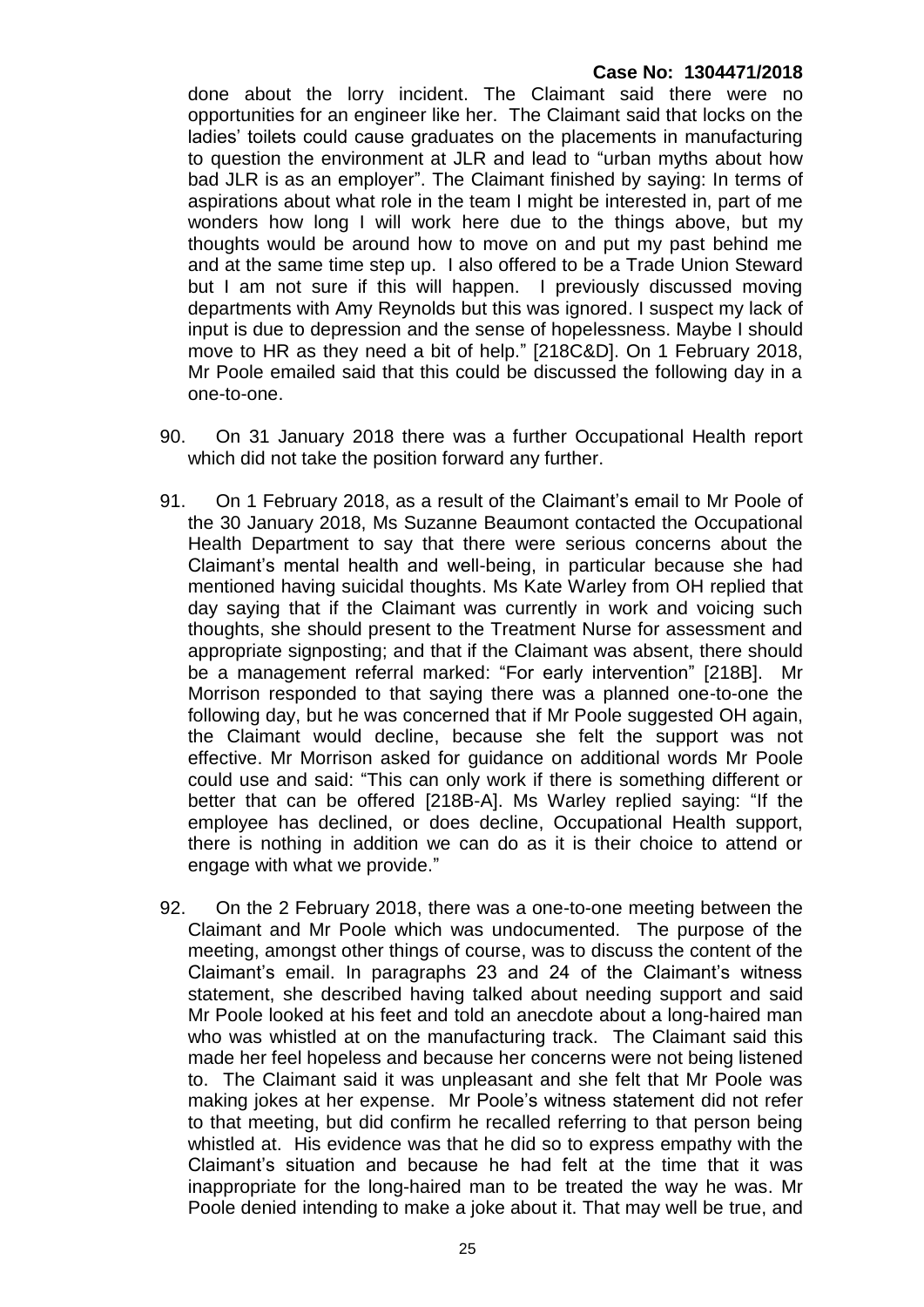we have no reason to doubt him, but, given the context, which was that the Claimant at this point had told him about suicidal ideations and serious mental health problems, the remark was beyond insensitive. It was clear to us that by this point Mr Poole was completely out of his depth and was receiving no meaningful support or guidance to assist him.

- 93. On 6 February, the Claimant recorded that as she was leaving a building on the site, someone in a group of men said: "Oh my God! Wow!" [69 & 379]. The Claimant explained in her witness statement that this was directed at her because she was wearing women's clothing that day and went on to say: "It hurt me that people were able to say things that their colleagues would not say were wrong".
- 94. On 8 February 2018, Ms Vanessa Morris sent an email to the Claimant saying that she was concerned that the Claimant did not feel her grievance had been dealt with in a timely manner and adding that it was presently still open at the claimant's request. By way of explanation, at an earlier point in time, Mr Glithero had expressed an intention of closing the grievance, but the Claimant had opposed that. Ms Morris went on to say that the Claimant had been asked what she was looking for to resolve the grievance. She listed a series of "Actions to Date" which were: three full grievance meetings; several informal meetings including a one-to-one from Mr Glithero; a statement of clarity with regard to the toilets after the first meeting; and facilitating the Claimant having some work time to engage in the LGBT+ network activities. Ms Morris stated: "You declined to give us a specific example of the people making bullying and harassing comments including no names, this has prevented us investigating these any further and taking any action that we deem appropriate".
- 95. On the 8 February 2018, the Claimant emailed Ms Laura Bache seeking clarification on how to access toilet facilities on manufacturing sites. She said that she accepted why the toilets were being locked as an interim containment action, but that the respondent should acknowledge that permanent corrective action was required [226]. Ms Laura Bache responded that the Claimant would be able to access the ladies' toilet facilities at manufacturing sites, but the sites would need to be contacted beforehand: "I know this isn't ideal, but it would mean that you would be able to access the facilities you feel comfortable in using. If you should experience difficulties in accessing Site Services and the code in your next visit to a manufacturing site, we can obviously pick this up". She agreed with the Claimant's point about the locks being an interim solution and expressed the view that it was a much bigger issue than diversity and inclusion and was a behavioural and cultural issue at the manufacturing sites [226].
- 96. The Claimant did some research and managed to get a contact name for Site Services. She emailed Mr Robert Parkes, Site Services Manager, on 9 February 2018 [225]. She said: "Apologies for the email out of the blue, I am trying to work out how to use the toilets in manufacturing locations when some facilities are locked. I contacted HR who say it's a Site Services issue but I can't find any other details of how to contact Site Services, I am a transgender employee and I have been made aware that the female toilets within Solihull and CB (Castle Bromwich)are locked. I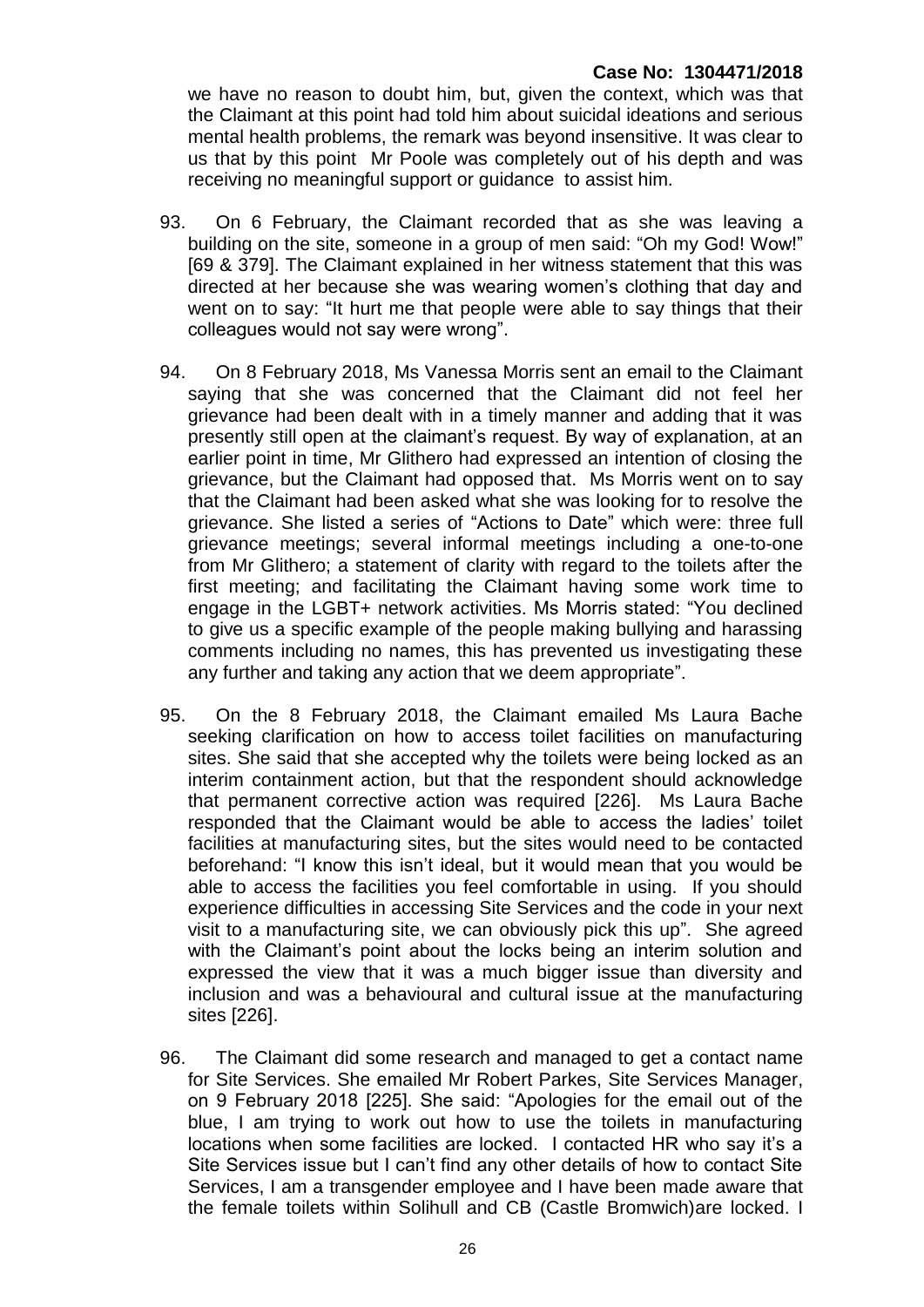don't know how to get access as this places me in a stressful situation. Is it possible to advise how I can be provided with a code?" Mr Parkes responded on 13 February 2018 apologising for the delay, which was due to being off work, and confirming that Site Services did fit punch-locks on some female toilets to prevent damage and abuse of the facilities. He asked which particular toilets the Claimant was referring to. He said: "I only cover Solihull, but if you can tell me which areas, I should be able to find the numbers". The claimant replied saying: "Oh, that wasn't the response I was expecting and I guess I was expecting maybe one code per site [224]. Mr Parkes replied later that day saying that the all the female toilets on the Solihull site and the same number, and providing it. It is fair to say that the prompt and decisive action by Mr Parkes to resolve the problem was in stark contrast to other action taken by the Respondent in respect of the issues raised by the Claimant. The claimant updated Ms Bache.

- 97. On 13 February 2018, the Claimant received an email from Ms Bache saying that she would be away on training for some time. She added that she was currently prioritising gender-neutral pilot toilet facilities on the Whitley and Gaydon sites; and that she agreed the short-term solution on the manufacturing side, wasn't ideal, but it protected the privacy of all who needed to use the facilities on a daily basis. She said that the reality was that she had to prioritise because she was unable to tackle all the changes that needed to be made.
- 98. On 14 February, the Claimant forwarded the email chain to Mr Glithero, explaining about where she had got to regarding access to site toilet facilities and making reference to the "Oh my god! Wow!" comment. Mr Glithero replied on the 15 February saying that he tended to agree with Ms Bache about priorities. He also made reference to the network. He made no reference to the comment.
- 99. On 21 February 2018, the claimant completed Incident Report Forms about the accident on 18 January and the incident on the 24 January 2018 [page 229 & 230]. The respondent had an incident self-reporting system predominantly, we presume, to monitor accidents and take steps to prevent them, as part of its duties under health and safety law. The Claimant's explanation for completing the form was that she had become aware that this was another possible mechanism of raising concerns. In line with the system, the forms were forwarded to the Claimant's line manager Mr Poole, for comments on 21 February 2018.
- 100. Mr Poole later emailed Mr Glithero and Mr Morrison, saying that the Claimant had mentioned the incidents to them a while ago and that: "Suddenly out of the blue these notifications appeared as normal with no prior mention of raising these near misses or asking for any action" [230A]. In our judgement, it is fair to say that Mr Poole is clearly very able at his engineering job, but has no expertise in equality and diversity issues. He cannot be criticised for that, but the respondent can be criticised for not providing support and training to managers.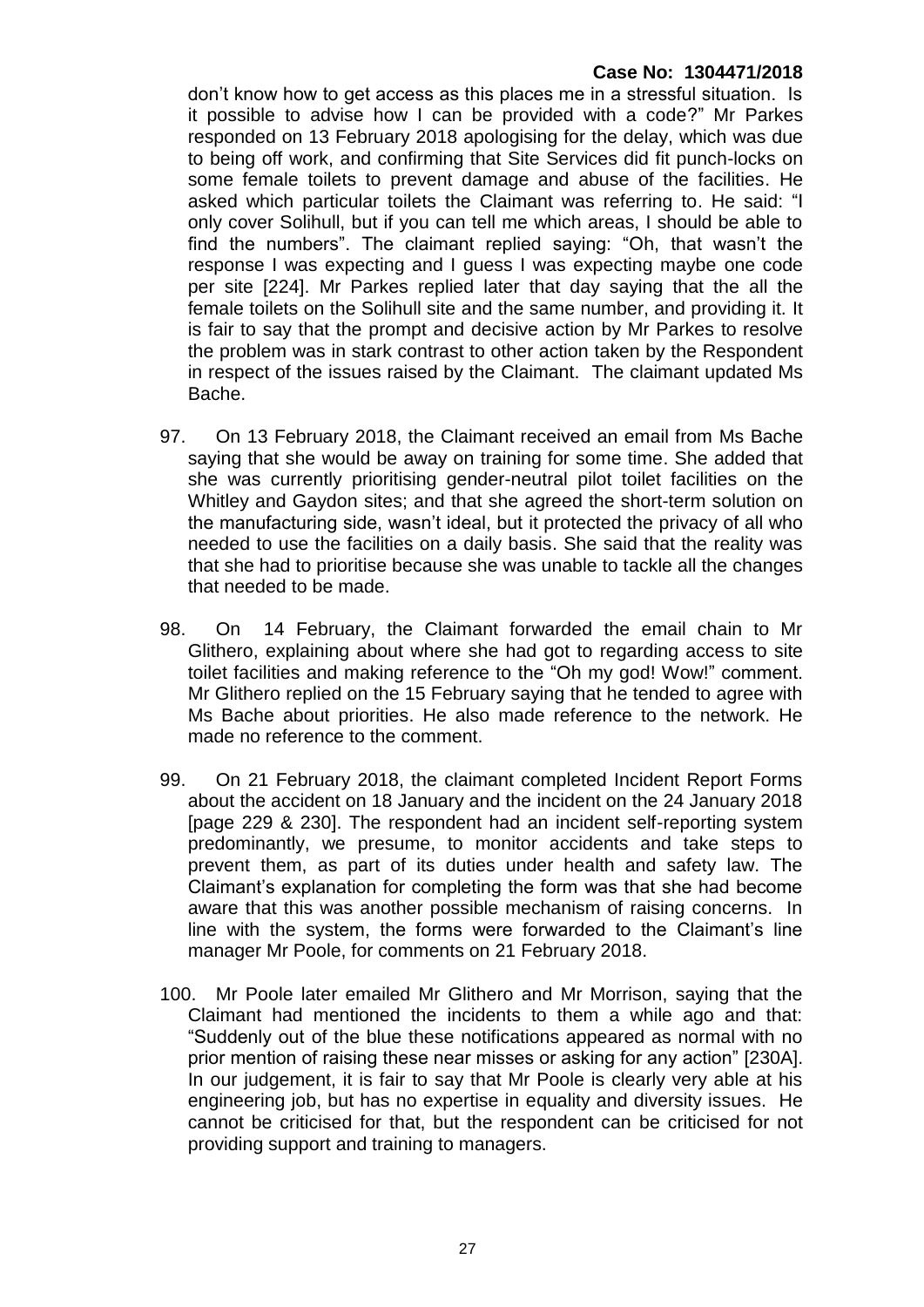- 101. At around this time, the Claimant had published an article in Pioneer Magazine which is a publication for engineers [230D]. The article was about the LGBT+ Network at JLR, and described the Claimant's work (mostly in her own time) going into schools to mentor school pupils and explain LGBT+ issues. The Claimant said: "If you define yourself as LGBT+ then how can you perform your best if you hide who you are due to the daily risks of bullying? I am one of the first non-binary transgender engineers to come out in the workplace and I am passionate to support the business to promote diversity. I think that engineering is still perceived as a traditional industry, but I want to be an advocate for product engineering and showing how we can take on this challenge to raise awareness and work towards acceptance for all."
- 102. The Claimant was cross-examined about her LGBT+ work. It was suggested that her situation could not have been as bad as she said if she was prepared to be the public face of LGBT+ for JLR at internal and external events. The Claimant's explanation was that she thought it really important to raise the profile of LGBT+ in order to make JLR a more inclusive and welcoming employer. We completely accepted that.
- 103. On 21 March 2018, Ms. Bache sent an email to the LGBT+ Committee members asking for input to a proposed transitioning at work policy and supporting documentation [249]. The Claimant did not respond to that email, but already expected to be involved in that work because she had been told she would be when she first raised the issue.
- 104. On 5 March 2018, the Claimant was the subject of an unwanted comment from a female colleague who said: "Don't take this the wrong way, but I saw you as the top half and it didn't match the bottom half" [paragraph 26 of the Claimant's witness statement]. The Claimant said the colleague then sent her an email which said: "(and perhaps I shouldn't put this in an email), I think you're beautiful and standing talking with you very much increased that perception" followed by a number of smiley faces [231]. We fully accepted that this was unwanted conduct towards the Claimant, however it had been intended.
- 105. On 14 March 2018, a female colleague said (of the Claimant); "Oh my God!" and a male colleague replied: "Do you know what it is?" [280]. The respondent does not dispute this occurred.
- 106. On 9 March 2018, there were emails between Mr Glithero, Mr Poole and Ms Morris relating to the two incident reports referred to above. Mr Glithero expressed the view that the reports were not related to medical issues [231A and B].
- 107. On 9 March 2018, Mr Glithero also wrote to the Claimant proposing (again) to close her grievance. He referred to the wider picture and the network. He also made reference to the Dignity at Work Policy and described it as including all employees, agency, customers, and suppliers regardless of various protected characteristics. He did not mention the harassment which the Claimant was experiencing notwithstanding the existence of the policy.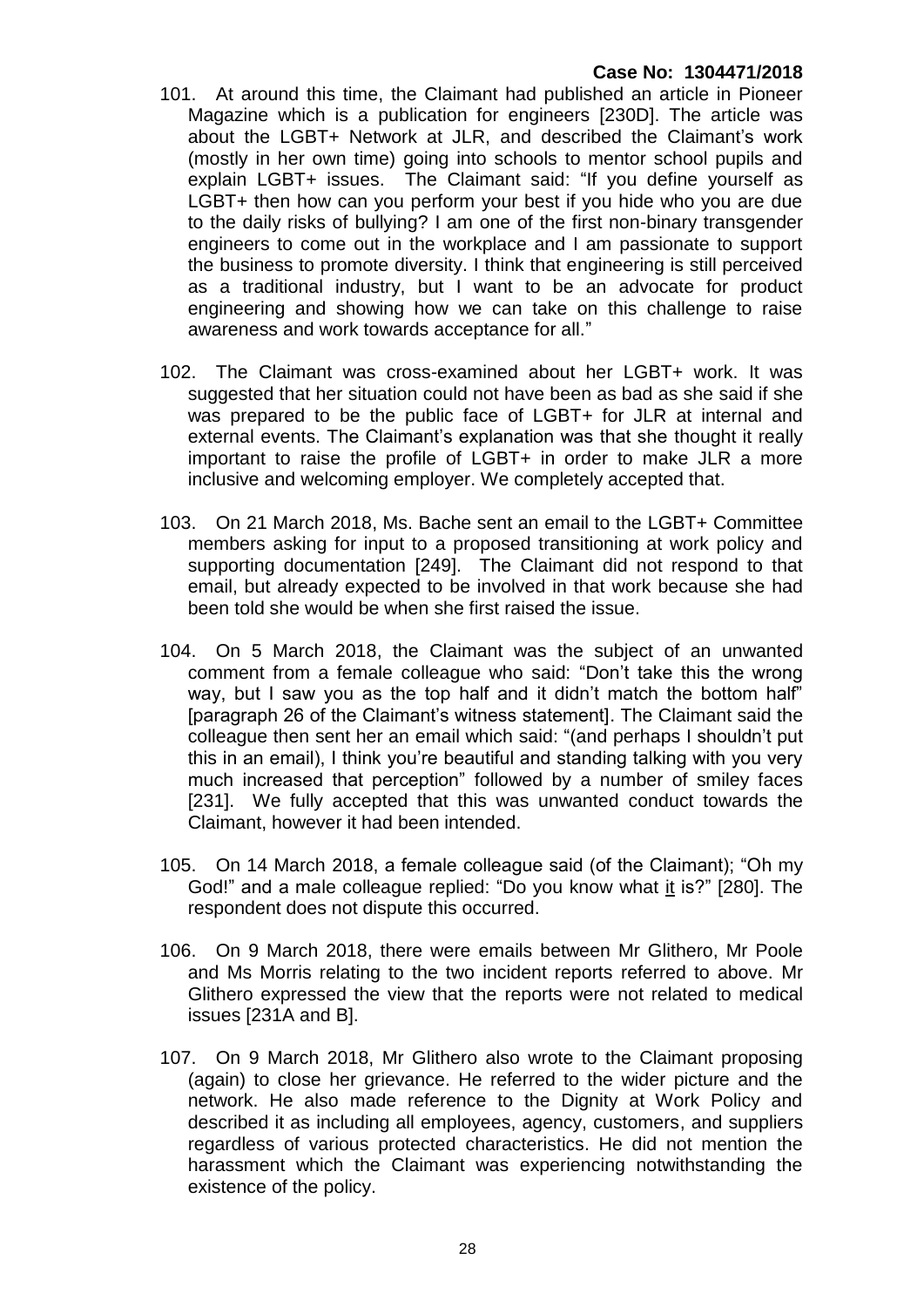- 108. On 12 March 2018, the Claimant replied [233-234]. She referred to two strands of work: short-term containment actions and longer-term company strategy. The Claimant said: "I have to contend with continuous tension that affects my mental health. There have never been any timescales communicated [in respect of] the grievance. There are timescales within the policy, but these are ignored. I have no expectation as to how long this should go on or what the plan regarding the toilets is…. I wonder why this is not taken seriously. I find it exhausting that no leader will take time to understand the issue and do something about it. An equal company does not just happen, it takes action". She went on to say: "I can understand that LGBT people might be scary, so I thought I would make a simple request in my area. On International Women's Day, I asked my managers whether they would offer support to women engineers? The request was simple - to make a gesture, you go to a site, download a pledge and post it on the Women's Network, but the result was that not one leader did". The Claimant made it clear she did not agree to the grievance being closed. She also observed that as Ms Bache was about to go on maternity leave it was unclear where Diversity work was going. The Claimant followed up by a further email saying: "Just to add on, I raised an additional ticket regarding formally reporting hate crime incidents, I think there should be a zero-tolerance approach" [213].
- 109. The response from HR to the hate crime ticket was to say that they were awaiting further details from the Claimant to be able to proceed with investigations into the comments. It went on to say: "Should you decide to report the matter by external channels, then this would be a breach of confidentiality, therefore I would advise you to provide further details so this can be investigated in line with our internal procedure". So, as the Claimant accurately observed, she was being told that to report any incidents externally would breach confidentiality – which she took to be a warning not to do so. It was also clear that for matters to be dealt with internally, she must provide further information about the identity of the perpetrators.
- 110. On 15 March 2018, the Claimant had sent an email to Vanessa Morris and Michael Glithero concerning the grievance saying: "As previously communicated, the grievance has not resulted in any plan or outcome, the lack of support over the last ten months has been unbearable from [suicidal] ideation to self-harm, the lack of willingness to learn and attempt to support is unbelievable. I have exhausted the company processes as the grievance has been frustrated by the lack of any plan to close or resolve [it]" [194].
- 111. Mr Glithero wrote to the Claimant on the 16 March 2018 closing the grievance and sending the outcome [239-241]. He identified the two strands to the grievance i.e. long-term corporate strategy and short-term action. He acknowledged that the latter included the claimant's complaints of lack of support for her emotional welfare and being subjected to comments of a bullying and harassing nature [239]. The outcome letter went on to deal with matters relating to the network and corporate strategy, then under "Short-term Containment Actions", reference was made to referrals to OH and Care First. Mr Glithero also said he had made himself available to meet the Claimant as one-to-one support and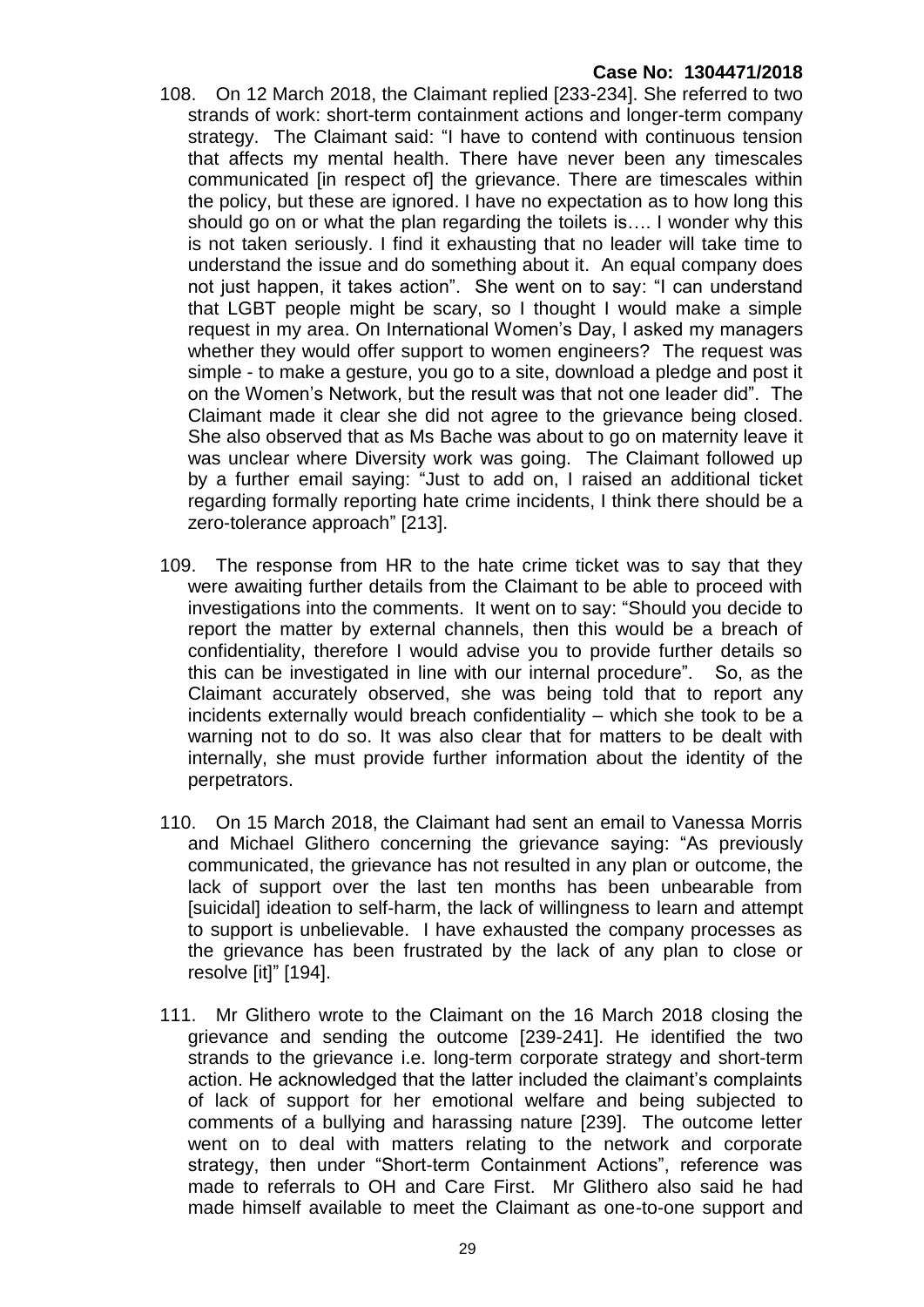that support would continue via her local management team. Mr Glithero said that: "Several times during the grievance investigation, we have made it clear that the company does not tolerate bullying, harassment or victimisation and agreed to investigate the comments made to you in the workplace. You declined to give us further details on these comments which were the names of the other parties involved, dates and witnesses and this has prevented a formal investigation being undertaken by the company". He concluded by saying that the local HR management team was assessing a proposed dignity and diversity reminder to staff. We found the use of the "assessing" rather troubling in this context  $-$  why would taking steps to end harassment require assessment or debate of any kind? In that context we refer to our earlier finding that Mr Glithero accepted there should be no greater priority and that a strong message could have been sent out. That had happened in relation to the gifts and hospitality policy and also happened regularly in relation to health and safety issues. My colleague, Mrs Pelter, has asked me to point out that on a proper analysis this was a health & safety issue as regards the Claimant's mental health, but was not treated as such.

112. The Claimant presented an appeal on the 21 March 2018 [243-248]. She said she was given no support during the grievance process and would have preferred LGBT representation. She complained that the process had taken about six months with no plan for how it was going to be tackled and said that leaving things hanging had, of course, caused additional stress. The Claimant said: "We would not build cars without a plan B [being] communicated". There was an attachment to that document [244 onwards]. Parts of the document referred to the wider long-term strategy, and it is unnecessary to refer to those parts here. Paragraph 1 of that document made reference to no workplace support and said JLR had no understanding of what support is: "Having a chat does not help if it causes isolation and places the burden on the victim to educate the leaders". The claimant described this as: "Wearing and onesided". She said there were no LGBT+ allies and that her transition at work ticket (135758) had resulted in no action and that the person dealing with it, Ms Amy Reynolds, had left the business. In paragraph 2, the Claimant referred to anxiety around using the toilets. She said the punchlocks caused problems because she was unable to plan ahead properly and because use of the toilets could involve difficult conversations with local staff. The Claimant said it was important to be mentally prepared to deal with awkward situations. She made reference to a transitioning colleague on the Whitley site who had been told to use the disabled toilets which resulted in complaints from a disabled staff members. That colleague has developed IBS. The Claimant said she had managed to obtain a code for the ladies' toilets on the Solihull site through emailing a stranger. The Claimant asked for involvement in the transitioning at work policy. She also said that she had given details of one incident in particular (the lorry incident) but it had not been investigated. At the end of the document [paragraph 11] the Claimant queried why JLR was not letting hate incidents/crimes be reported to the police. She also queried who was responsible for her safety on site and said: "I don't feel safe. You know I get comments and [you] choose to look the other way" [248].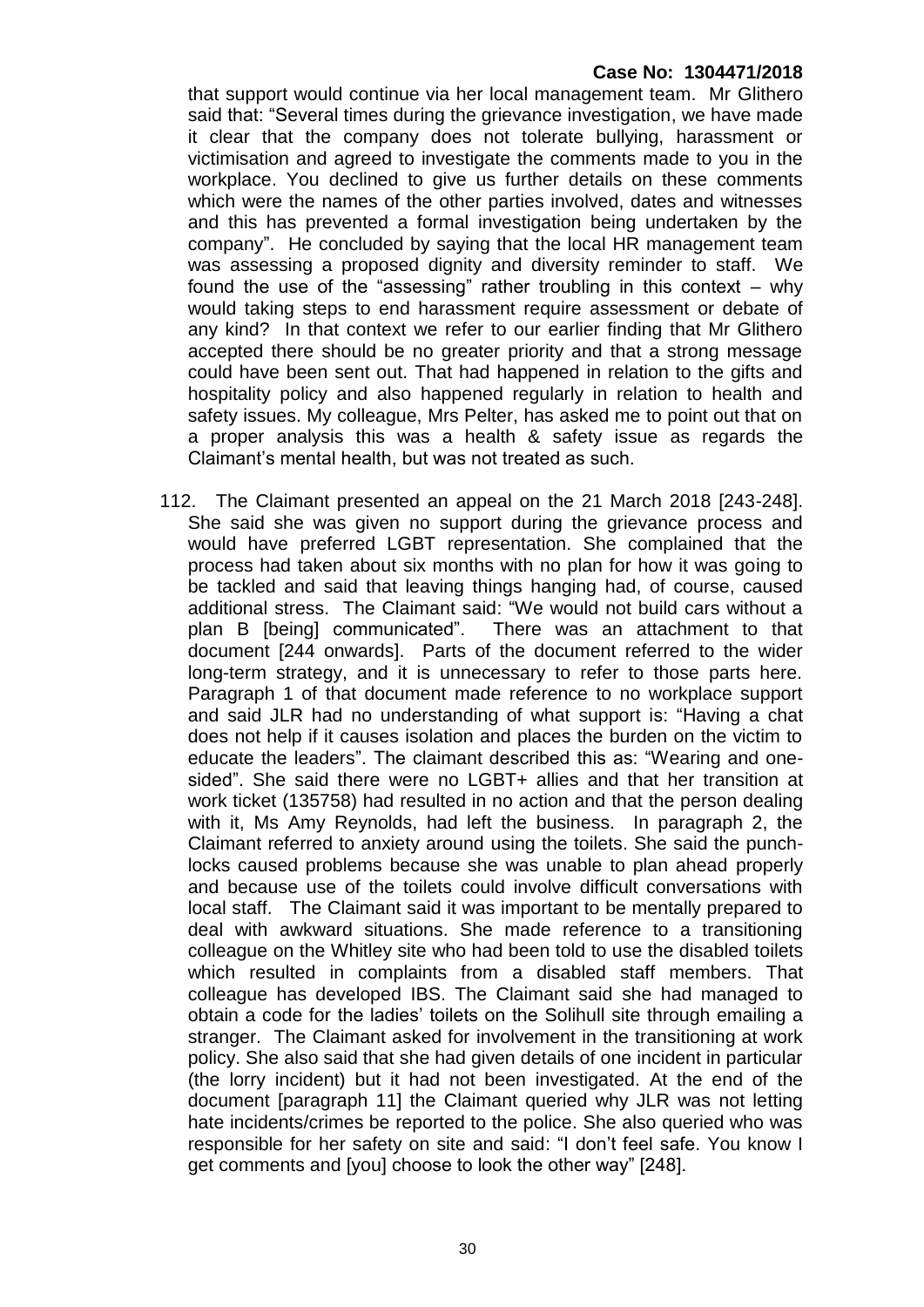- 113. The 21 March 2018 was also the date when Ms Bache wrote to the LGBT+ Committee seeking volunteers to comment on the transitioning at work policy and supporting documentation [249]. As noted, the Claimant did not reply to that email, but had expected to be involved in that work.
- 114. On the 22 March 2018, a Stage 2 grievance appeal investigation commenced. Ms Morris from HR was responsible for providing support to the person who heard the appeal - Mr Bingham (a more senior manager than Mr Glithero, with an engineering background). Ms Morris held a meeting with Ms Bache. Mr Bingham and the Claimant were not present. Ms Morris made notes [251 onwards]. She recorded that Ms Bache told her that HR had dealt with the toilet issue and that the Claimant was not being treated differently to anyone needing access to the female toilets. She said that the Claimant had got the access code for the Solihull site, and that it would not be unreasonable for her not to be given the code for Castle Bromwich if she did not have to travel there. She said the Claimant was given guidance on use of toilets, and that the reference to a colleague at Whitley developing IBS was just hearsay, or they would have raised it themselves. Ms Bache took issue with the Claimant having described needing to "train her up" and said that the Diversity Agenda was broader than LGBT+. As regards hate incidents being reported to the police, Ms Bache said that the Claimant could do so but had not exhausted the internal processes. Ms Bache said that if the Claimant did not feel safe on site, the Dignity at Work procedure could be used, and she could be given an emergency contact number. Bearing in mind the Respondent's failure to put any proper measures in place to protect the Claimant from harassment, and to prevent her having to deal with challenges over the toilets she was using, the tenor of the meeting seemed dismissive of her concerns.
- 115. On 26 March 2018, the Claimant was walking passed a bus shelter on site when a colleague said: "Are you not fem today?" and went on to say that they had trans and lesbian friends and wanted to say something when it was quieter, and that the Claimant was "very brave". The Claimant was not happy with those comments. She also explained to us that the term "brave" is frequently used to describe transgender people who are visible, but that the reality is that it is not bravery, but a need to be the person you really are. We accepted her evidence on those points.
- 116. On 10 April 2018, there was a team meeting which a new team structure was discussed. This centred around moving team members to work on a new project to be headed by Mr Mark Carter who had joined as a Navigation Technical Specialist. In his evidence, Mr Poole explained that the draft structure omitted the Claimant and some other colleagues because he and Mr Carter were planning for the future. Consequently, only two thirds of the team had been populated onto the structure chart. He said it was presented as a work in progress and the purpose of the meeting was to give an interim update. Mr Poole said the Claimant had not made any comments about the presentation during the meeting or queried why she was not included in the structure. Mr Poole also said the general emphasis during the meeting was there was too much work and not enough people to do it and they wanted to make sure they best used the resources within the team.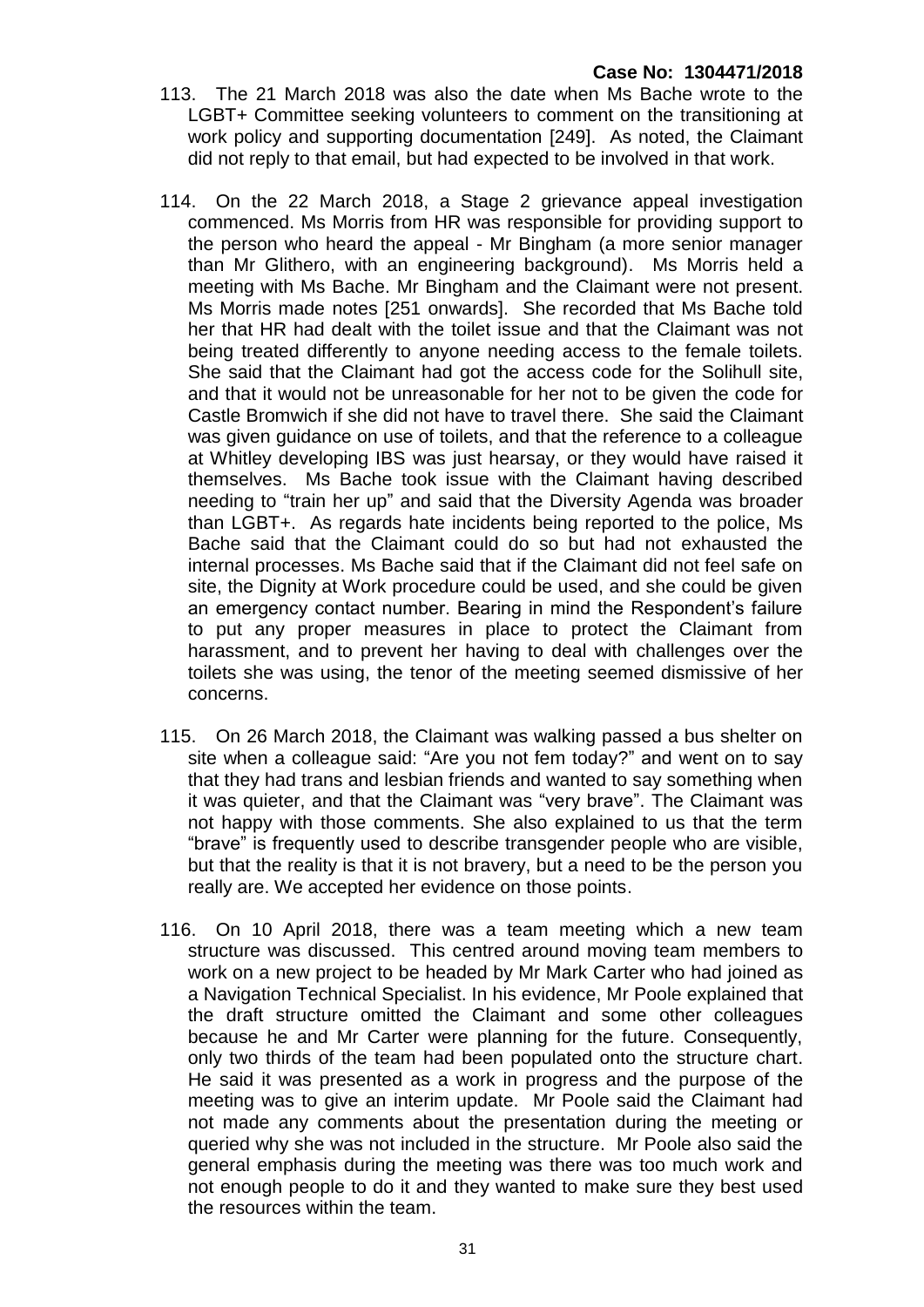- 117. The Claimant agreed that she had not challenged the new team structure. We accepted Mr Poole's explanation for the Claimant's name not being on the chart. We also accepted that the Claimant felt upset and excluded at this point.
- 118. On the same date (10 April 2018), the Claimant was notified that the Grievance Appeal would be heard by Mr Bingham on the 24 April 2018 [256].
- 119. Also on 10 April 2018, the Claimant submitted a letter to Mr Poole which was described as a letter as notice of leaving employment. The Claimant said: "My last day of employment will be the 29 June 2018 subject to my health. Thank you for giving me the opportunity to work with you for a number of years. This is not a resignation as such, but rather that the continued issues I face are not being addressed, so I feel this is the best course of action in the interests of protecting my health and wellbeing. Finishing at the end of June allows me time to finish work on launching the LGBT+ network at JLR". The Claimant confirmed that during that time she would be available to hand over work. The Claimant had given a longer notice period than she was contractually obliged to give.
- 120. My colleagues and I had real difficulties with the way that the Claimant was cross-examined about her letter. I shall quote some of what is recorded in my notes (the content of which was confirmed by my colleagues). In evidence, the Claimant confirmed that the letter had not been described by her as a "resignation" and she had not spoken to anyone about the content. The Claimant said she did not know whether to use the term "constructive unfair dismissal" or not and did not really understand what it meant at that point. She said: "That's why I talked of the continued problems plus my health." The Claimant said that she had worked for the Respondent for a long time. It was suggested that if things were so bad, she would have resigned immediately and not waited until the end of June. The Claimant replied that at the time the letter was drafted and submitted, she did not know if she could make it to the end of that day, let alone the end of June, but thought an end point might help and that she wanted to see the network through. It was put to the Claimant that she could have spoken to Mr Poole first. The Claimant replied: "I did not know what to do. They knew my health was declining. There was no way they were dealing with these problems, what could I do?". It was then put to her that if she had sat down with Mr Poole and Mr Glithero, she would have had the opportunity to obtain help and support and had given away that opportunity. The Claimant refuted that and said: "They knew of the harassment and had no plan to deal with it, they were watching me break". Pausing there, the simple fact is the Claimant had raised the issue on numerous occasions and nothing had been done. It seemed to us to be somewhat of a stretch to suggest that raising the matter yet again with Mr Poole and/or Mr Glithero would have achieved anything. We accepted that the Claimant submitted the letter because she felt compelled to leave for health reasons, and had no idea whether she would be able to continue working until the end of June. It was suggested that although the Claimant had no close personal friendship with Mr Poole, talking it through with him may have made him realise what the Claimant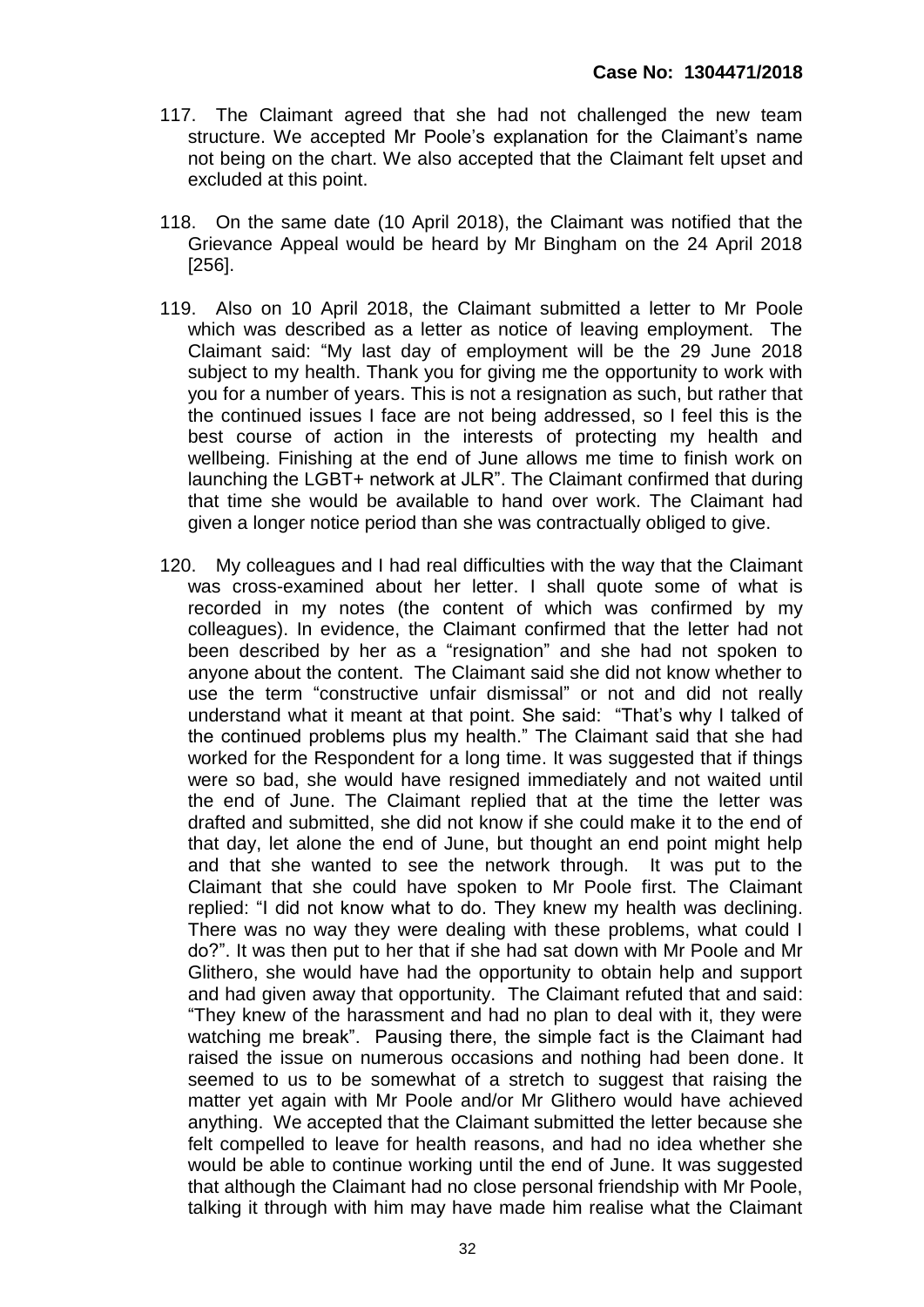was going through. We found this fanciful given the events outlined in paragraph 92.

- 121. In my notes it is recorded that it was again put to the Claimant that if she had been in such a bad state that she wanted to die, the immediate action of resigning straight away would have removed her from the situation. The Claimant responded by saying that she had been advised by OH to continue going into work (which, in our experience, is likely), but that the problems were wearing her down. She said she was completely unstable and worried about what she might do if she was at home alone. The Claimant explained that she had depression and was not in the position to make decisions. It was yet again put that if it had been so bad, the Claimant would have left immediately. The Claimant said: "I didn't know what to do. I had told them of the problems, the self-harm. They weren't listening. I was falling off a cliff-edge." It was then suggested that the Claimant had a choice and if it had been that bad, she could have left immediately, to which she replied: "I didn't know whether I would even last until the end of the day. I was going to walk until I dropped". We found that a particularly distasteful line of questioning, especially because it was repeated, albeit in different ways. It was uncomfortable and unpleasant to listen to. We presumed it must have been done on instructions and therefore Ms Ferrario should not be criticised. It would undoubtedly have caused additional distress to the Claimant. This is an example of why we decided to award aggravated damages in relation to, amongst other things, the conduct of the hearing (see Conclusions below).
- 122. On 10 April 2018, Mr Poole forwarded the Claimant's letter to Mr Morrison. He said that he had spoken to the Claimant to try and understand why she felt this course of action was necessary, and that: "Ultimately it comes down to *her* view that nothing has changed and nothing will". Mr Poole also said that he had asked the Claimant numerous times whether this was a step she wanted to take, or whether she wanted to sleep on it, but that disappointingly the Claimant confirmed she wanted to submit the letter. In paragraph 30 of her witness statement, the Claimant explained that she felt she had to go because of her declining health and acute depression and she was not sure how long she could keep going. Her account was that Mr Poole approached her shortly after the letter sent to him and had told her: "My job between now and the end of June was to get you to change your mind… you won't find anywhere better." Mr Poole accepted that he may well have said this.
- 123. Mr Morrison met the Claimant on 11 April 2018 to discuss the letter. He later informed Ms Beaumont that he had not taken notes during the meeting, but had recorded his recollection directly afterwards. He said it was a difficult conversation punctuated with gaps of silence. He said he had not challenged the Claimant on a number of points where he felt there was a tangible and obvious counterpoint: "Or else I would have been perceived (a) as negative and (b) it would have taken the rest of the day as we'd have circled around on previously fruitless chats". He said that he had told the Claimant he was disappointed and asked if she was really serious. Mr Morrison said that she told him that she had had enough and felt isolated in JLR with no peer support and needed to leave because it was affecting her health, that she had asked for help but had not got it,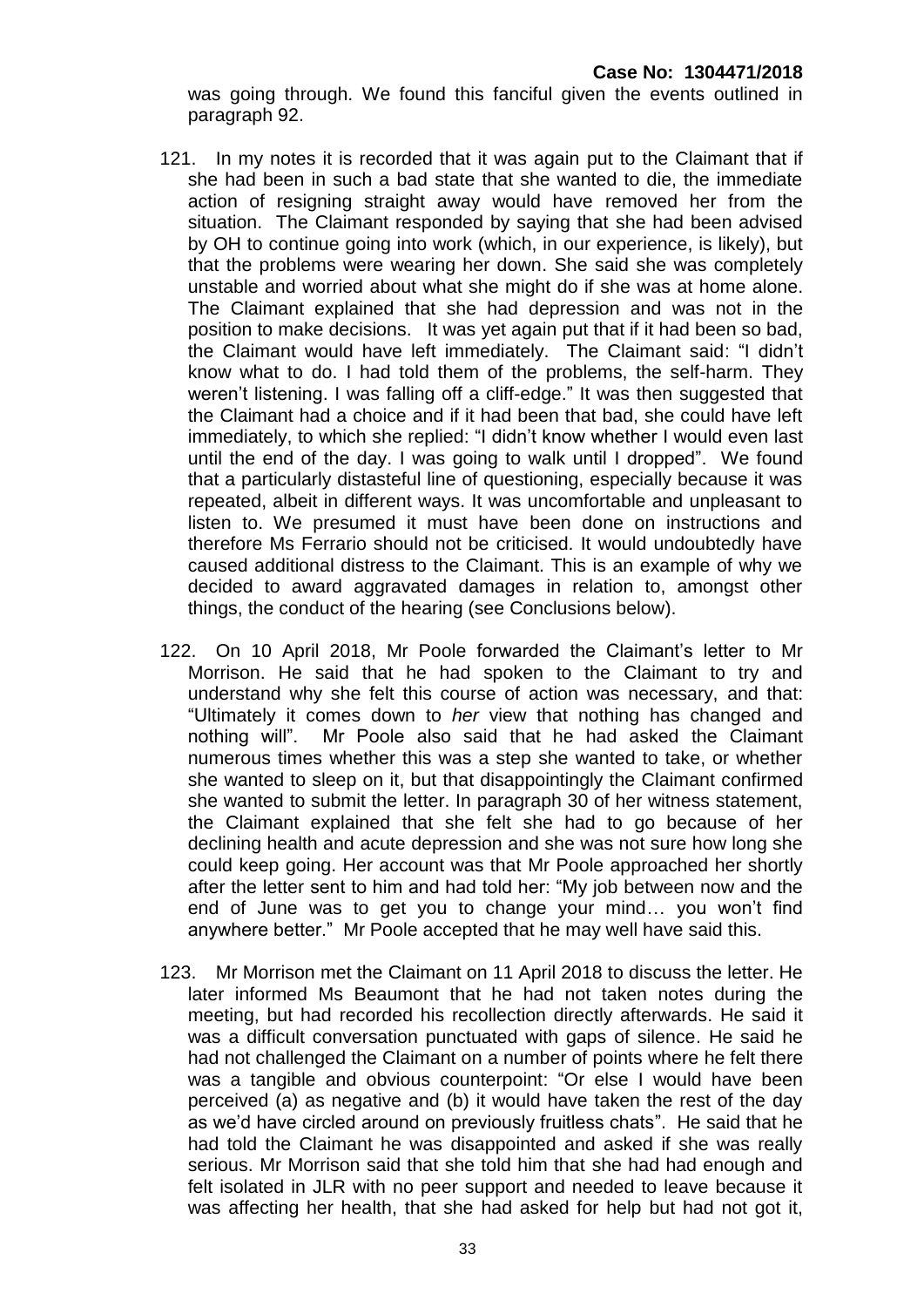and that she had tried to be a catalyst for change but could not do it by herself. Mr Morrison said that he told the Claimant to sign the letter if she was serious about leaving, and that she did so. Mr Morrison recorded that he had told the Claimant that he was pleased she would be working for as long as possible. He said that he asked the Claimant if she had a plan about what was she going to do next, and she said there was no plan but JLR was not the right place for her and she would forsake the salary for better treatment [268-9].

- 124. Also, on 11 April 2018, the Claimant submitted a written statement for the grievance appeal. She covered the same concerns as previously. She added she used a Stay Alive I-phone app by Network Rail to help with her depression. She said: "Each day I come to work wondering what harassment I might get today and this affects my mental health." The Claimant referred to the letter she had submitted the day before and said: "I am not resigning, but I am leaving JLR. My last day is 29 June. [It is] in response to the way I have been treated over a considerable period. The ongoing harassment has worn me down to the point that I have no confidence in JLR. Although no notice is required, I think it is the responsible thing to do". She said she selected the date so as to be able to see through work on the launch of the network. The Claimant made reference to requests for help, short-term support, and to move, and said nothing was done. She referred to the lorry incident not being investigated. As to the time frame, the Claimant said: "I am transgender and transitioned in June 2017. I have had time off work with depression and in September 2017 and a company grievance started at that time…" [261]. She gave detail of the unacceptable comments made to her and other events from 8 September 2017 to the 10 April 2018. Finally, the claimant referred to the "tough email" regarding the Dignity at Work procedure which we have made observations about above [264].
- 125. In terms of that last point, i.e. the message featured in "People Talk" on 4 April 2018, Mr Bingham was unable to recall seeing it and did not know whether it had any connection with the Claimant's grievance.
- 126. Mr Bingham had what he described as either one or two lengthy meetings with Mr Glithero. He took brief notes in one (see paragraph 127 below). It was clear that his approach to the appeal was informed by Mr Glithero's account of the situation and information received from HR i.e. Ms Morris.
- 127. A summary of the notes Mr Bingham made in one of the meetings with Mr Glithero on 24 April 2018, recorded that Mr Glithero said: "I was clear if there were individual incidences (hate comments) and if she wanted actions, I needed to know who it was, what it was and she declined". Mr Glithero also said; "It was becoming a crusade for [her]". Rather worryingly, Mr Glithero is also recorded as saying that the Claimant made "a throwaway comment [about] putting a noose around [her] neck". When Mr Glithero gave evidence, he said he could not remember whether he said that or not [281-282]. We concluded that he did say that because it was in Mr Bingham's notes of the meeting. It was a truly unacceptable thing to say and, in our judgement, undoubtedly influenced the way that Mr Bingham dealt with the appeal. Clearly, by this point the Claimant's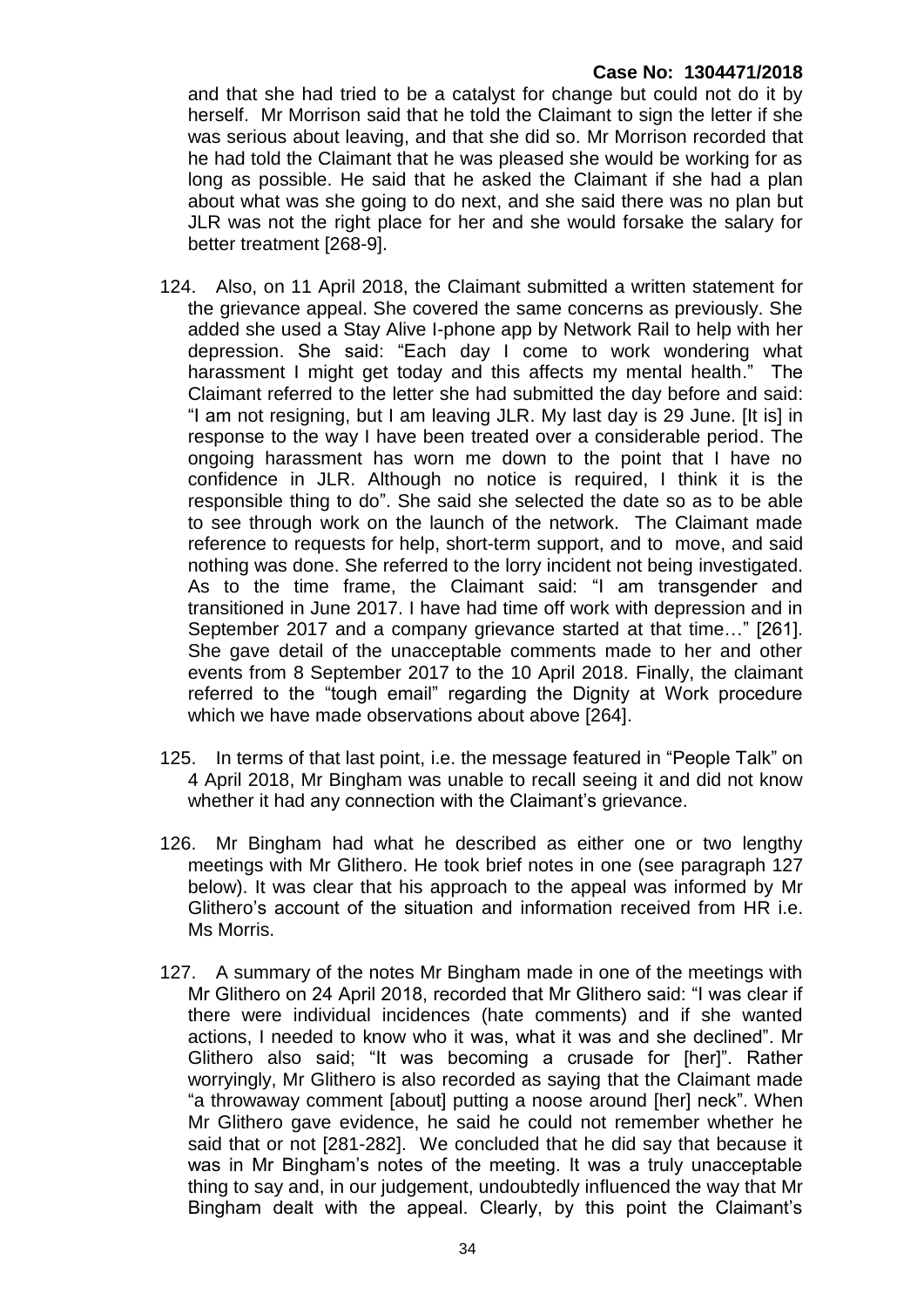concerns about her personal health and welfare, and about the abuse she had been experiencing, were being trivialised as is demonstrated by the use of the words "crusade" and "throwaway remark".

- 128. On the 24 April 2018, the Grievance Appeal opened, and a note was made that the appeal would be dealt with on the papers.
- 129. On 1 May 2018, a chain of emails passed between the Claimant and Ms Morris. The Claimant reported another incident that had taken place on the 30 April where she had been asked by a male colleague what she thought of the trans verses TERFs debate. [The term TERFS refers to Trans Exclusionary Radical Feminists i.e. feminists who take a strong view that female spaces are for people with biologically female characteristics]. The colleague went on to say that: "Trans should not use female spaces until they've had the operation". Ms Morris replied saying that if it was part of the appeal, then Mr Bingham could consider it. She went on to say: "she had Googled TERFs, and that if the Claimant would like to tell them who had made the comment, they would of course investigate because: "The ideology behind TERF is not appropriate in any workplace". The Claimant responded saying that she was not prepared to name the person, adding that: "Transitioning is a very sensitive time and maybe a few years down the line things would be different" [289-286].
- 130. On 4 May 2018, the Claimant reported another incident to Ms Morris of two people saying about her: "What the hell is that?" [our emphasis added] again in relation to the Claimant. Ms Morris replied saying that Mr Bingham had reviewed the documents with her the day before, but he needed more time to complete his investigation into the appeal" [289-286]. Mr Bingham did not uphold the appeal although the Claimant was not notified of this until 28 June 2018. It is fair to say that it was wholly unclear that any further investigation was carried out. When asked about this, Mr Bingham was unable to identify anything.
- 131. It was completely clear to us from his evidence, the documents, and the actions he did (or did not) take, that Mr Bingham did not engage with the Claimant's complaints or give independent consideration to them at all. He adopted the line that had been taken throughout to the allegations of harassment i.e. nothing could be done unless names were named.
- 132. One of my colleagues put it to him that his attitude was "dismissive". Mr Bingham did not accept that, but did accept that he could, and would, have done things better had he known then what he knows now. Hindsight did feature prominently in the Respondent's evidence in this case. We are mindful that hindsight may be the counsel of perfection in some instances, but in others (such as this) it highlights real and avoidable shortcomings. It was, in the words of the Claimant's Counsel, a wanton disregard for the gravity of the situation. We fully endorse that sentiment. The remarks made by Mr Glithero, and the way he and Mr Bingham dealt with the grievance, plus the Respondent's complete failure to take any action to protect the claimant from unacceptable harassment, are examples of why we decided to award aggravated damages (see Conclusions below).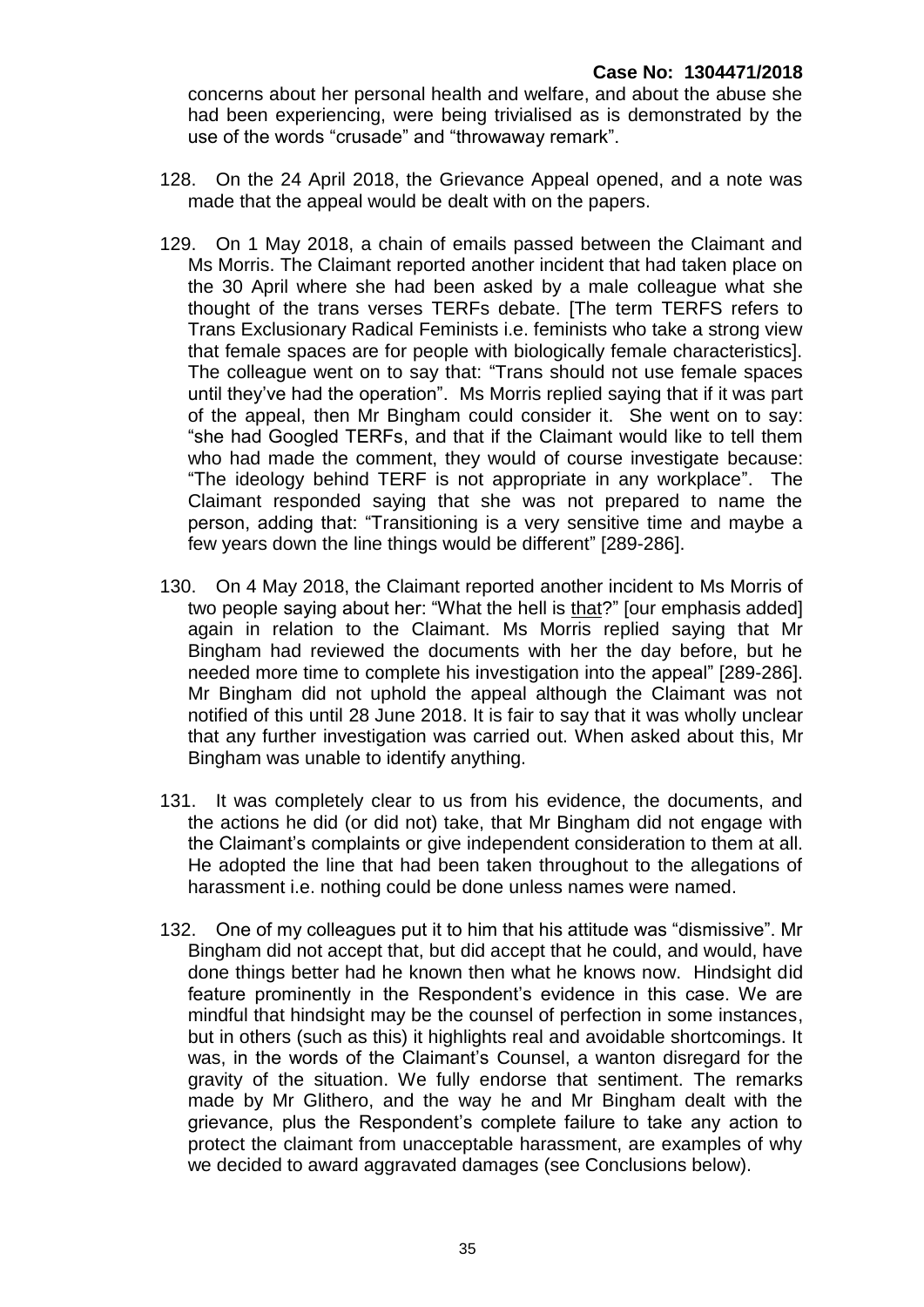- 133. The mid-year performance review and end of year performance review for the Claimant for 2017-2018 showed that she was a high performer [82- 89]. Mr Poole who was the relevant manager, noted in the mid-year review that: "The past few months have been a period of significant change for *the Claimant* and *her* life at JLR, as *she* has transitioned in the workplace and taken steps to encourage and shape JLR's engagement in diversity and the LGBT community, a courageous step. It is clear *the Claimant* is passionate, driven and committed to helping the business on this journey and being the catalyst" [84]. In the end of year review, about six weeks before the Claimant's employment ended, Mr Poole described many examples of strong behaviours in relation the Claimant in her role as Navigational Technical Lead, and in respect of her LGBT+ activity for JLR. He said: "The LGBT+ Employee Network is the most developed network… In a little over a year, other networks have been progressed i.e. Woman's Network, Christian Network, Islamic Network" [85]. Mr Poole recorded that the Claimant had: taken the LGBT+ committee to the Student Pride event in February 2018; taken steps to introduce the network to other industry figures; and taken other actions such as encouraging the Respondent to work with Stonewall, and taking the Diversity Manager to inter-engineering workshops about equality at the National Grid in Warwick. Mr Poole said: "*The Claimant* goes quietly and effectively about *her* NGI business [i.e. her engineering role], *she* works well within the team ensuing all his tasks are completed thoroughly and accurately, *she* is very supportive of *her* peers and readily helps and guides the less experienced members of the team. He said the Claimant took the initiative and looked for ways to improve the way the team operated. Mr Poole recorded that the Claimant was passionate about the LGBT+ work and believed the resultant changes would benefit JLR and its staff. He added that there must be a balance between the core business objectives and that work [88].
- 134. The Claimant's post-feedback comments were: "Diversity was nonexistent before I started discussions of change. I have inspired and influenced all those around me, setting up the first Employee Resource Group in the company and running it alone for the first 12 months. It caused HR to ask questions like: "What is an Employee Resource Group?" and encouraged other staff to start forming their own. It now has enough momentum to create change for years to come, saving millions and improving the health of staff. My work is not valued (sad faced emoji)" [89].
- 135. On 19 May 2018, the Claimant sent an email to Mr Poole stating that following the end of the year review, she thought she would like to list some examples of support [292]. We infer that the Claimant did so because there was a discussion about lack of support in the workplace during the review. The Claimant gave 26 examples of different things that could be done to show support. Examples were: "(1) read email I sent on support that is unread; (5) talk to someone at work who is trans about what it is like to transition, I can help with that; (8) wear a rainbow lanyard (10;) research what an LGBT+ ally is and become one; and (11) investigate how supported I might be [in] other companies". We shall pick up on one of those, Mr Poole was questioned about wearing a rainbow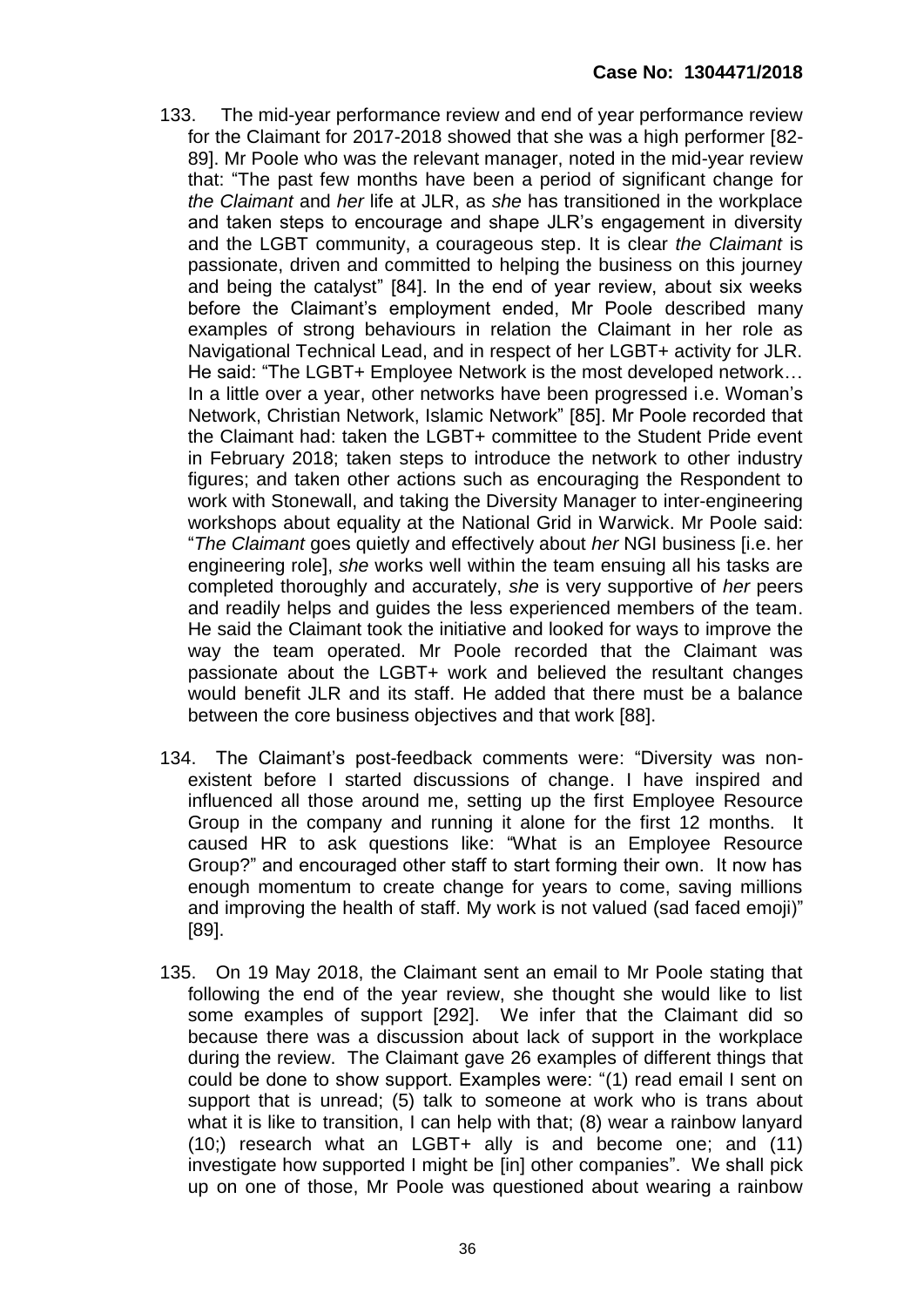lanyard and replied by saying he never wears a lanyard, but accepted that he could have done.

- 136. On the 22 May [291] the Claimant sent a further email with examples, making the total number of examples 50 [291].
- 137. In Mr Poole's witness statement, he said: "At all times I tried to support the Claimant as much as I could. I kept pushing those involved to ensure that the gender-neutral toilets in block 523 were introduced and I wanted progress to be made at the Claimant's desired rate. I thought it was really sad that the matter had escalated to the stage where she felt the need to resign when she had made such progress on LGBT+ matters for the business as a whole [paragraph 15]. By contrast, in the Claimant's witness statement, she said that when she provided Mr Poole with the fifty examples, his response was to laugh at her and make it clear that he was not prepared to do anything to support her [paragraph 31]. In evidence, Mr Poole denied having laughed at the Claimant. The Claimant's contemporaneous record of the exchange was as follows: "My Manager read my list of 26 items, he laughed at me at the suggestion of wearing a rainbow lanyard and spun around in his chair. When I sent the list of 50 issues, he said: "No more!" and that he had a job to do [381]". Under cross-examination, the Claimant was asked why she did not email Mr Poole to object to his behaviour over the list and replied that by that point she knew he was not listening. We had no hesitation in preferring the Claimant's evidence on this point. It appeared to us that by this time Mr Poole was heartily sick of the Claimant raising the issue of lack of support for her, and that it was very likely that he laughed at her list. He certainly did not discuss the list with the Claimant or explore whether any of the items would be feasible for him to do.
- 138. On 21 May 2018, the Claimant emailed Mr Poole stating: "Due to recent developments, I have withdrawn my notice of leaving. There are almost 6 weeks until the end of June" [293]. The Claimant also gave him a hard copy, which led to a brief discussion (see paragraph 140).
- 139. We shall note in passing that at the bottom of that email was an email to the Claimant from someone called Louise in HR confirming that the Claimant's notice letter had stated it was not a resignation as such. Louise continued by saying that an email she had sent relating to the Claimant about termination of employment was still relevant and the information would apply to any person who retired/resigned as well as someone in the Claimant's position.
- 140. On 21 May 2018, Mr Poole emailed Mr Morrison and to Ms Beaumont saying he had met the Claimant briefly, and was given a letter stating she was withdrawing her notice of leaving. Mr Poole said: "When I enquired as to what had brought this about, she commented that her friend would be joining the business as an agency worker and she felt she would get more support." Towards the end of the email, he stated: "On the topic of "support" she also sent me an email on Saturday evening which comprised of a list of some 26 points (copied below) where she felt that support was needed from Management (me). Whilst we did not discuss this in any detail, I did acknowledge receipt."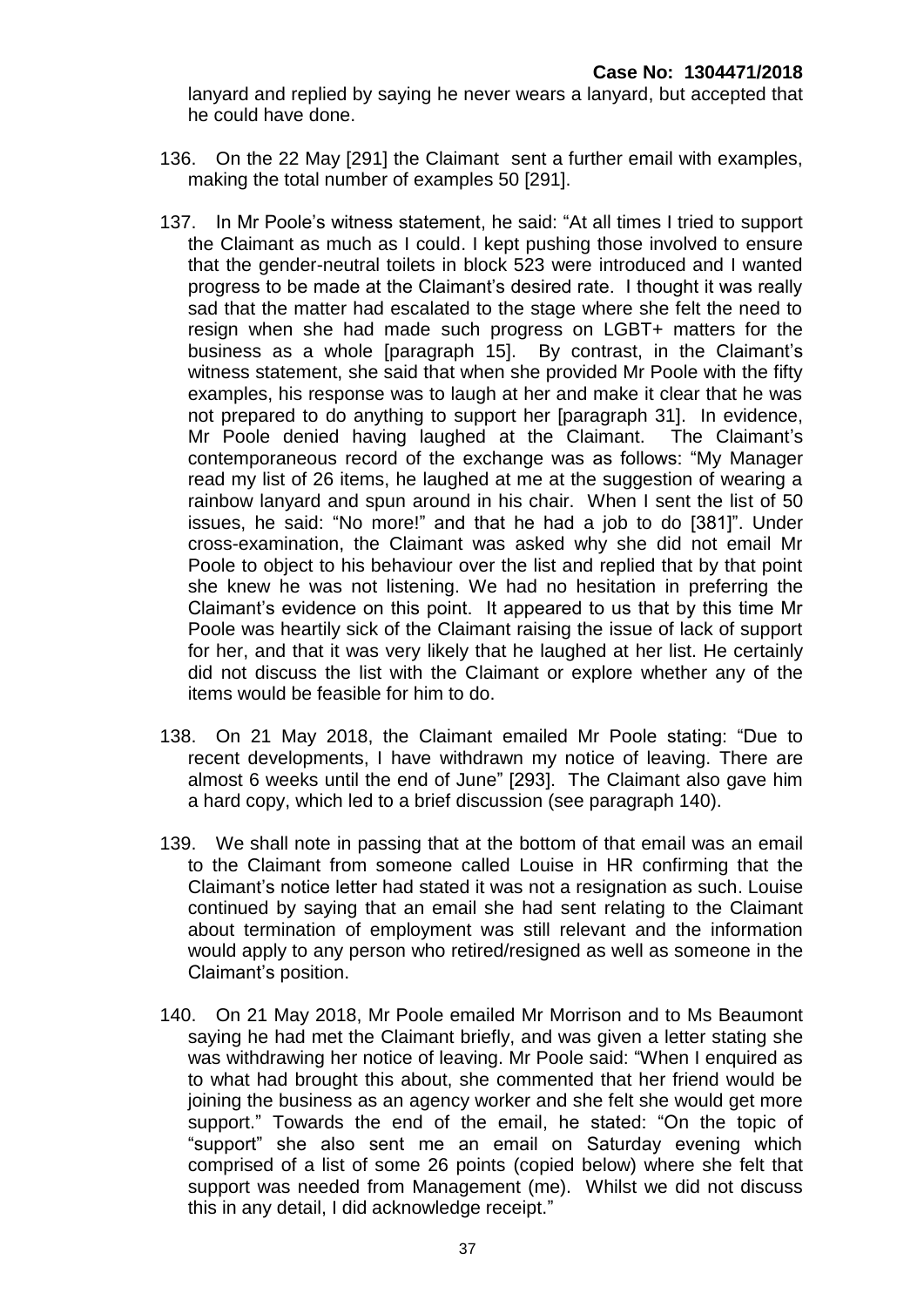- 141. We thought it telling that at this point Mr Poole put the term "support" in inverted commas. Mr Poole was unable to explain to our satisfaction why he would have done so. To our minds the only way it can be read is as a sarcastic comment. We though it demonstrated the mindset he had at that time. We concluded he regarded the Claimant as a nuisance. This supports the Claimant's evidence that he laughed at her list. Furthermore, it suggests that Mr Poole knew the recipients shared that mindset – they certainly did not reply by questioning that usage. This was consistent with the kind of remarks Mr Glithero made to Mr Bingham (see paragraph 127) and Mr Bingham's approach to the grievance appeal (see paragraph 132).
- 142. On 22 May 2018], Ms Morris acknowledged receipt of the letter of the 21 May: "Which I have discussed with the relevant parties". She continued by saying: "As per my email of the 16 May 2018, your resignation of the 10 April 2018 was accepted by JLR on the 11 April 2018 following a meeting with your senior manager and your off-boarding has now been processed. Your last working day remains 29 June 2018" [294].
- 143. The Claimant replied the same day, saying: "Who are the decision makers and does Peter Bingham agree?" [294].
- 144. Ms Morris replied saying: "The normal stakeholders were contacted over your letter. I am sure that you are aware that case management is a supporting function and not the decision maker. My role was just to update you." She also clarified that Mr Bingham had not been involved in the decision not to allow the Claimant to retract her notice. She said this was because he was being kept independent as the person hearing the grievance appeal.
- 145. There are a number of points to be made about the reply from Ms Morris. Firstly, the question of who the "relevant parties", "decision makers" and/or "normal stakeholders" were, had not been addressed, save to clarify that it was not Mr Bingham. Ms Morris also made it very clear that she/HR was not a decision maker.
- 146. Secondly, the decision not to accept the Claimant's wish to withdraw her notice of termination of employment was not covered in the witness statements by Mr Poole or Mr Morrison. In his evidence, Mr Bingham said that he would have thought that the normal stakeholders in this context were likely to be the line manager and senior manager i.e. Mr Poole and Mr Morrison. When being cross-examined, Mr Poole denied being "a stakeholder" but did say that Mr Morrison had asked for his opinion. When Mr Morrison gave evidence, he accepted that he was "a stakeholder" but asserted that he was "not the decision maker". He also accepted that the answer the Claimant received from Ms Morris on this point failed to address the question.
- 147. Thirdly, it was suggested in cross-examination by Miss White, that the Employment Tribunal could view with suspicion the fact that evidence about this important decision not to allow the Claimant to remain in employment, had been completely omitted from both their witness statements. We did consider it to be suspicious because that decision led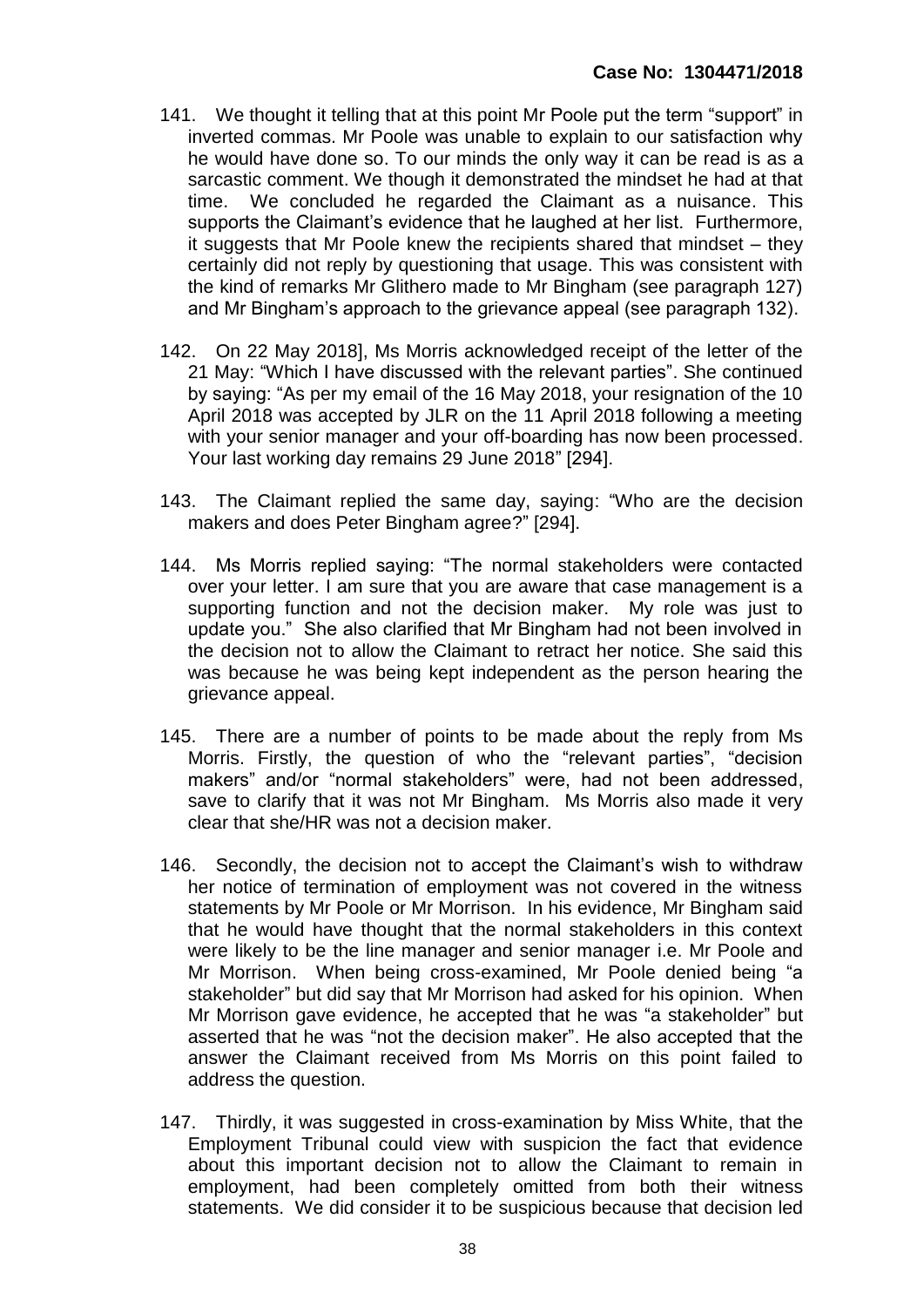to these proceedings, and consequently was highly material. It also begged the question that if Mr Poole and Mr Morris had really wanted to retain the Claimant, which is what they asserted in evidence, who took the decision and why?

- 148. The ostensible reason put forward put by both of them in evidence, was that the Claimant had explained to Mr Poole that she had changed her mind because her friend was joining JLR as an agency worker. They both said that "one person" did not seem like a good enough reason to change her mind. They did not seek any further information from the Claimant about who that person was, or why the Claimant thought they would make a difference. It transpires that the relevant person had been very active in an LGBT+ network at National Grid. They were a transgender person and had organised an event attended by the Claimant, where she (the Claimant) saw, for the first time, some high powered transgender individuals speaking about their experience of transitioning in the workplace. For the record, we are referring to the "one person" as "that person" or "they" because the Claimant did not want us to identify any of the LGBT+ people referred to in these proceedings, and we agreed it was unnecessary to do so (in the same way that it was not necessary to identify the people responsible for harassment).
- 149. The Claimant was cross-examined about her change of heart. She said the best outcome for her would be to transition and work for JLR, but there was a need to protect herself. She explained that she thought the person from National Grid would be able to provide her with the kind of support missing up to that point. It was put to the Claimant that if she was right in saying Mr Poole had laughed at her, how could it be that one person could change the situation. The Claimant replied that person was a role model, as she herself was to children in terms of LGBT+ work with schools and students. The Claimant explained that she had met this individual a couple of times, probably three times. She accepted that this person would be based at a different site, but said she was sure they could and would support her. It was then put to the Claimant that if her life had been so unbearable it would have taken more than one person to have changed her view and want to stay working for JLR. The Claimant replied by saying: "[That person] was a unique individual. There were no role models at JLR and I knew [that person] could help me". The Claimant gave further example, which was that her representative (Miss White), in the course of these proceedings had managed to achieve changing the Claimant's name from her birth name to her preferred name of Ms. Rose Taylor. As to the proposition that "it couldn't have been that bad" if the Claimant had changed her mind so easily, the Claimant explained that when she gave notice, it was because she had to do something about the situation because she thought she would die, but that she believed this one individual could make a difference. For the reasons already stated, we found the: "It can't have been that bad… " line of cross-examination insensitive, bearing in mind that the Respondent's witnesses did not dispute that the Claimant was regularly subjected to harassment because she was transitioning. Our comments at paragraph 121 apply and need not be repeated.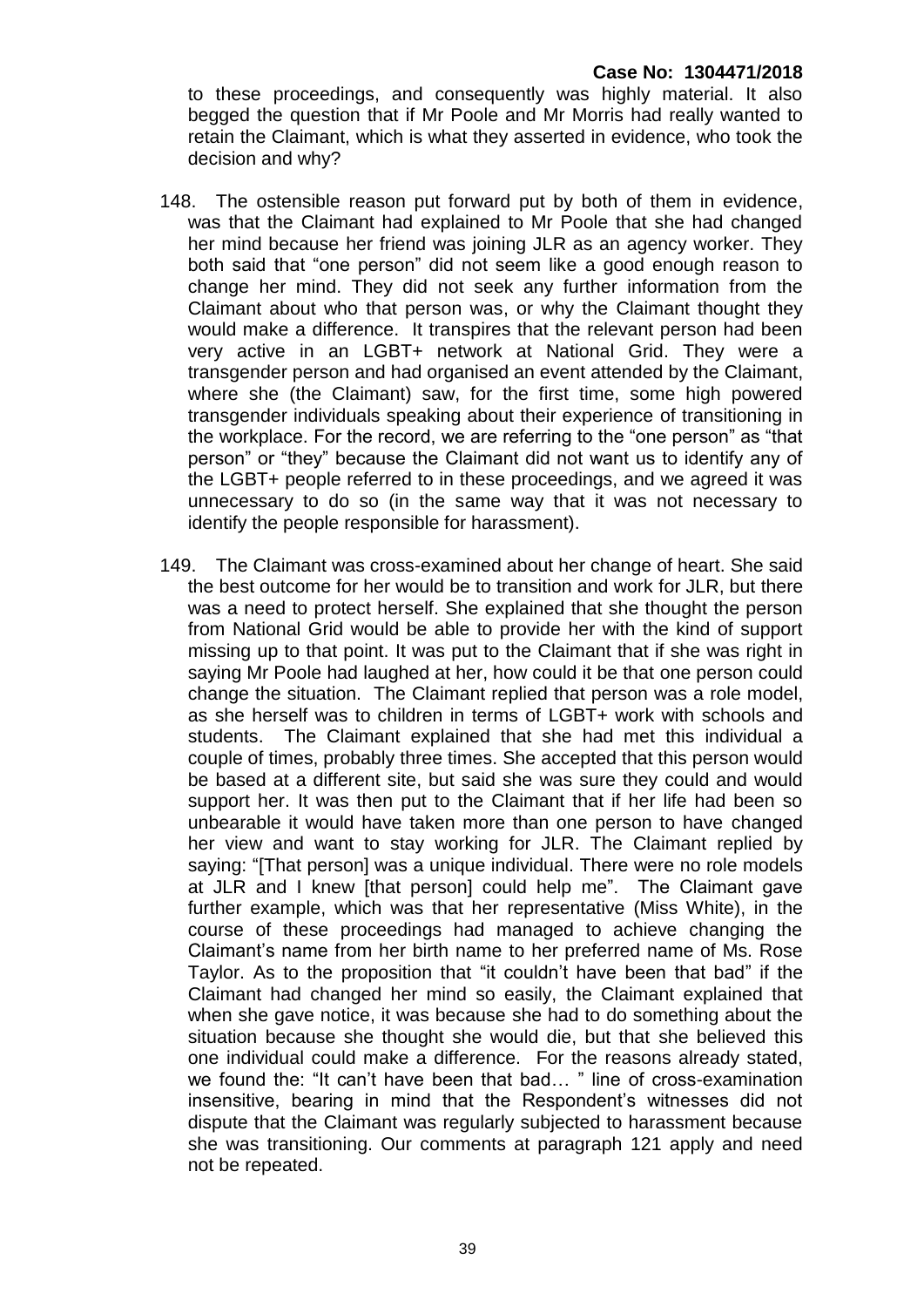- 150. We shall now turn to the question of whether one person can make a difference. All of us, and probably everyone in this room, can recall at least one teacher who made a profound difference to their lives. Without going into detail about the history of the equalities movement, it is absolutely apparent that one person can make a difference, and on many occasions has. They were not always people who had any intention of being a champion – they were people who by their actions brought about change. We, as an Employment Tribunal, have come up with a brief list of people who have made the world a better, and more equal, place. We could have added many more. Our list was: Rosa Parks, Doctor Martin Luther King, Harvey Milk, Mio Yamamoto, Baroness Jane Campbell, Sir Bert Massey, Pele, Viv Anderson, and Dame Tanni Grey Thompson. Specific to the legal field, our list was: Baroness Hale, Judge Tess Gill (of El Vino fame) and, sadly, recently deceased, Ruth Bader-Ginsberg (who rejoiced in being referred to on social media as "The Notorious RBG"). In terms of the present case, it is fair to say that the Claimant has been a person who has made a difference at JLR, albeit at great personal cost. The Claimant would, in turn, nominate her representative.
- 151. We concluded that Mr Poole and Mr Morris, were the likely decision makers. For the above reasons, we were convinced that the reason they gave for not allowing the Claimant to remain in employment, did not hold water. Clearly, and for understandable reasons, neither was comfortable being associated with that decision, but we concluded that it was their decision, and that deep down they know that. We also concluded that they took the decision because the Claimant was continually raising harassment and the lack of support from them, which resulted in a grievance, and had come to be regarded as a nuisance because of that.
- 152. At the beginning of June 2018, there were some issues over the signage that was put up when the gender-neutral toilets were finally opened (specifically that the sign appeared to show a male and a female holding hands, rather than a male and female). Although this point was raised before us, we decided it was not relevant.
- 153. On 9 June 2020, the LGBT+ launch event went ahead successfully. The Claimant's managers attended, although the Claimant said that this was because a more senior manager had agreed to attend. The Claimant was helping out at the event.
- 154. The Claimant contacted ACAS on 18 June and an Early Conciliation Certificate was issued on 26 June 2018.
- 155. On the 20 June 2018, the Claimant contacted Ms Morris, detailing further unacceptable comments. On 11 June, a colleague shouted to a group of men to draw attention to the Claimant. On the same day, a colleague looking the Claimant in the eye and 'checked out' her legs. The Claimant also recorded on the 18 June that a male colleague said to her: "The trans-community ought to be grateful. Some of their antics have nearly damned near turned me TERF [305]. That was the same male colleague who had previously used the term TERF.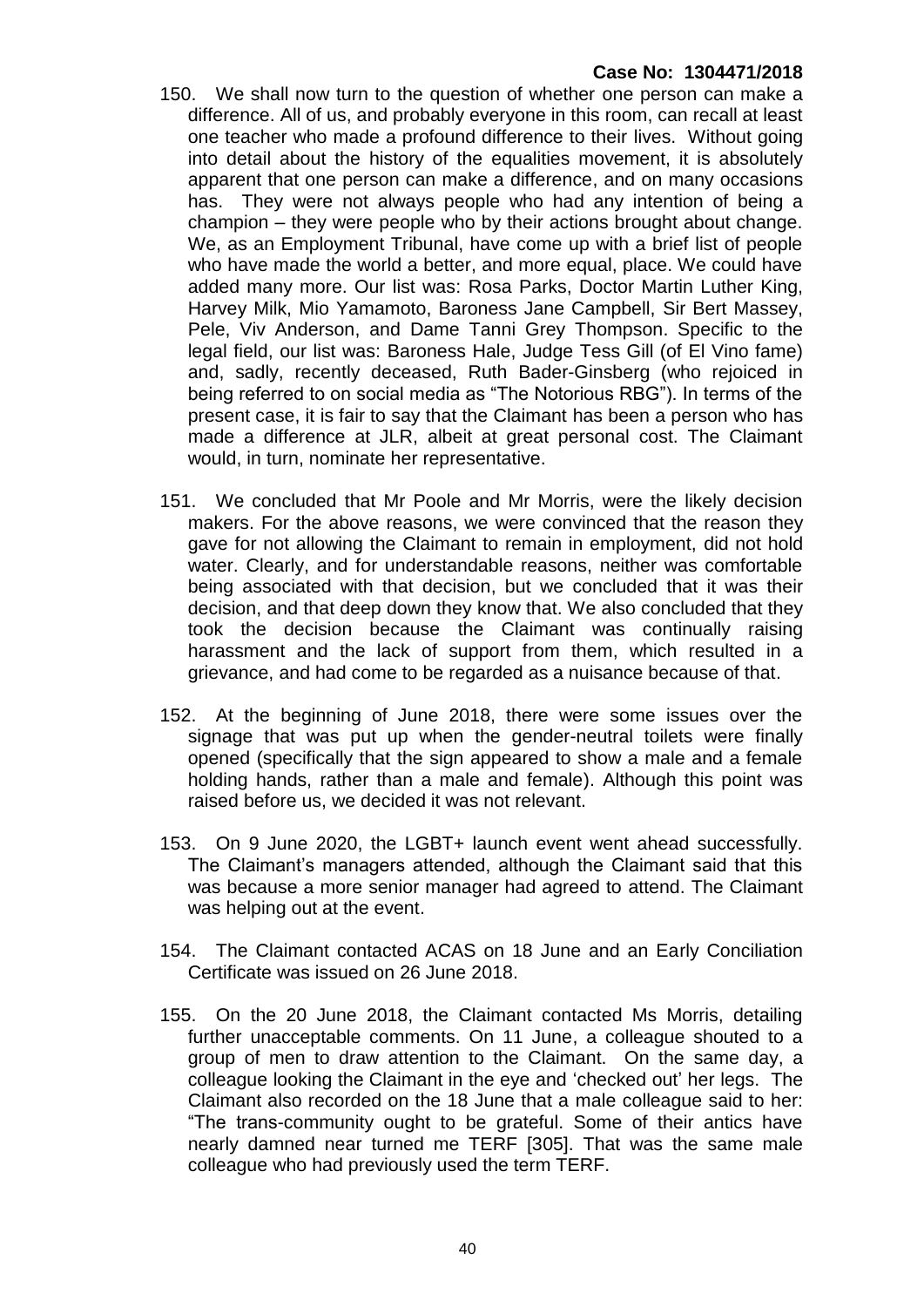- 156. In the same email, the Claimant also said a colleague told her that on 13 June they had raised LGBT+ problems at JLR with Mr Nigel Blenkinsop (the Board Member who had by this point taken on responsibility for equality and diversity) and that Mr Blenkinsop said he did not recall LGBT+ being discussed at Board level ever [305].
- 157. The Claimant informed Ms Morris she was self-medicating hormones under supervision of her doctor to monitor her liver function. She asked about the arrangements for ceasing employment [305].
- 158. On 28 June 2018, the Claimant received the appeal outcome in writing from Mr Bingham [306-310]. As already noted, the appeal was dismissed. Mr Bingham accepted in evidence that for the most part the outcome letter was drafted by Ms Morris. The first part mirrored the grievance outcome by setting out the two strands i.e. the corporate strand on the short-term actions. In terms of lack of workplace support, the letter said that the Claimant had been referred to OH. Reference was also made to the Dignity at Work Procedure (although, as noted, Mr Bingham said he had not actually looked at it). The letter also mirrored what the grievance outcome letter said about the LGBT+ network, and use of toilets. In response to the point made by the Claimant about reporting hate crimes, the letter said the Respondent did not prevent any employee from escalating serious matters to the Police, but if the incident was related to employment, then the Respondent asked that the internal procedure should be followed so that the organisation could investigate and take action. In terms of site safety, the letter said there was an emergency number for business protection that staff could use if they felt threatened or concerned about their welfare. In relation to concerns raised about the Claimant's health, the letter stated: "The local management team and HR are not qualified to give guidance on issues such as self-harming, suicidal thoughts etc" and that a referral to OH had been made. The letter concluded by saying: "The grievance process can only investigate the concerns related directly to you. If other employees have work concerns, they need to raise these directly or escalate via the LGBT+ Committee. We reserve the right to investigate these concerns without an employee's involvement, but without relevant names, this is impossible."
- 159. On the 29 June 2018, the Claimant's employment came to an end.
- 160. In our bundle of documents, specifically pages 121E onwards, was a document adopted by the Respondent 2019. It is titled Transitioning Guidelines, Guidance and Support for Line Managers [121F]. Amongst other things, it explains that for all individuals transition is a journey and one that will differ from person to person. It states: "It is important to recognise that the final destination of any transition may not be clear at the outset and that this is OK…. We want to provide the support the individuals need whilst on their transition journey wherever it may lead" [121G]. It explains that if a member of a team approaches their manager with the intention to transition, the manager's support is critical. It goes on to say: "In the first instance, raise a ticket with HR who will assign a Caseworker who will support you and your colleague throughout the process" [121H]. "The Manager must be aware of the actions from colleagues and address expectations, goals and related matters because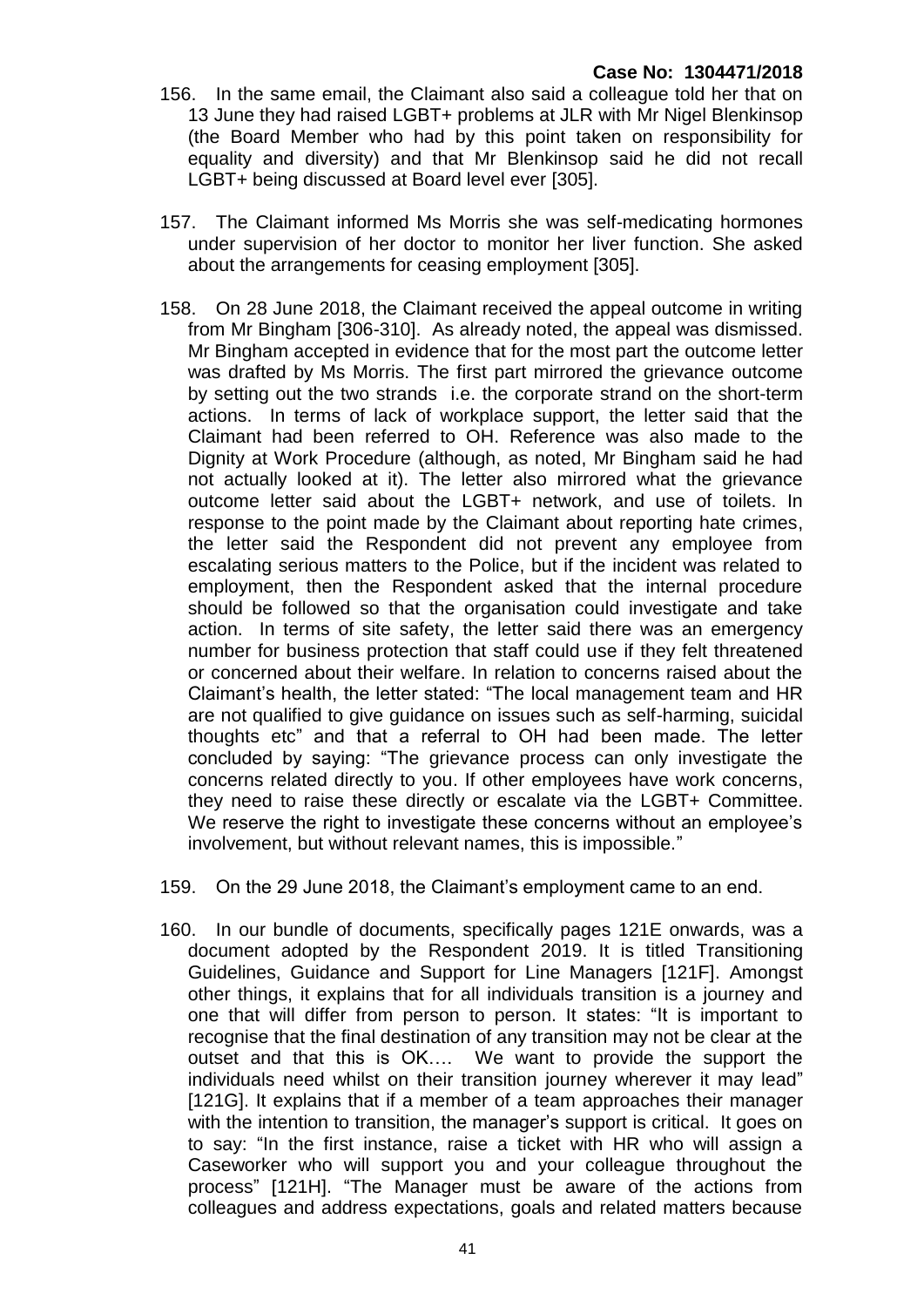this is critical in order to achieve a positive outcome". The policy explains this involves being available to answer questions and differentiating between personal beliefs and appropriate behaviour. It states that involving the transitioning employee in the education of colleagues is recommended if the individual is comfortable doing so.

- 161. This is a very good policy but came too late for the Claimant. It is very much in line with guidance the Government issued in 2015 on the recruitment and retention of transgender staff [T3]. It is very likely to have been based on advice and information from Stonewall. There is similar guidance for employees.
- 162. There is a major difficulty with that document. The Respondent's Managers who gave evidence had not been aware of it until they saw the final bundle for these proceedings (as the numbering indicates, it was inserted recently). They all agreed it would have been very useful to them when they were involved in the Claimant's transitioning journey. From this, it can be readily inferred that although the Respondent has a very good policy, none of those who were supposed to be implementing it, knew it existed. Similar comments apply to other policies referred to previously – if the Respondent's witnesses knew they existed, they were not familiar with the content, and were not advised to look at them. It was particularly surprising to us that this was the situation in September 2020, given that the Claim Form was presented on the 28 September 2018, the Response was submitted on the 5 November 2018, and the Respondent knew about these proceedings since ACAS Early Conciliation which pre-dated the effective date of termination of the Claimant's employment. What was even more surprising, was that the Respondent continued to rely on the statutory defence (see Conclusions below).
- 163. The resulting Case Management led to the allegations being set out in Schedules in the list of Further and Better Particulars [69H to S] and in the List of Issues [69T to U] which are dealt with below.

# **Submissions**

164. In the interests of brevity, we will not deal with the submissions in relation to the various claims and allegations, which we shall cover when we set out the law, the allegations, and our conclusions. We shall deal with the statutory interpretation point at this stage.

#### **Statutory Interpretation**

165. Section 4 of the Equality Act Part 2, 2010 "the EA10") identifies characteristics which are protected. This includes gender reassignment. The subsequent sections define certain of those protected characteristics. Section 7 defines gender reassignment as follows:

(1) A person has the protected characteristic of gender reassignment if the person is undergoing or has undergone a process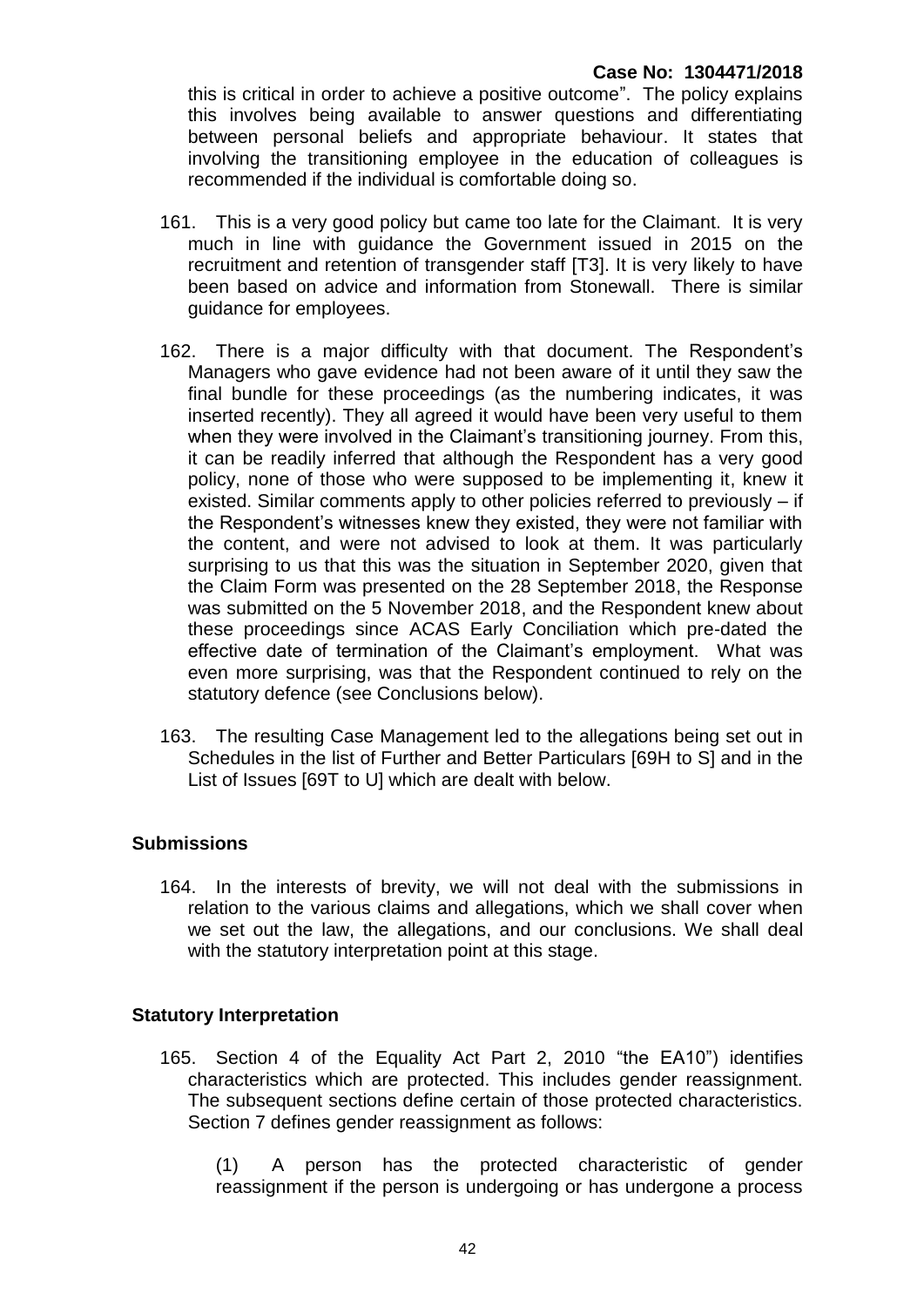(or part of a process) for the purpose of reassigning the person's sex by changing physiological or other attributes of sex.

(2) A reference to a transsexual person is a reference to a person who has protected characteristic of gender reassignment.

(3) In relation to the protected characteristic of gender reassignment:

- (a) A reference to a person who has a particular characteristic is reference to a transsexual person; and
- (b) Reference to persons who share a protected characteristic is reference to transsexual persons

#### *Respondent's submissions*

- 166. In paragraph 3 of her closing note [R3], Ms Ferrario referred to a report produced in 2016 by the Women and Equality Select Committee titled "Transgender Equality" which made 35 recommendations for the purpose of tackling everyday transphobia.
- 167. Ms Ferrario highlighted two recommendations. Firstly, page 10, recommendation 4, of the Report was: "The Government must look into the need to create a legal category for those people with a gender identity outside that which is binary and the full implications of this". The Government's response was that this would be kept under consideration. Secondly, page 12, recommendation 10: "The protected characteristic in respect of trans people under the Equality Act should be amended to that of 'gender identity'. The Government's response said (amongst other things): "Wider categories of transgender people such as cross-dressers, non-binary and gender-fluid people are protected if they experience less favourable treatment because of gender reassignment, for example, if they are incorrectly perceived as undergoing gender-reassignment when in fact they are not, or incorrectly perceived to be male or female… We will keep this under review."
- 168. The Respondent's representative submitted that because no changes were made to the EA10 to reflect those recommendations, therefore nonbinary, or gender-fluid, persons are not recognised or protected, which might be far from satisfactory, but is the legal position. The Respondent also argued that the sole example given by the Government concerned incorrect perception that a person is undergoing gender reassignment when they are not, and that this was unequivocal and did not apply to the claimant's situation.
- 169. The Respondent's case was that at the material time, the Claimant was not undergoing gender-reassignment because she was gender-fluid and, during cross-examination, had accepted she was non-binary. It was submitted that the fact that the Respondent had looked to support the Claimant through transition with gender-fluid status, to try and make her work environment a comfortable as possible, was not a legal admission that she was protected under the EA10. It was argued that once the claim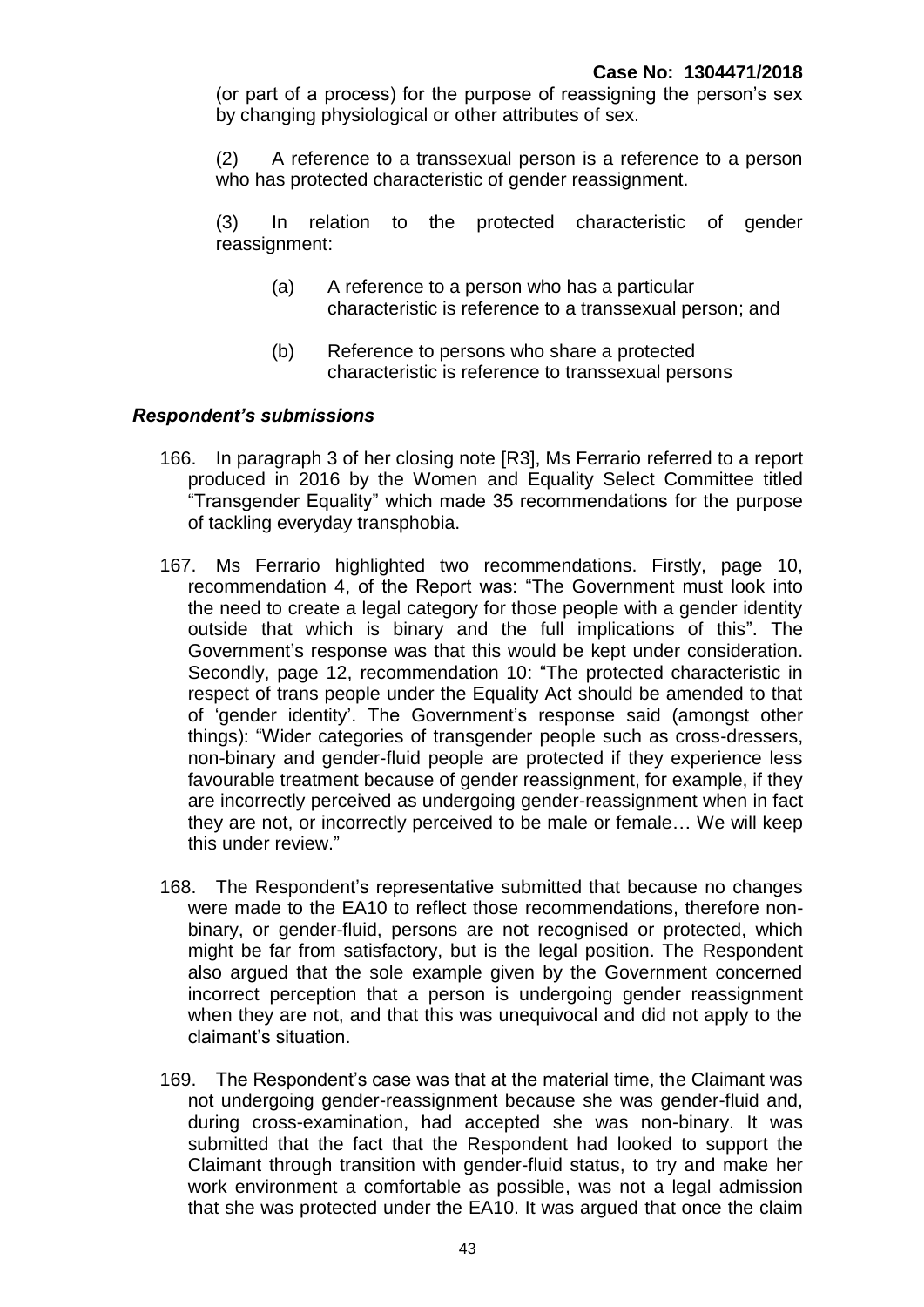was issued and legal advice obtained, the Respondent's Solicitor quite properly explored whether the Claimant was entitled to protection, that the issue was legitimately raised, and that the Respondent should not be criticised for doing so.

# *Claimant's Submissions*

- 170. In her submissions [C5], Ms White dealt with this legal point by reference to extracts from Hansard [C2]. She highlighted remarks made by the Solicitor General. The Claimant's representative submitted that Column 170 recognises that gender is a spectrum and that Column 171 makes it clear that that there was no need for medical, let alone surgical, intervention for person to be protected from the purposes of genderreassignment. It was further argued that Column 172 makes it clear that "someone who has a gender-identity that is different from that expected from a person of their recorded natal sex" is covered. Ms White submitted, by reference to Column 204, that a person who starts to dress, or behave, like someone who is changing their gender, or is living in an identity of an opposite sex, is protected. Finally, by reference to Column 205, it was submitted that the Bill did not use a medical model and that gender reassignment concerns a personal journey and moving a gender identity away from birth sex.
- 171. The Claimant's representative also submitted that the Respondent's reliance on the 2016 Select Committee Report, was misplaced because it does not show what was in the mind of Parliament at the time; and that the fact that recommendations were made, was not evidence that the proposed changes were legally required.
- 172. Ms White also submitted that documents which we had drawn to the attention of the parties i.e. the Equality Act Explanatory Notes [T1]; and the Equality and Human Rights Commission ("EHRC") Guidance on the Equality Act 2010 [T2], specifically paragraphs 2.23-2.26, were of no assistance because they took us no further than the definition contained in the EA10. The final document T3 was the document we have referred to above – Government guidance for employers on the recruitment and retention of gender staff [T3]. It was submitted that this was merely guidance and not a definitive statement of the law

#### *Our conclusions on this point*

- 173. It is correct to say that there appears to be no binding legal authority, or even first instance decision on this important legal point. It is also fair to say that the definition in section 7(1) EA10, specifically the phrase "proposing to undergo", could be interpreted in a number of ways, covering a spectrum encompassing "is actively considering", intends to" and "has decided to". The remainder of section 7(1) ""is undergoing, or has undergone, a process (or part of a process)…. by changing physiological or other attributes of sex" [our emphasis added], is, in our view, less problematic.
- 174. Consequently, and unusually, it was important to consider the intention of Parliament in enacting section 7(1) EA10. One of the issues the EA10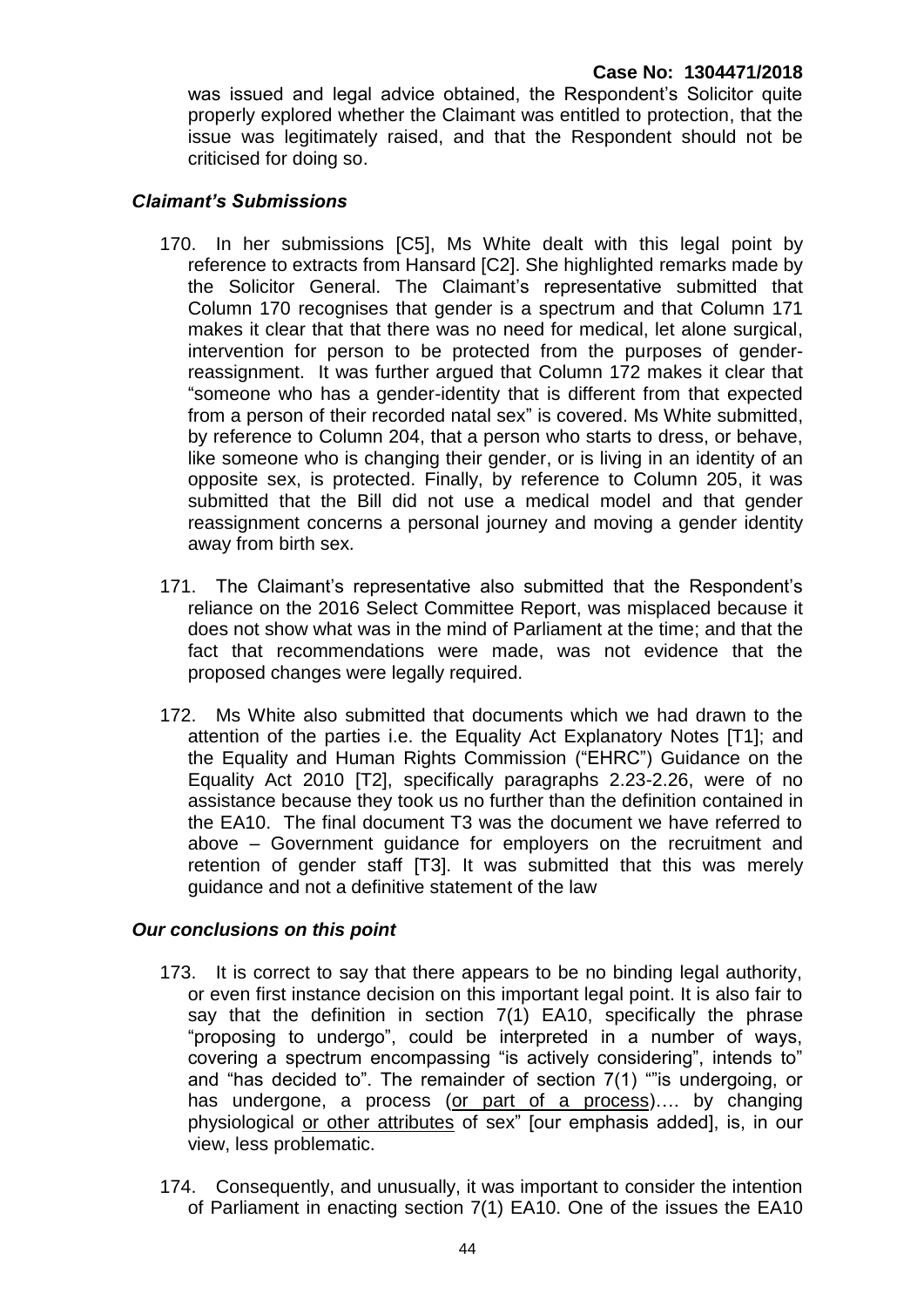sought to deal with (and to some degree has) was moving away from medicalising protected characteristics. It is not clear that that has entirely been achieved in relation to the definition of disability. Be that as it may, in terms of gender-reassignment, the intention was to make it clear that a person need not intend to have surgery, or indeed ever have surgery, in order to identify as a different gender to their birth sex. We consider that the words we have highlighted in paragraph 173 make it clear, and beyond dispute, that gender reassignment need never be a medical process.

- 175. Turning then to the words "proposing to undergo", we accepted that Ms White was correct to argue that, to the extent those words are ambiguous and/or capable of a number of interpretations, the intention of Parliament is an aid to statutory interpretation. We concluded that the Select Committee Report, and the documents we drew to the intention of the parties, were not of great assistance. It is right to say that the Explanatory Notes and EHRC Guidance [T1 and T2] are not a definitive statement of the law and do not, in any event, add to section 7(1). T3 (Guidance for employers) concerns good practice, rather than law. We drew those documents to the attention of the parties for the sake of completeness, but have not found of help. As regards the Select Committee Report, we endorse the observations made by Ms White.
- 176. Consequently, we decided that the only useful aid to interpretation was Hansard. In that regard, the remarks of the Solicitor General, who was the sponsoring Minister i.e. the Minister charged by the Government with moving the Equality Bill, as it then was, through Parliament, were the relevant parts for our purposes (interesting though some of the other contributions undoubtedly are).
- 177. We had regard to the following extracts. In Column 168: "It concerns a personal move away from one's birth sex, into a state of one's choice… a personal process which may be proposed but never gone through. It may have happened. Its nature may be medical one. It may be choosing to dress in a different way, and moving a gender identity away from birth sex". In Column 179: "Someone who was driven by a characteristic would be in the process of gender reassignment, however intermittently it manifested itself". Column 171: "Gender reassignment, as defined, is a personal process, so there is no question of having something to do something medical, let alone surgical, to fit the definition". Column 172: "Fourthly [as regards the definition], someone who has a gender-identity that is different from that expected from a person of their recorded natal sex is covered too. Where is the deficiency in our clause?". Finally, Column 204: "At what point [proposing to undergo] amounts to "considering undergoing" a gender reassignment is pretty unclear. However, "proposing" suggests a more definite decision point, at which the person's protected characteristic would immediately come into being. There are lots of ways in which that can be manifested – for instance, by making their intention known. Even if they do not take a single further step, they will be protected straight away. Alternatively, a person might start to dress, or behave, like someone who is changing their gender or is living in an identity of the opposite sex. That too, would mean they were protected. If an employer is notified of that proposal, they will have a clear obligation not to discriminate against them" (our emphasis added).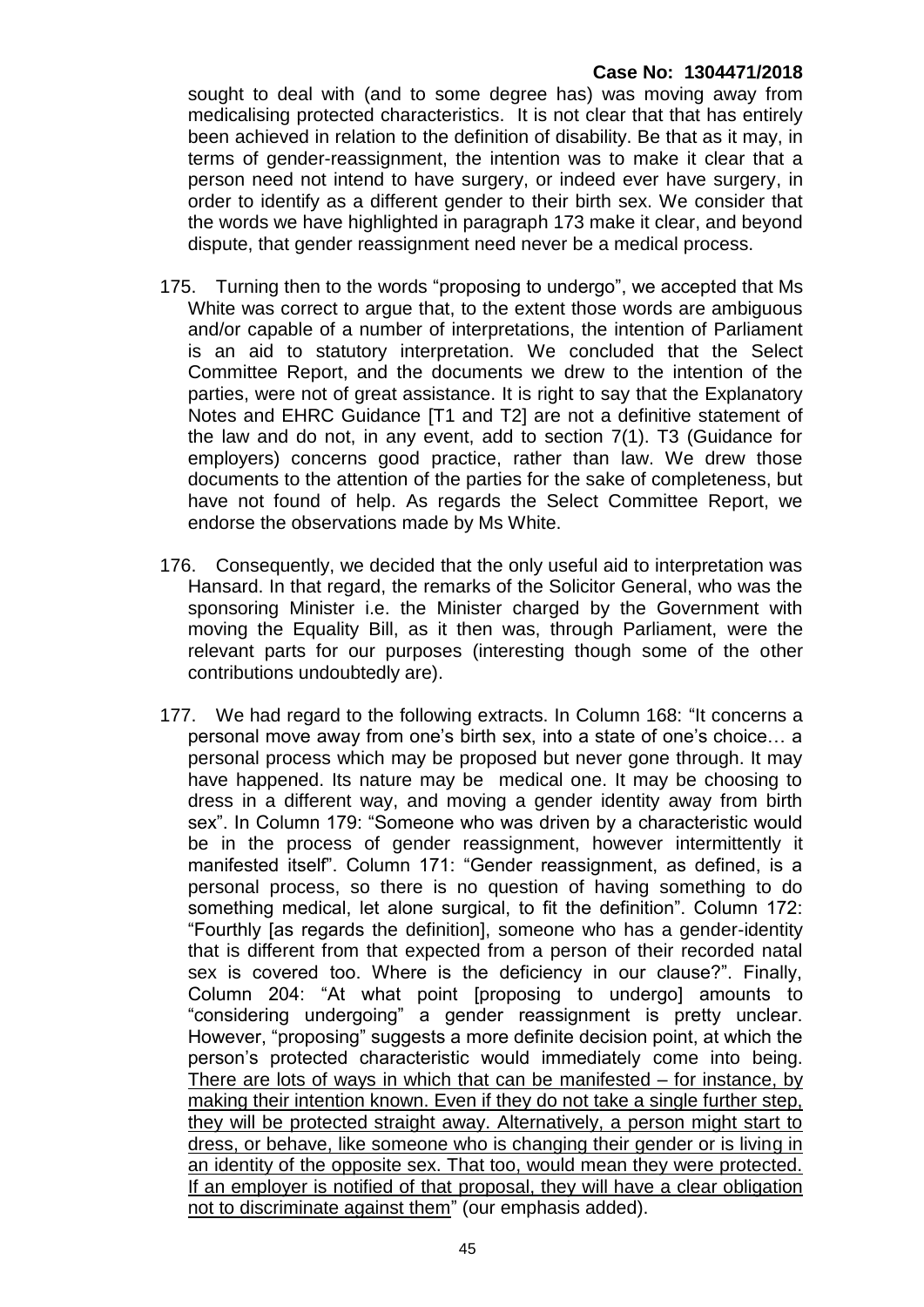178. We thought it was very clear that Parliament intended gender reassignment to be a spectrum moving away from birth sex, and that a person could be at any point on that spectrum. That would be so, whether they described themselves as "non-binary" i.e. not at point A or point Z, "gender fluid" i.e. at different places between point A and point Z at different times, or "transitioning" i.e. moving from point A, but not necessarily ending at point Z, where A and Z are biological sex. We concluded that it was beyond any doubt that somebody in the situation of the Claimant was (and is) protected by the legislation because they are on that spectrum and they are on a journey which will not be the same in any two cases. It will end up where it does. The wording of section 7(1) accommodates that interpretation without any violence to the statutory language Consequently, there is jurisdiction to hear the gender reassignment claim.

# **The Law**

- 179. The relevant legislation in respect of the allegations of direct discrimination is contained in the EA10. The legislative intention behind the EA10 was to harmonise the previous legislation and modernise the language used. Therefore, and in general terms, the intention was not to change how the law operated unless the harmonisation involved codifying case law or providing additional protection in respect of a particular protected characteristic (see above, for example). Because of that, much of the case law applicable under the predecessor legislation is relevant, as has been confirmed by the higher courts on many occasions.
- 180. Gender reassignment and sexual orientation are protected characteristics. as defined by section 4 of the EA10. Sections 39 and 40 of the EA10 prohibit unlawful discrimination against employees in the field of work.

Section 39(2) provides that:

"An employer (A) must not discriminate against an employee of A's (B)—

(a) as to B's terms of employment;

(b) in the way A affords B access, or by not affording B access, to opportunities for promotion, transfer or training or for receiving any other benefit, facility or service;

- (c) by dismissing B; or
- (d) by subjecting B to any other detriment."

Section 39(4) provides the same protection in respect of victimisation and section 40 concerns unlawful harassment in the field of work. Section 120 EA10 confers jurisdiction on an Employment Tribunal to determine complaints relating to the field of work. Section 136 of the EA10 provides that: "if there are facts from which the court could decide, in the absence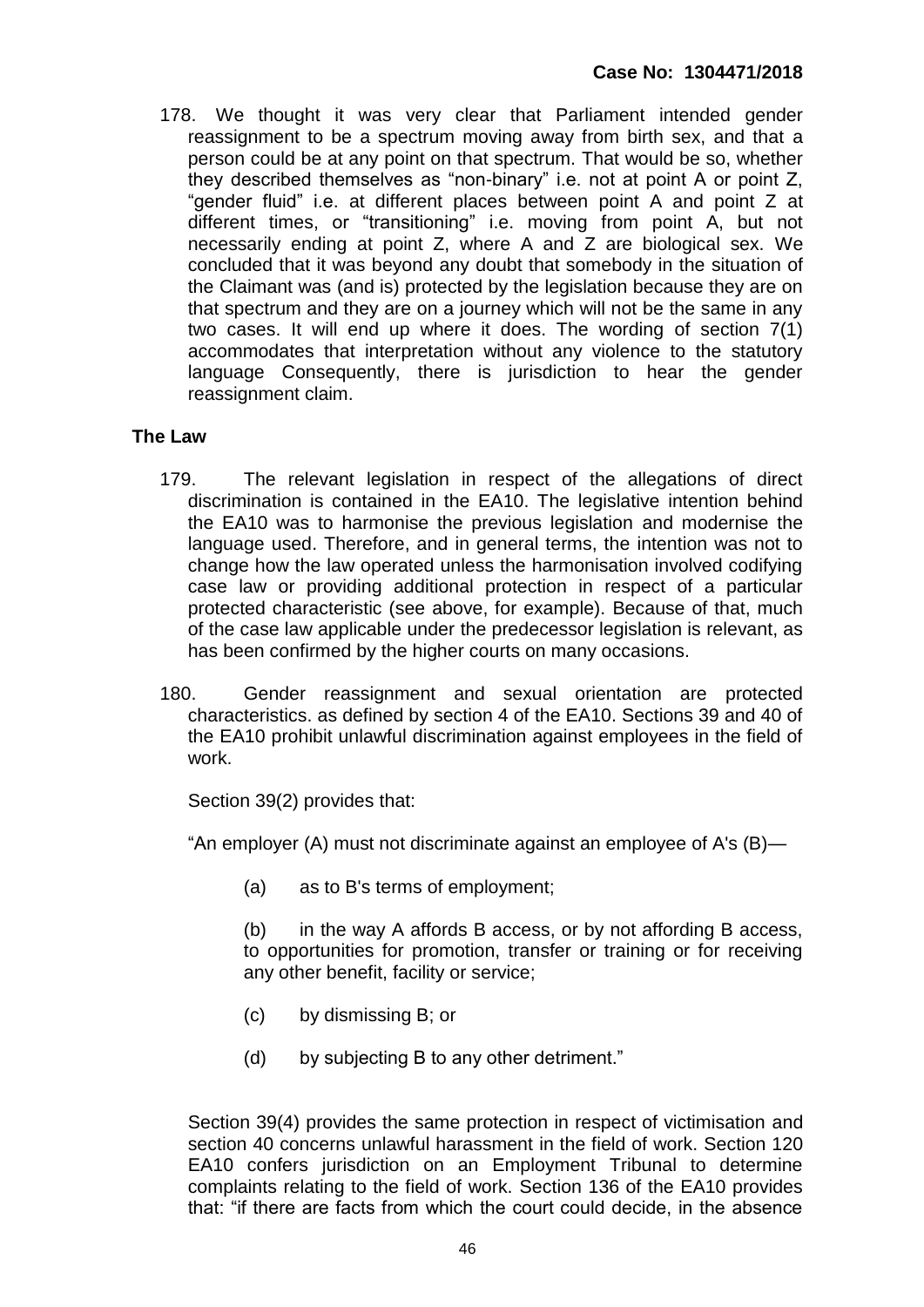of any other explanation, that a person (A) contravened the provision concerned, the court must hold that the contravention occurred". This provision reverses the burden of proof if there is a prima facie case of direct discrimination or victimisation. The courts have provided detailed quidance on the circumstances in which the burden reverses<sup>1</sup> but in most cases the issue is not so finely balanced as to turn on whether the burden of proof has reversed. Also, the case law makes it clear that it is not always necessary to adopt a two-stage approach and it is permissible for Employment Tribunals to instead identify the reason why an act or omission occurred (see discussion below).

181. In summary, the EA10 provides that a person with a protected characteristic is protected at work from prohibited conduct as defined by Chapter 2 of it. In addition to the statutory provisions, Employment Tribunals are obliged to take in to account the provisions of the statutory Code of Practice on the Equality Act 2010 produced by the Commission for Equality and Human Rights.

# *Direct discrimination*

 $\overline{a}$ 

- 182. Direct discrimination is defined in section 13(1) of the EA10 as "A person (A) discriminates against another (B) if, because of a protected characteristic, A treats B less favourably than A treats or would treat others".
- 184. In the predecessor legislation, the words "grounds of" were used instead of "because of". However, subsequent case law has confirmed that the change in wording was not intended to change the legal test. This means that the legal principles in respect of direct discrimination remain the same.
- 185. The application of those principles was summarised by the Employment Appeal Tribunal in London Borough of Islington v Ladele (Liberty intervening) EAT/0453/08, which has since been upheld:

(a) In every case the Employment Tribunal has to determine the reason why the claimant was treated as he was. $2$  In most cases this will call for some consideration of the mental processes (conscious or subconscious) of the alleged discriminator.

(b) If the Employment Tribunal is satisfied that the prohibited ground is one of the reasons for the treatment, that is sufficient to establish discrimination. It need not be the only or even the main reason. It is sufficient that it is significant in the sense of being more than trivial.<sup>3</sup>

(c) Direct evidence of discrimination is rare and Employment Tribunals frequently have to infer discrimination from all the material facts. The courts have adopted the two-stage test which reflects the

<sup>&</sup>lt;sup>1</sup> Barton v Investec [2003] IRLR 332 EAT as approved and modified by the Court of Appeal in Igen v Wong [2005] IRLR 258 CA

<sup>&</sup>lt;sup>2</sup> By reference to Nagarajan v London Regional Transport [1999] IRLR 572 HL

<sup>&</sup>lt;sup>3</sup> By reference to Nagarajan and also Igen v Wong [2005] IRLR 258 CA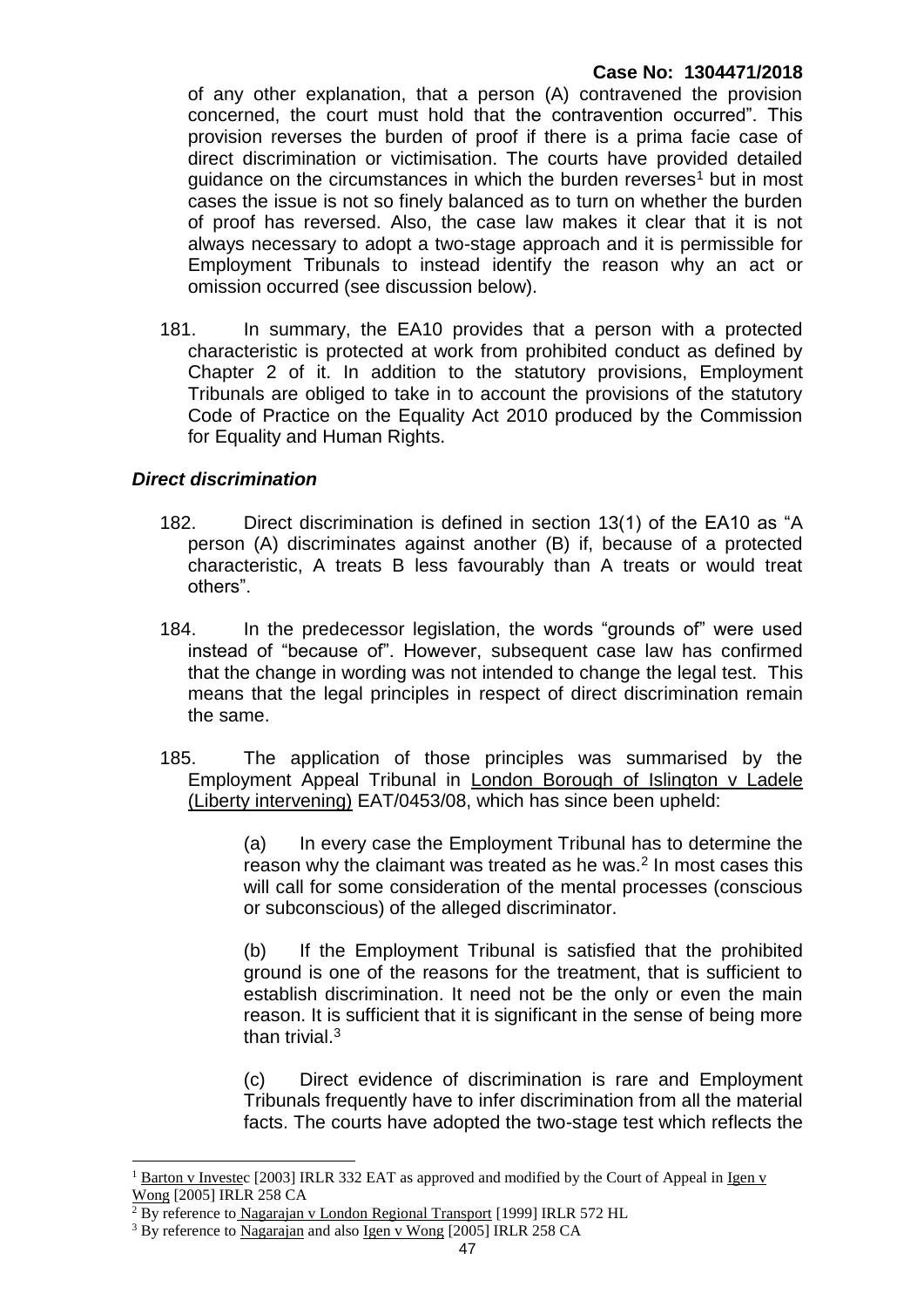requirements of the Burden of Proof Directive (97/80/EEC). The first stage places a burden on the claimant to establish a prima facie case of discrimination. That requires the claimant to prove facts from which inferences could be drawn that the employer has treated them less favourably on the prohibited ground. If the claimant proves such facts then the second stage is engaged. At that stage the burden shifts to the employer who can only discharge the burden by proving on the balance of probabilities that the treatment was not on the prohibited ground. If they fail to establish that, the Tribunal must find that there is discrimination.<sup>4</sup> The wording in s136 of The EA10 has not changed the way the burden of proof operates – the claimant still has to show a prima facie case of discrimination.<sup>5</sup>

(d) The explanation for the less favourable treatment does not have to be a reasonable one.<sup>6</sup> In the circumstances of a particular case unreasonable treatment may be evidence of discrimination such as to engage stage two and call for an explanation.<sup>7</sup> If the employer fails to provide a non-discriminatory explanation for the unreasonable treatment, then the inference of discrimination must be drawn. The inference is then drawn not from the unreasonable treatment itself - or at least not simply from that fact - but from the failure to provide a non-discriminatory explanation for it. But if the employer shows that the reason for the less favourable treatment has nothing to do with the prohibited ground, the burden is discharged at the second stage, however unreasonable the treatment.

(e) It is not necessary in every case for an Employment Tribunal to go through the two-stage process. In some cases it may be appropriate simply to focus on the reason given by the employer ("the reason why") and, if the Tribunal is satisfied that this discloses no discrimination, then it need not go through the exercise of considering whether the other evidence, absent the explanation, would have been capable of amounting to a prima facie case under stage one of the Igen test. The employee is not prejudiced by that approach, but the employer may be, because the Employment Tribunal is acting on the assumption that the first hurdle has been crossed by the employee.<sup>8</sup>

(f) It is incumbent on an Employment Tribunal which seeks to infer (or indeed to decline to infer) discrimination from the surrounding facts to set out in some detail what these relevant factors are.<sup>9</sup>

(g) It is implicit in the concept of discrimination that the claimant is treated differently than the statutory comparator is or would be treated. The determination of the comparator depends upon the

1

<sup>&</sup>lt;sup>4</sup> By reference to <u>Igen</u>

<sup>&</sup>lt;sup>5</sup> By reference to **Efobi v Royal Mail Group Ltd** [2019] EWCA Civ 18

<sup>6</sup> By reference to Zafar v Glasgow City Council [1998] IRLR 36 HL

<sup>7</sup> By reference to Bahl v Law Society [2004] IRLR 799 CA

<sup>8</sup> By reference to Brown v London Borough of Croydon [2007] IRLR 259 CA

<sup>&</sup>lt;sup>9</sup>By reference to Anya v University of Oxford [2001] IRLR 377 CA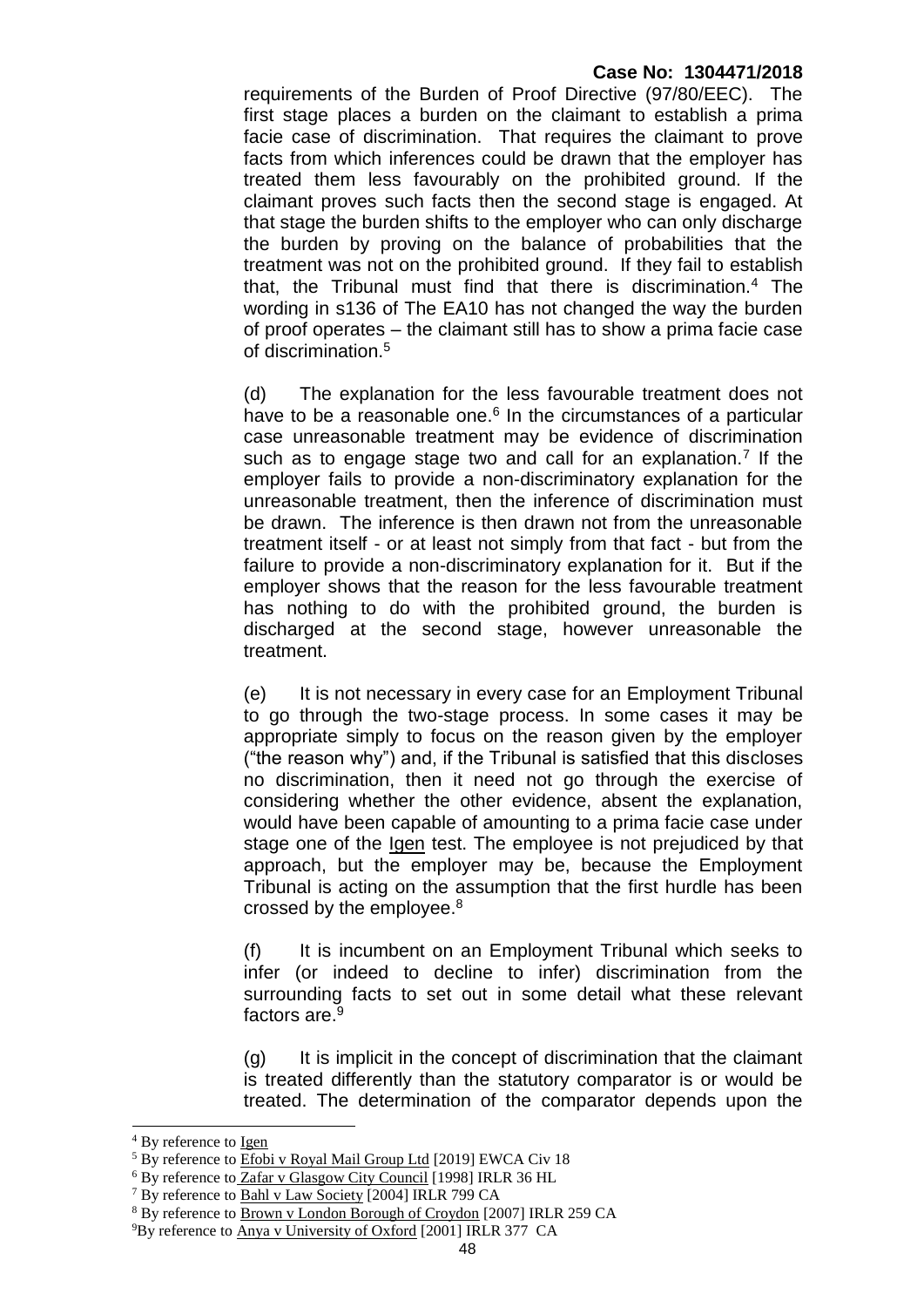reason for the difference in treatment. The question whether the claimant has received less favourable treatment is often inextricably linked with the question why the claimant was treated as he was.<sup>10</sup> However, as the EAT noted (in Ladele) although comparators may be of evidential value in determining the reason why the claimant was treated as he or she was, frequently they cast no useful light on that question at all. In some instances, comparators can be misleading because there will be unlawful discrimination where the prohibited ground contributes to an act or decision even though it is not the sole or principal reason for it. If the Employment Tribunal is able to conclude that the respondent would not have treated the comparator more favourably, then it is unnecessary to determine the characteristics of the statutory comparator.<sup>11</sup>

186. If the Employment Tribunal does identify a comparator for the purpose of determining whether there has been less favourable treatment, comparisons between the two people must be such that the relevant circumstances are the same or not materially different. The Tribunal must be astute in determining what factors are so relevant to the treatment of the claimant that they must also be present in the real or hypothetical comparator in order that the comparison which is to be made will be a fair and proper comparison. Often, but not always, these will be matters which will have been in the mind of the person doing the treatment when relevant decisions were made. The comparator will often be hypothetical, and that when dealing with a complaint of direct discrimination it can sometimes be more helpful to proceed to considering the reason for the treatment (the "reason why" question). $12$ 

# *Victimisation*

- 187. Section 27 of the EA 2010 defines victimisation as follows: "A person (A) victimises another person (B) if A subjects B to a detriment because B does a protected act, or A believes that B has done, or may do, a protected act."
- 188. The definition is substantially the same as under the previous legislation, save that reference was made to "less favourable treatment" rather than "subjecting to detriment". The former definition technically required a comparator, although there was a real question as to whether a comparator was necessary.<sup>13</sup>
- 189. The starting point is that there must be a protected act. That was not in dispute in this case. If there has been a protected act, the Employment Tribunal must then consider whether the claimant was subjected to detriment and, if so, whether that was because of it.

#### *Harassment*

 $\overline{a}$ 

<sup>10</sup> By reference to Shamoon

<sup>&</sup>lt;sup>11</sup> By reference to Watt (formerly Carter) v Ahsan [2008] ICR 82 EAT

<sup>&</sup>lt;sup>12</sup> See for example Shamoon and Nagarajan v London Regional Transport[199] IRLR 572 HL

<sup>&</sup>lt;sup>13</sup> St Helens MBC v Derbyshire [2007] IRLR 540 UKHL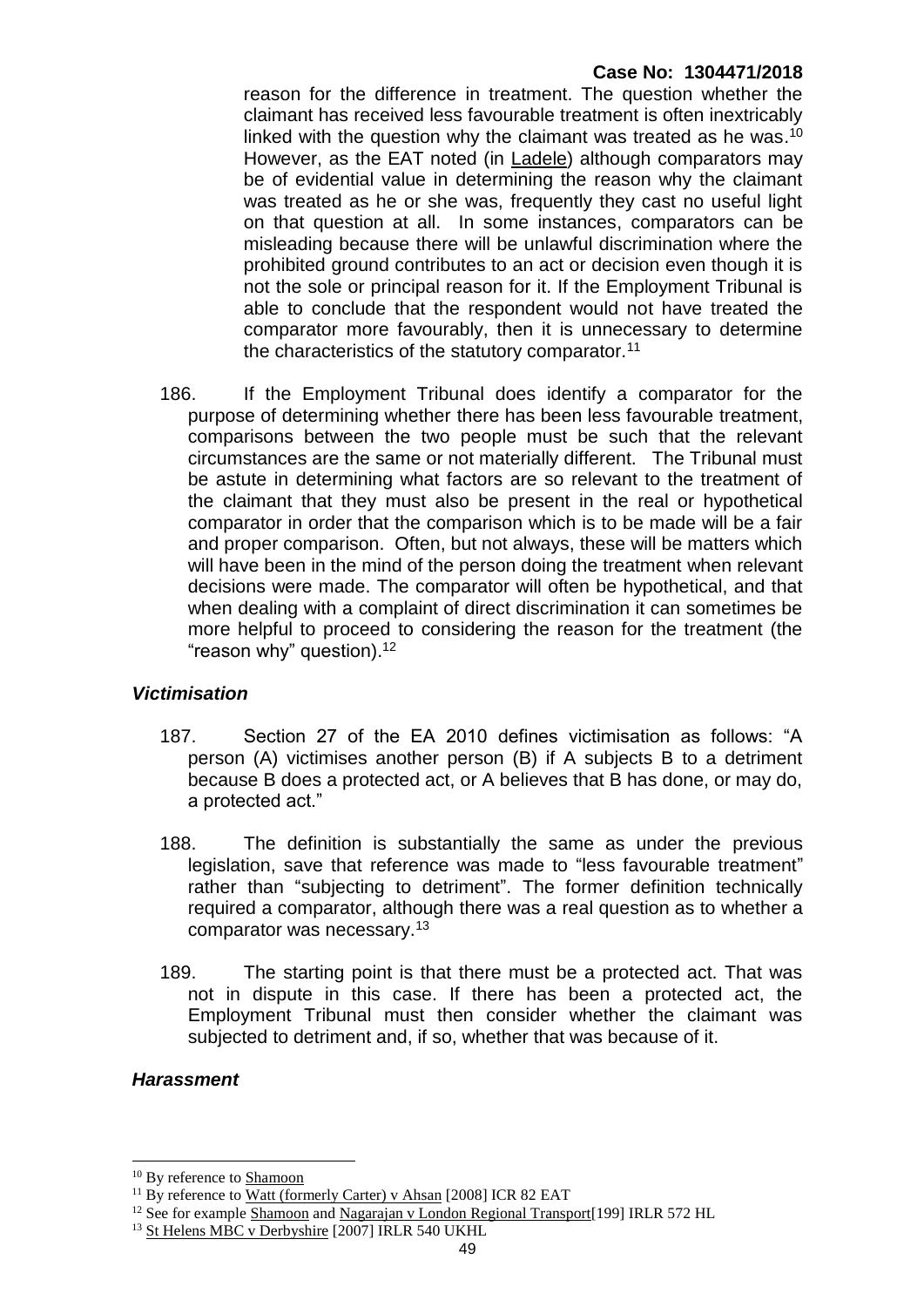190. Harassment is defined in Section 26 of the Equality Act 2010 as follows:

- "(1) A person (A) harasses another (B) if  $-$ 
	- (a) A engages in unwanted conduct related to a relevant protected characteristic, and
	- (b) The conduct has the purpose or effect of  $-$ 
		- (i) violating B's dignity, or
		- (ii) creating an intimidating, hostile, degrading, humiliating or offensive environment for B.

(4) In deciding whether conduct has the effect referred to in subsection (1)(b), each of the following must be taken into account-

- (a) the perception of B;
- (b) the other circumstance of the case;
- (c) whether it is reasonable for the conduct to have that effect.
- 191. It is also relevant to note that Section 212 EA10, which deals with general interpretation, provides at section 212(1) that " 'detriment' does not, subject to subsection 5, include conduct which amounts to harassment." Subsection 5 is not relevant because it applies where the act does not prohibit harassment in respect of a particular characteristic, such as pregnancy or maternity. The harassment provisions do apply to gender reassignment and sexual orientation (section 26(5) EA10). Consequently, where detrimental treatment amounting to harassment is alleged, that should be considered before considering whether the act complained of amounted to direct discrimination, because it cannot be both. That does not, of course, prevent a Claimant from pleading in the alternative, and it would usually be prudent to do so.
- 192. The wording of section 26 makes it clear that a distinction is to be drawn between conduct with "the purpose of… " which will amount to harassment as a matter of law, and conduct with "the effect of… " In the latter case the test is partly subjective ("the effect on B" and, arguably, "the other circumstances of the case") and partly objective ("whether it is reasonable for the conduct to have that effect").

#### *Statutory Defence*

193. In this the Respondent seeks to rely upon the statutory defence contained in Section 109(4) of the EA10 in respect of the allegations brought under the Equality Act: "In proceedings against A's employer ('B') in respect of anything alleged to have been done by A in the course of A's employment, it is a defence for to show that B took all reasonable steps to prevent A from doing that thing, or from doing anything of that description". In this section A is the alleged discriminator, usually a colleague.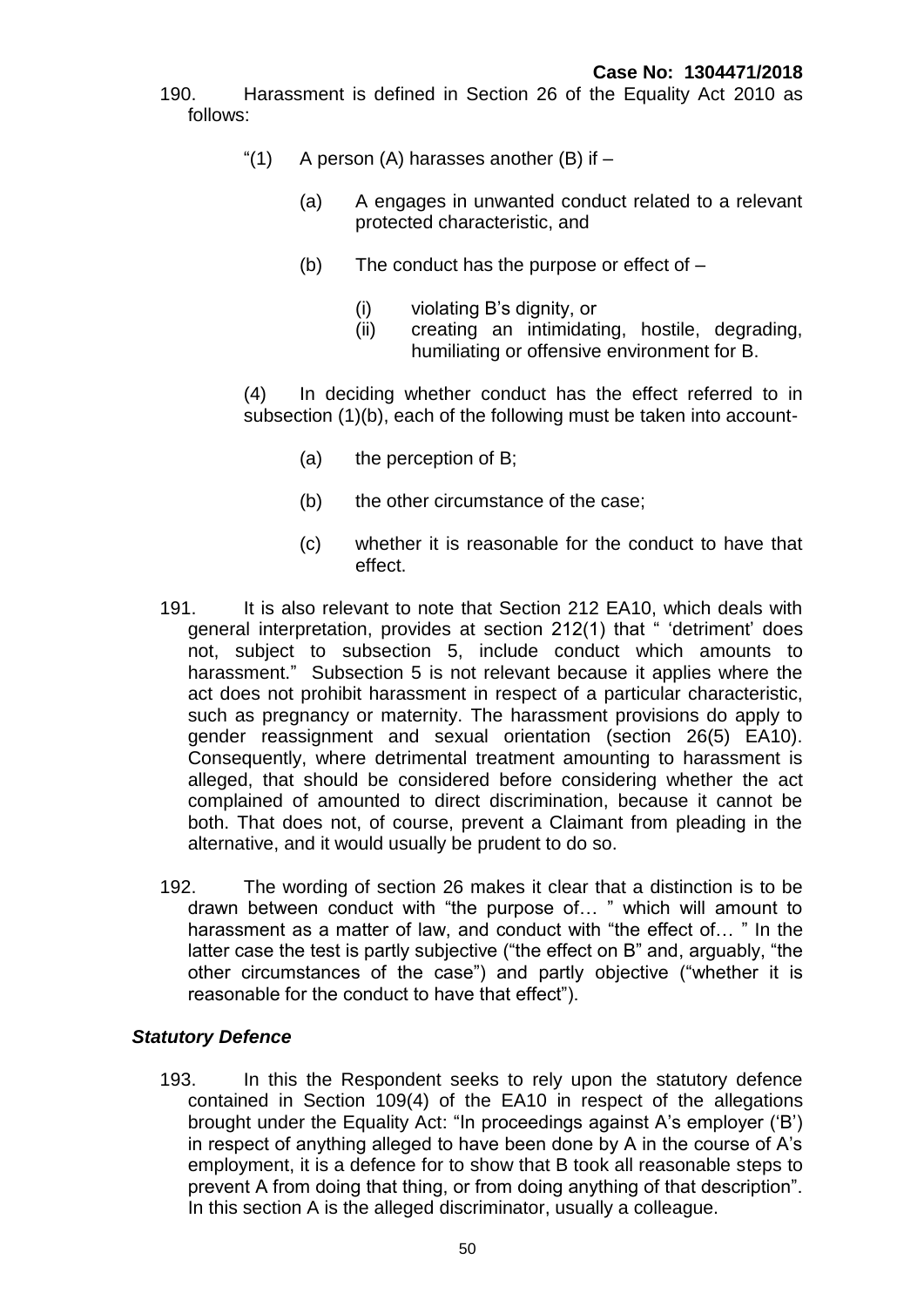# *Time limits*

194. Section 123(1) provides that a complaint must be brought within the period of three months from the date of the act complained of, or such other period as the employment tribunal considers just and equitable. If acts extend over a period i.e. form part of a continuing course of conduct, limitation is judged by reference to the last act. The test is broad but C must show a link (see Hendricks v Commissioner of Police for the Metropolis [2003] IRLR 96 EWCA). If an act is out of time, there is a wide discretion to extend time, but the Claimant must show time should be extended on a just and equitable basis (see Robertson v Bexley Community Centre [2003] IRLR 434 EWCA). However, that is essentially a question of fact for the Employment Tribunal (see Lowri Beck v Brophy [2019] EWCA Civ 2490).

#### *Constructive unfair dismissal*

- 195. The relevant legislation as regards constructive unfair dismissal is section 95 of the Employment Rights Act 1996:
	- (1) For the purposes of this Part an employee is dismissed by his employer if (and, subject to subsection (2), only if) –
		- (c) the employee terminates the contract under which he is employed (with or without notice) in circumstances in which he is entitled to terminate it without notice by reason of the employer's conduct."

Sections 95(2) is not relevant in this case.

196. The legal framework for constructive unfair dismissal claims is well established by case law. In order to claim constructive dismissal there must have been a breach of contract by the respondent, which was a fundamental or significant breach going to the root of the contract (Western Excavating (ECC) Ltd v Sharp [1979 IRLT 27 CA). It can be a breach of an express contractual term or an implied contractual term. In this case the claimant was alleging breaches of the implied term of mutual trust and confidence. In the case of Malik v BCCI [1997] IRLR 462, the House of Lords considered the implied term of mutual trust and confidence. It was held that the implied obligation extends to any conduct by the employer calculated or likely to destroy or seriously damage the relationship of trust and confidence between employer and employee. There must be an objective consideration of the conduct concerned. In addition, the conduct must be without reasonable or proper cause. If the conduct concerned is, viewed objectively, likely to cause damage to the relationship between the employer and employee, a breach of the employer's obligation may occur. The motive of the employer is not relevant (see also Lewis v Motorworld Garages Ltd [1985 [IRLR] 465 CA). It has also been established that the function of the tribunal is to look at the conduct as a whole and to ask whether, judged reasonably and sensibly, the employee cannot be expect to put up with it (Woods v W M Car Services (Peterborough) Ltd [1981] IRLR 347 EAT). Any breach of the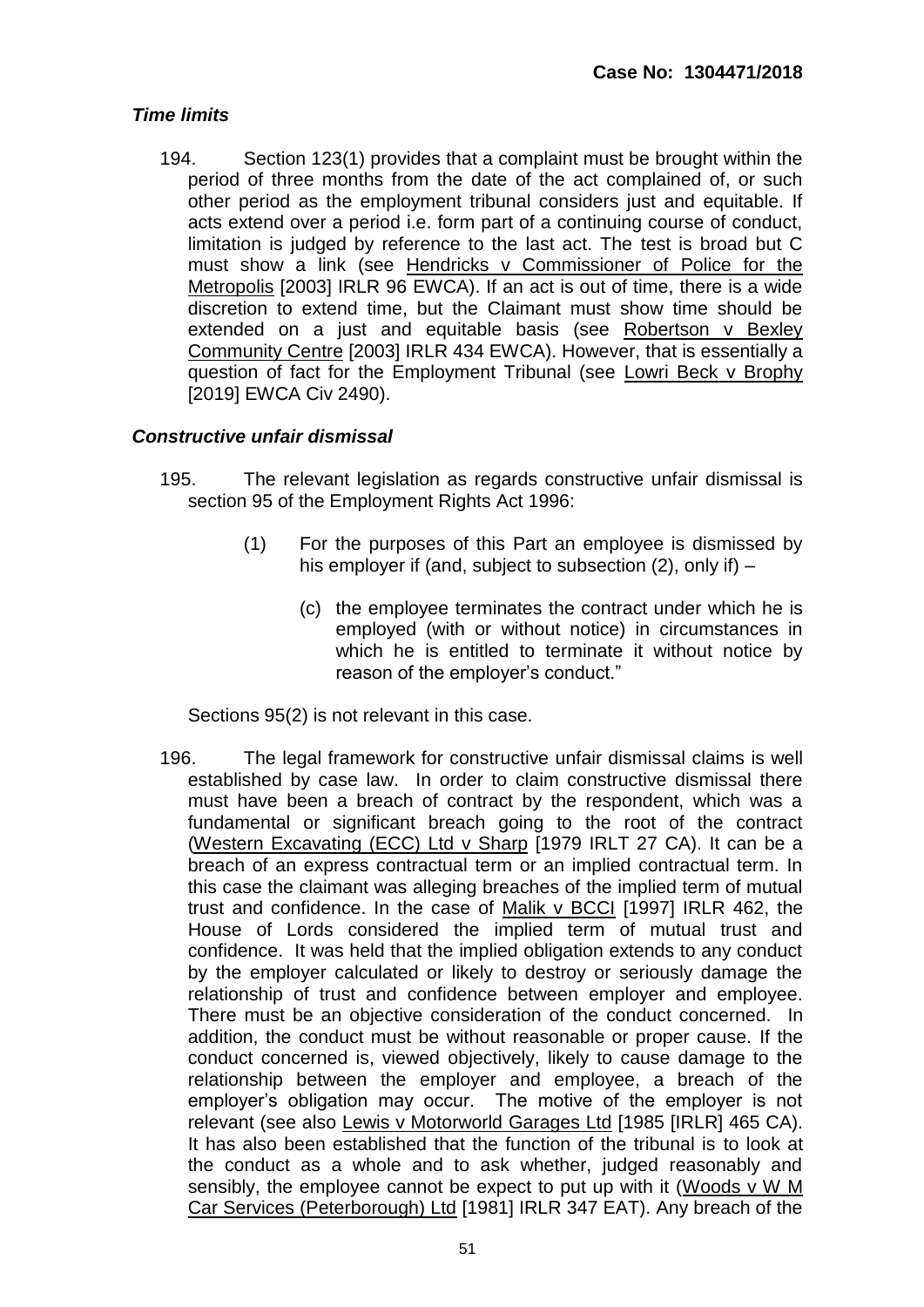implied term will amount to a fundamental breach of contract (Woods). In addition, it has been established that the fundamental or significant breach of contract could be an individual incident or could be a series of events that cumulatively amounts to a breach of the term. The final straw must be an act in a series of earlier acts which cumulatively amount to a breach of the implied term. It does not have to be of the same character as the earlier acts, but must contribute something to the breach, although what it adds may be relatively insignificant (London Borough of Waltham Forest v Omilaju [2005] IRLT 35 CA)

197. If there has been a fundamental breach of contract, the claimant must prove they resigned in response to it, and that they did not delay in doing so, thereby affirming the breach. If the claimant establishes the above, their resignation is to be treated as a dismissal - a constructive dismissal. If there has been a constructive dismissal rather than a resignation, the tribunal must technically move on to consider whether the dismissal is fair or unfair, in accordance with the provisions of section 98 of the 1996 Act. In practice, this point arises infrequently.

# **Discussion and Conclusions**

- 198. The schedule of allegations was not the most helpful document, because it divided the allegations into different categories e.g. there was a section dealing with allegations of direct discrimination and another dealing with allegations of harassment, which contained much the same acts. In addition, there was a schedule for acts relied on in relation to the grievance process and another for the purposes of constructive unfair dismissal – again listing many of the same acts. Furthermore, there were separate schedules for the protected characteristics of gender reassignment and sexual orientation, which also contained duplication. There was one allegation of victimisation, which was not contained in the schedule, but in the list of issues.
- 199. For the reasons explained above (see paragraph 192) we decided to consider the allegations of harassment related to gender reassignment first [69Q].

#### *Harassment – gender reassignment*

- 200. Working our way through the Schedule at 69Q, allegation 1 (which was really three allegations) concerned the Claimant's discussion with Mr Poole on 24 May 2017. They were:
	- (a) the Claimant was described as "not normal" by Mr Poole having disclosed her intention to transition;
	- (b) that the Claimant was told that she could not dress according to gender; and
	- (c) when asked about toilet facilities was told to use the disabled toilet as such other staff had been required to do previously.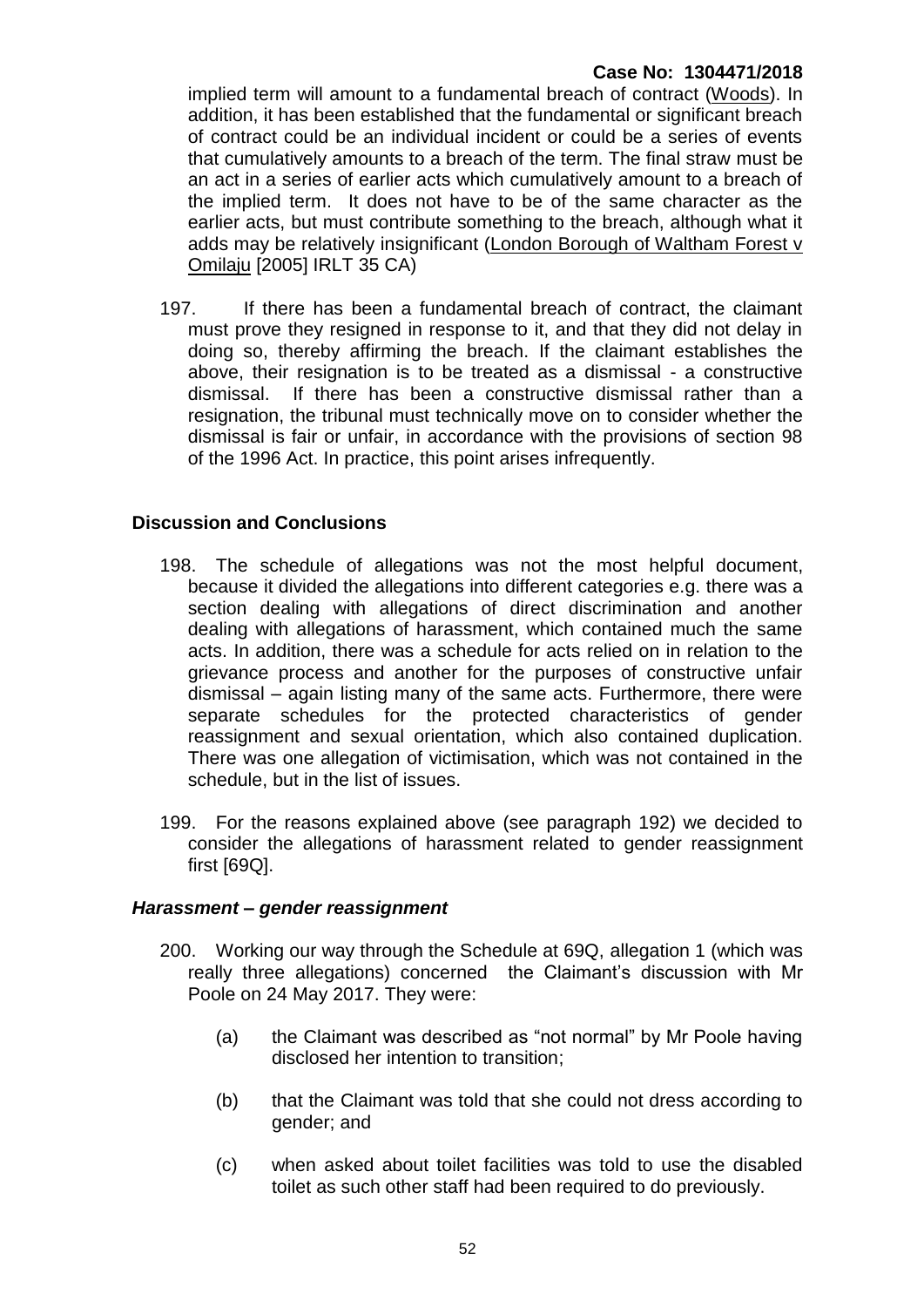201. We accepted that allegation 1(a) was partly factually correct – we found that Mr Pole described the situation as "not normal" rather than the Claimant. Allegation 1 (c) was factually correct. Allegation 1 (b) failed on the facts, because Mr Poole did not tell the Claimant not to dress according to gender – he did ask the Claimant to delay attending work in female-type clothing until Mr Morrison was back. We did not accept that 1(a) amounted to harassment because it was not said with the purpose of "harassing" the claimant (by reference to the definition) and could not reasonably be said to have that effect. Similarly, we concluded 1(c) did not amount to harassment because it was not said with the purpose of "harassing" the claimant (by reference to the definition) and could not reasonably be said to have that effect . This meant 1(a) and (c) fell to be considered as allegations of direct discrimination because of gender reassignment.

202. We can deal with the following allegations together:

Allegation 2: On 30 June 2017, a comment was directed at the claimant: "I was checking out your dress, saw it was you and my jaw dropped".

Allegation 4: On 10 July 2017, a male colleague said to the Claimant: "So what's going on? Are you going to have your bits chopped off?".

Allegation 5: On 22 July 2017, the Claimant was told "not to be sensitive" by Ms Suzanne Beaumont of HR in relation to issues raised regarding transition at work.

Allegation 6: On 7 August 2017, The Claimant overheard two colleagues saying: "Have you seen it" and "I saw it in the atrium". When the Claimant reported this to Ms Kirsty Pitcher of HR, she replied: "Well what else do you want them to call you?"

Allegation 7: On 27 September 2017, the Claimant was asked by a male colleague: "How do you get around in them? It looks hard work."

Allegation 8: On 12 October 2017, a female colleague looked at the Claimant and said: "Oh my God!".

Allegation 9: On 31 October 2017, a male contractor seeing the Claimant dressed in female clothing (and not Halloween clothing) asked "Is this [i.e. her outfit] for Halloween?".

Allegation 10: On 17 November 2017, the Claimant was told by a female Engineer: "It's nice to see you here in your attire. You have cracking legs".

Allegation 11: On the 24 January 2018, the Claimant was beeped at aggressively by a male lorry driver who worked for a contractor affiliated to the Respondent.

Allegation 13: On 6 February 2018, the Claimant heard someone say about her: "Oh my God. Wow!"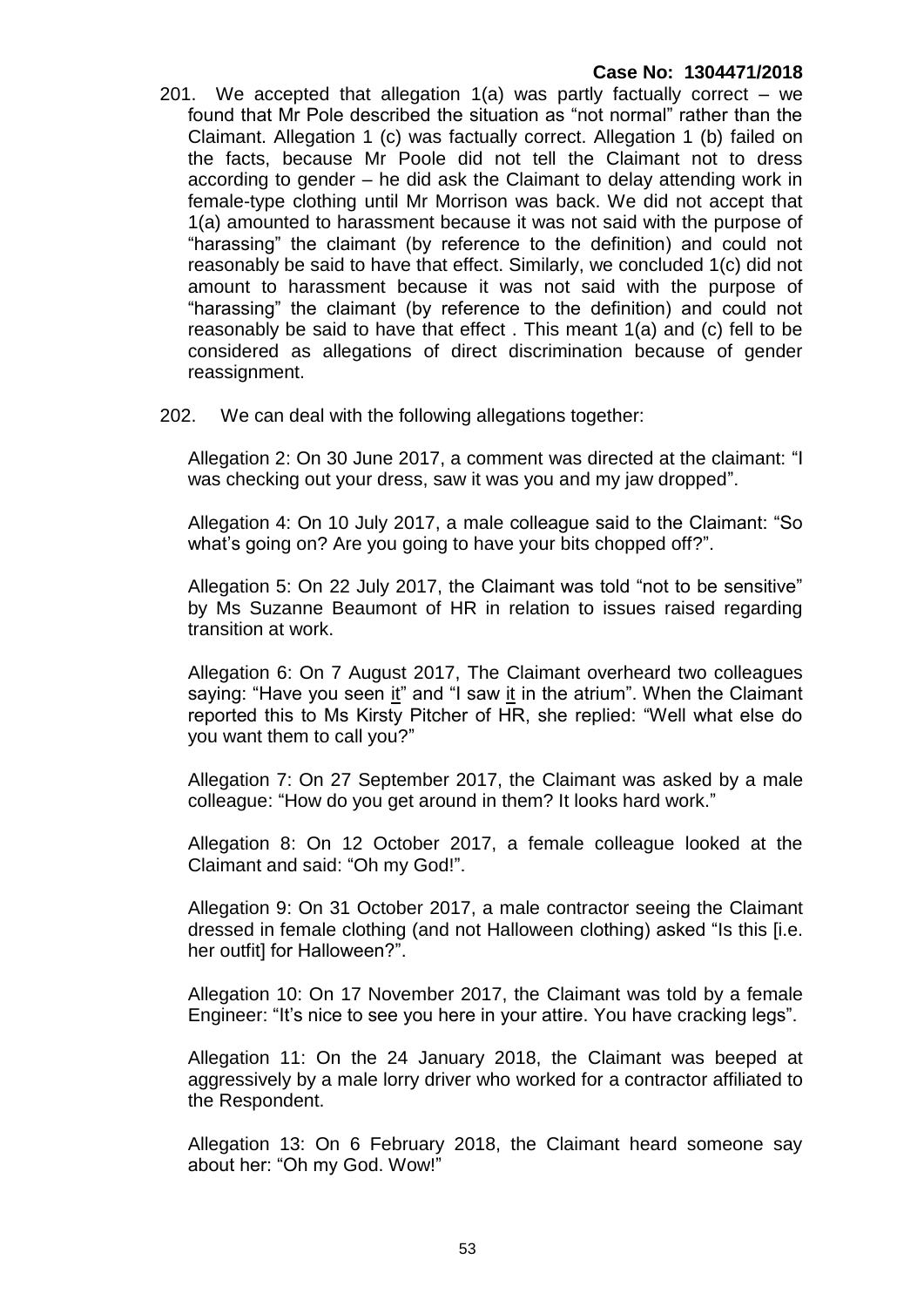Allegation 14: On 5 March 2018, a female colleague said to the Claimant; "Don't take this the wrong way, but saw you as the top half didn't match the bottom half".

Allegation 15: On 14 March 2018, the Claimant overheard a conversation about her, in which one colleague said: "Oh my god!" and the other replied: "Do you know what *it* is"?

Allegation 17: On 26 March 2018, a male colleague said to the Claimant: "Are you not fem today"?

Allegation 18: On 17 April 2018, a senior male colleague said to the Claimant: "In Gaydon today and noticed the great outfit".

Allegation 19: On 30 April 2018, a male colleague said to the Claimant: "What do you think of trans versus TERFS? I don't think trans should use female spaces until they have the op".

Allegation 20: On 4 May 2018, a colleague said to another colleague, (making reference to the Claimant): "What the hell is that?"

Allegation 21: On 21 May 2018, Mr Poole laughed at the Claimant for suggesting that he might wear a rainbow lanyard.

Allegation 22: On 7 June 2018, the Claimant was copied into an email from a male colleague saying: "I am looking in the back of my wardrobe for my tutu, by the way… but I can only find my stillies".

Allegation 23: On 11 June 2018, a male colleague "Hi" to the Claimant and stared at her [legs] in a manner that made her feel uncomfortable.

Allegation 24: On 18 June 2018, a male colleague (the same colleague who is referred to in allegation 19) said to the Claimant: "the trans community ought to be grateful because some of their antics have damnnear turned me TERF".

- 203. We have made findings that all of the above occurred (see findings of fact). In fact, none were disputed (apart from Mr Poole's assertion that he did not laugh – see allegation 21, where we held that he did). Indeed, the Respondent's witnesses accepted the Claimant was subjected to offensive remarks over a long period. It is clear that all (with the possible exceptions of allegations 10 and 18) had the purpose of harassing the claimant because of gender reassignment. Assuming allegations 10 and 18 did not have the purpose of "harassing" the claimant (as defined), we accepted that she found the comments humiliating and degrading and that, viewed objectively, it was reasonable for her to do so. Consequently we found for the Claimant on the allegations set out in paragraph 202.
- 204. Allegation 12 was that on the 2 February 2018, Mr Poole responded with a joke about a man with long hair who was whistled at, in response to the Claimant seeking to ask him to take an interest and provide some support in relation to transitioning. Mr Poole accepted he said this, but not as a joke. He accepted that it was extremely tactless to do so. We did not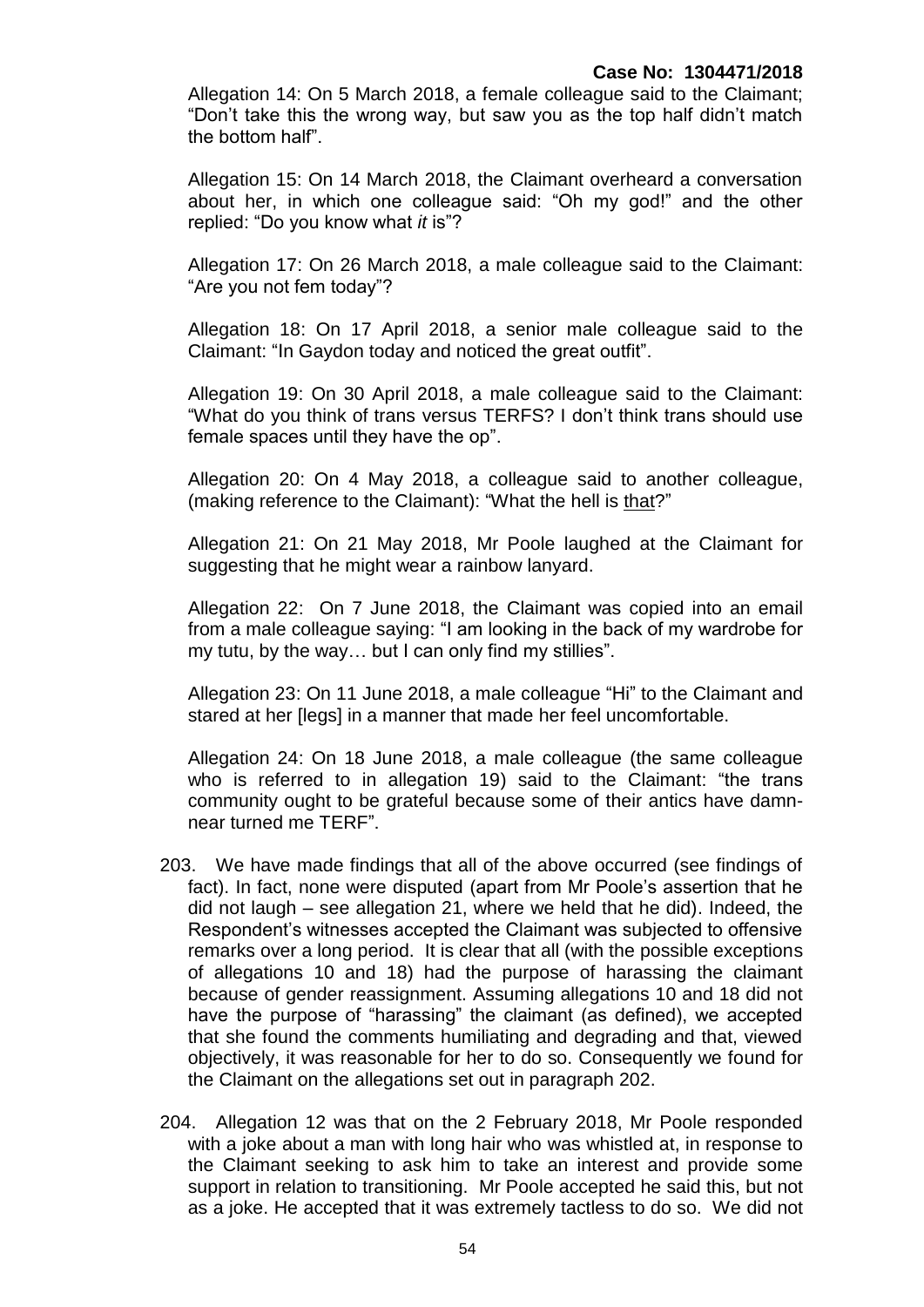think that his comment related to gender reassignment, so we did not find for the Claimant on this allegation. It did, however, demonstrate Mr Poole's inability to support the Claimant, because the respondent had not equipped him with the skills, or given him the support, to do so.

- 205. Allegation 16 was that on 16 March 2018, the Respondent did not address in adequate detail, issues raised by the Claimant regarding lack of support, including lack of LGBT+ and lack of adequate toilet facilities. We were unclear as to why the Claimant chose that date, probably because it was the date of the stage 1 grievance outcome. In any event, we found for the Claimant in part in respect of that allegation, because the proposals made to enable the Claimant to access toilet facilities were inadequate and insulting, and exposed her to potential confrontation and embarrassment. Consequently they had the effect of creating an intimidating, hostile, degrading, or offensive environment for her when viewed objectively. To that extent, allegation 16 is upheld.
- 206. Allegation 25 was undated, and was that a transitioning checklist was not carried out to ensure the Claimant had everything she needed to transition. That was factually correct, but we did not consider it to amount to harassment or direct discrimination related to/because of gender reassignment. We thought it was more properly characterised as a step which the Respondent could have taken, to avoid behaving unlawfully in respect of the protected characteristic of gender reassignment. As will be clear from our findings of fact, the Respondent did not have the slightest idea what a transitioning checklist was.
- 207. Allegation 3 is more properly an allegation in respect of sexual orientation and is dealt with below at paragraph 209.
- 208. Consequently, we found that the claimant's allegations of harassment because of gender reassignment in respect of allegations 2, 4 to 11, and 13 to 24 of the harassment schedule were well-founded. We decided that these allegations were clearly part of a continuing course of harassment and were therefore in time. In the alternative, it would have been just and equitable for them to be heard.

#### *Sexual orientation harassment*

209. Allegation 3 of the gender reassignment harassment schedule was that on the 19 June 2017, the Claimant overheard a male colleague say he would like to: "Get rid of all gay people". We accepted that it happened. We considered that this allegation was more properly categorised as harassment related to sexual orientation rather than gender reassignment. Harassment does not need to be directed at the complainant, nor does the complainant have to possess the protected characteristic. The comment clearly amounted to harassment because of sexual orientation. However, this was not part of a continuing course of conduct, it was a one-off act, it was out of time, and we did not consider it just and equitable to extend time. Consequently, there was no jurisdiction to hear it, and we dismissed it.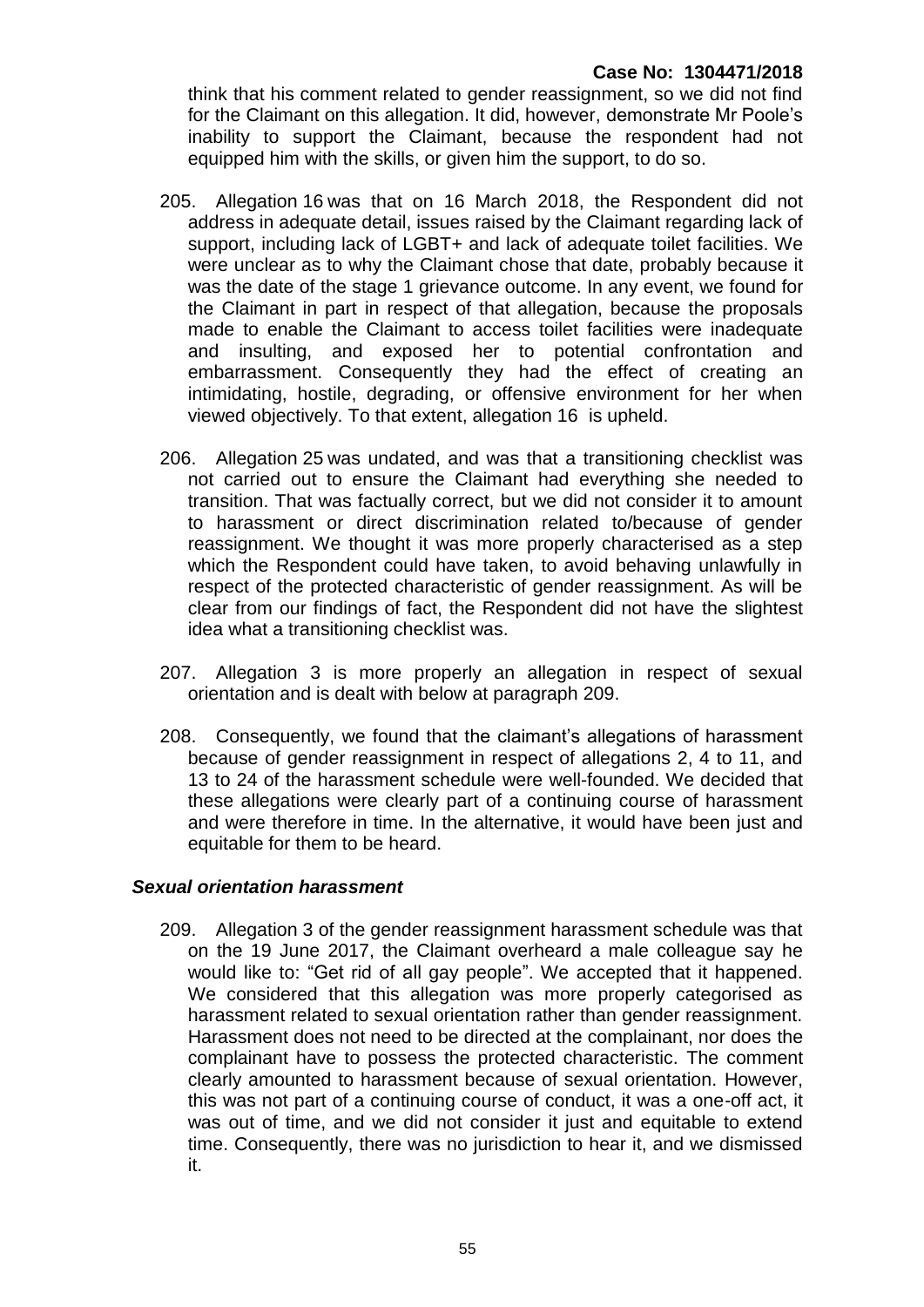210. The remaining allegations in the sexual orientation schedule were more properly classed as allegations relating to the protected characteristic of gender reassignment, and have been dealt with already.

# *Direct discrimination – gender reassignment*

- 211. The direct discrimination schedule has, of course, become much shorter because of our findings in relation to the harassment claim.
- 212. The only allegations remaining are those described above at 1(a) and 1(c) of the gender reassignment schedule, and also at 1(a) and (c) of the direct discrimination schedule. We concluded that Mr Poole describing the situation i.e. the Claimant's transitioning as "not normal", and his instruction to use the disabled toilets (albeit that the latter was in good faith based on previous practice) both amounted to direct discrimination because of gender reassignment. A person who was not transitioning would not have been treated that way. The allegations are out of time, but are of a similar ilk to the harassment claims and, as such, form part of a continuing course of conduct, so there is jurisdiction to hear them. We concluded there was direct discrimination because of gender reassignment in relation to allegations 1(a) and (c).

# *Victimisation*

213. There is one allegation of victimisation which, as noted above, is contained in the agreed list of issues [69T & U at 69U]. It is worded as follows: "It being admitted that the Claimant's grievance was a protected act, was the Claimant subjected to a detriment by the Respondent's failure to permit the Claimant to retract her resignation, such that liability under section 27 EA10 is established?". The short answer to that, for the reasons set out in our findings of fact, in particular paragraph 151, is that the decision did amount to unlawful discrimination because the decision makers were influenced by the claimant's grievance and, indeed, more generally had come to see her as a nuisance because of her complaints about their lack of support. The Claimant was notified of the decision on 22 May 2018, so that allegation was in time. We concluded that the Respondent victimised the Claimant by failing to permit her to retract her resignation.

#### *Lack of support – grievance schedule*

214. There was a schedule of allegations of lack of support and/or about the way the grievance was handled. It really added very little to the allegations we have already dealt with. It will be abundantly clear from our findings of fact that the Claimant was not supported properly, and that no action was taken to afford her protection from being exposed to serious harassment. The consequence was that her mental health seriously deteriorated. The Respondent was in a position to take action, and failed to do so. It is not necessary to elaborate further. The facts speak for themselves.

# *The statutory defence*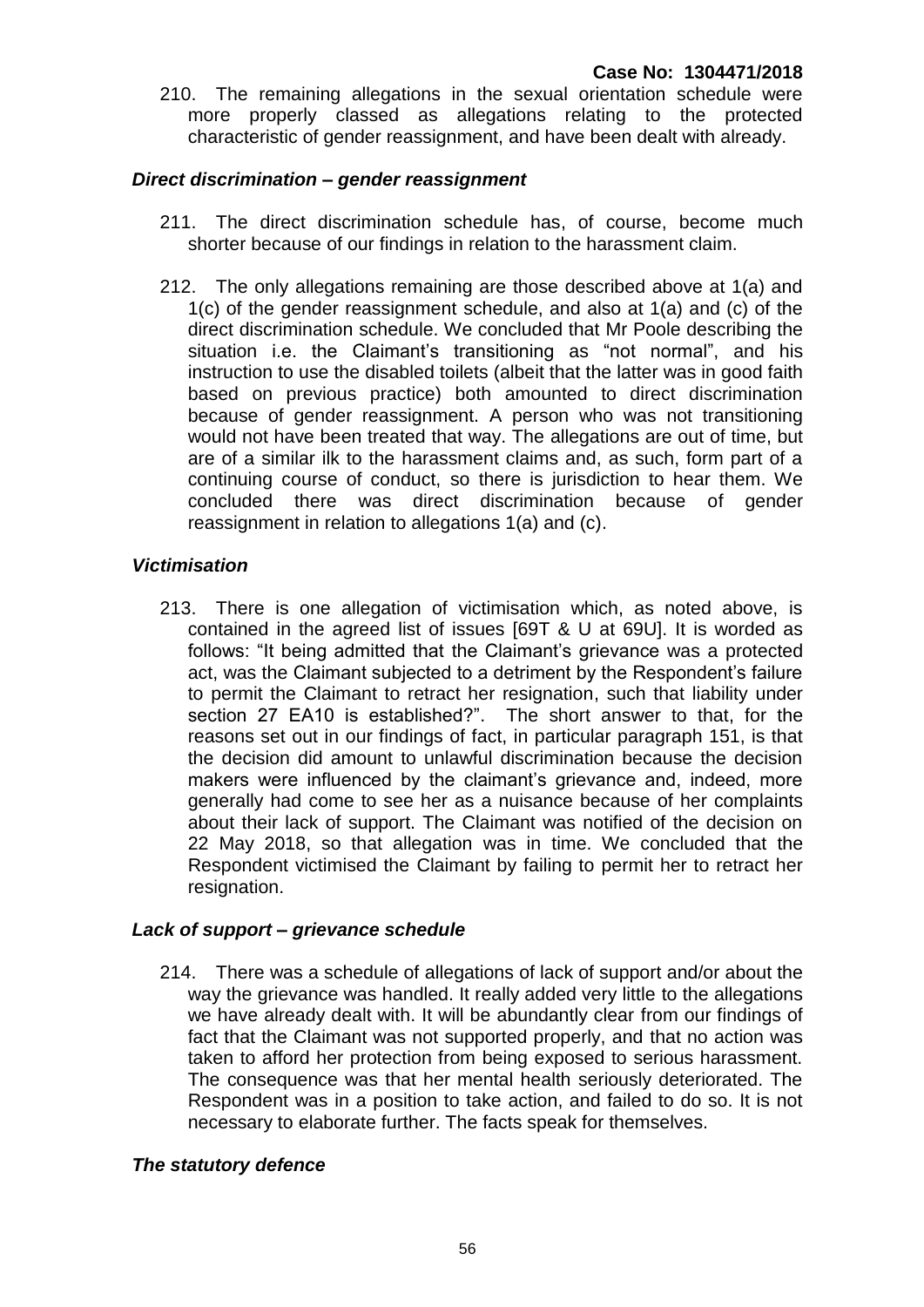215. We found it surprising, to say the least, that the Respondent continued to rely on the statutory defence (Section 109(4) EA10) Since arguments about it were included in the Respondent's closing submissions, it appeared to still be a live issue, despite concessions made by the Respondent's witnesses. In order to make out the statutory defence, it is necessary for the Respondent to show that it took all reasonable steps to prevent employees committing harassment or discrimination in the workplace. Given that the Respondent had some policies but did little or nothing to publicise or implement them, we found it hard to believe that the statutory defence continued to be pursued. As will be apparent from our findings of fact, the argument was totally without merit.

# *Constructive unfair dismissal*

- 216. There was a schedule of allegations relied on as amounting to a breach of trust and confidence. The Claimant gave notice on 10 April 2018 so clearly any acts after that date did not contribute to her decision. As to the acts complained of before that date, the schedule added very little to the allegations we have already dealt with and all the points are covered in our findings of fact. It will be abundantly clear from those findings of fact that at the point the Claimant gave notice, there had been a fundamental breach of the duty of mutual trust and confidence by the Respondent. The Respondent did not have reasonable or proper cause for acting as it did. The Claimant was entitled to affirm that breach, and she did so, albeit that she did not use the term "resignation" or the term "constructive dismissal".
- 217. We did not accept the Claimant's decision to remain in work (if her health permitted) until the end of June 2018, constituted an affirmation of the breach. She had reasons for doing so, and she did not know if she would be able to. Nor did we accept that the Claimant's request to retract her notice was any form of affirmation of that breach. The Claimant's reasons for doing so, were that one person could make a difference and certainly had nothing to do with any change in the Respondent's behaviour. Furthermore, she was still unwell. It is possible that if the Respondent had allowed the Claimant to retract her notice, she would have affirmed the breach – but that was not the position.
- 218. The Respondent's Counsel, in her submissions, raised the possibility that there was a potentially fair reason for dismissal i.e. some other substantial reason. That argument would seem to be reliant on the proposition that there was a mutual loss of trust and confidence. We did not accept that was the case. The Claimant had not acted in any way that went to the heart of the contract, as is evidenced by her performance reviews.
- 219. Furthermore, to the extent that the Respondent's argument was reliant on the proposition that the unlawful decision to fail to permit the claimant to retract her notice was made because the Respondent had lost trust and confidence in her, we rejected it. The proposition that the respondent could rely on its unlawful conduct to defeat the constructive unfair dismissal claim is unattractive, to say the least. By analogy to HMPS v Beart No.2 [2005] EWCA Civ 248, the chain of causation as regards victimisation would not be broken in any event, so the Respondent's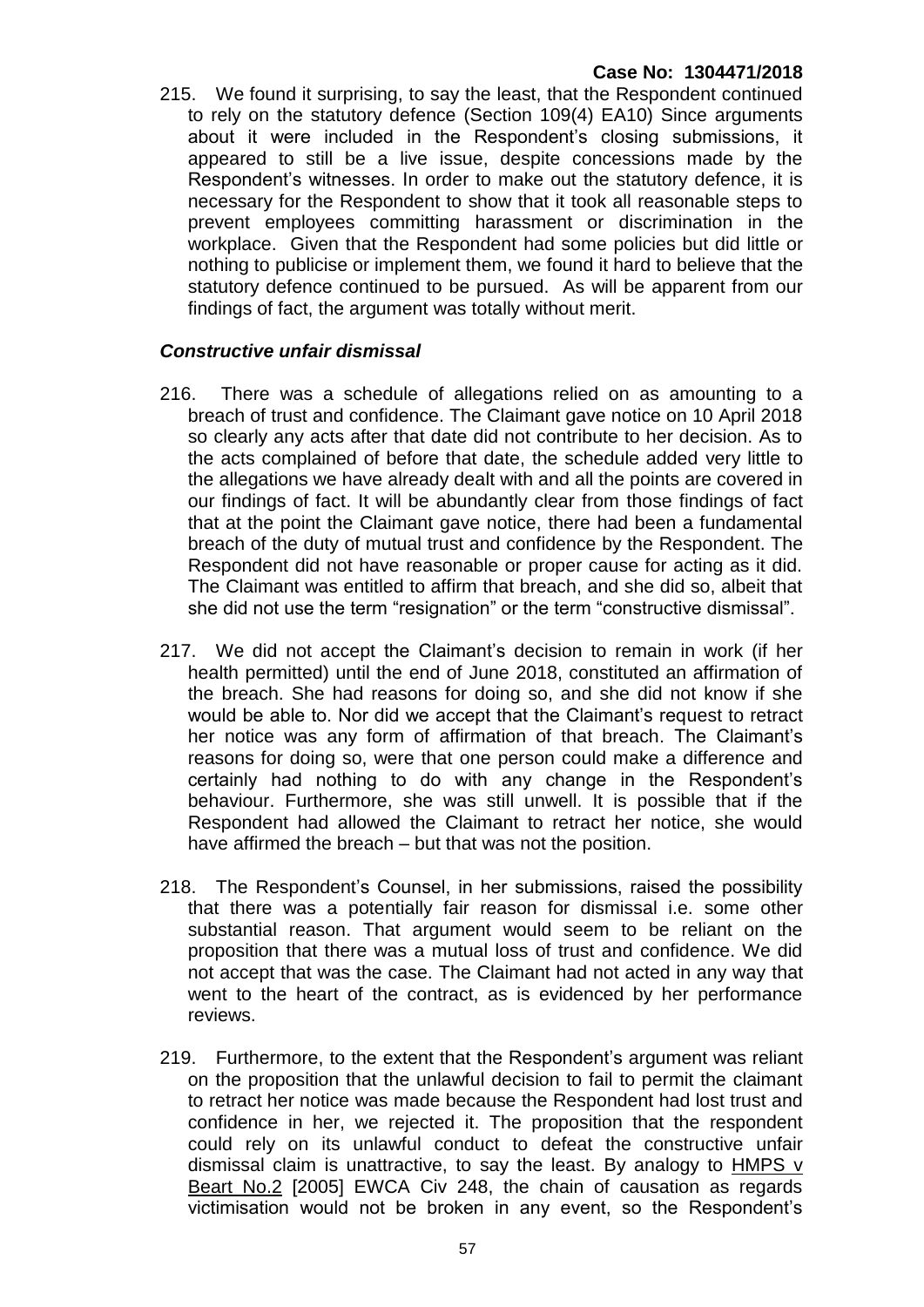argument, if correct, would make little difference to compensation, save as regards the basic award and loss of statutory rights. For those reasons we did not accept there was a potentially fair reason for dismissal. Consequently, we concluded that the Claimant was constructively unfairly dismissed.

#### *The remaining allegations*

220. The remaining allegations were dismissed.

#### *Remedy - aggravated damages, recommendations, and ACAS uplift*

- 221. The parties requested us to decide whether it would be appropriate to award aggravated damages in this case. We decided that it was beyond any doubt that this was a case which cried out for such an award. There were two reasons for that. Firstly, because of the egregious way the Claimant was treated when being subjected to serious harassment (see paragraphs 127, 131, 132 and 141 for examples of this). In this day and age such treatment was frankly unconscionable. Secondly, the very insensitive approach taken by the Respondent in defending this case, which resulted in the cross-examination referred to in our findings (see, for example, paragraphs 121 and 149), did nothing but compound existing injury to feelings. Some of the points put were bordering on offensive, such as suggesting the Claimant was "hypersensitive", that "the situation can't have been that bad" and that the Claimant had taken things "out of proportion because she was depressed and had no personal support in her home-life which made her feel isolated".
- 222. For the record, we consider that Ms Rose Taylor was (and is) a remarkably resilient person and continued to be so, despite being made very unwell by the Respondent's total and abject failure to protect her from harassment. It is praiseworthy that she made a real difference in relation to diversity and equality, especially in relation to LGBT+, at JLR. It is regrettable that the burden of doing so fell on her, and that the Respondent sought to use her willingness and commitment to doing so, against her in the hearing before us. We come back to the question of what else could be a greater priority than preventing an employee from suffering harassment in the workplace, and the acknowledgement that there should not be.
- 223. For the avoidance of doubt, our comments regarding the conduct of these proceedings, related to the hearing before us, and not to the Respondent's conduct of the proceedings up to that point. Furthermore, we do not criticise the Respondent for raising the section 7 EA10 interpretation point in the slightest. It is a proper argument and goes to jurisdiction.
- 224. We told the parties that we were minded to consider making recommendations in order to alleviate the Claimant's injury to feelings by ensuring the Respondent corporately, takes positive steps to avoid this situation arising again. Such recommendations would, of course, benefit the Respondent, because they would help to ensure that a claim such as this does not arise in the future.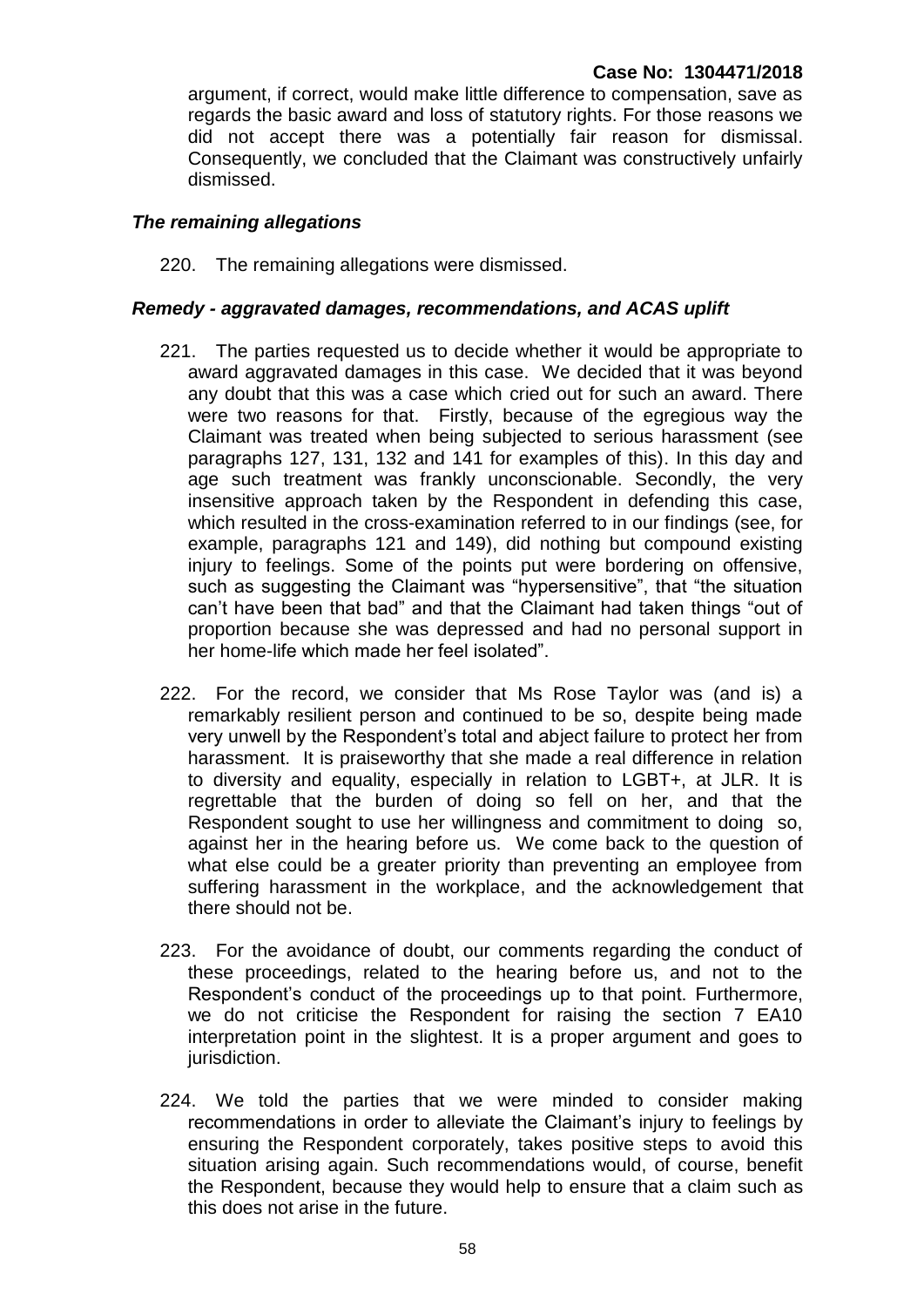225. As regards the other remedy point, the ACAS uplift, the Claimant submits that 20% would be appropriate because of the Respondent's wholesale failure to deal with her grievance properly. We concluded that was an appropriate sum bearing in mind the Respondent's size and resources, and the extent of the failure.

#### *Other matters*

- 226. We told the parties that we wanted to make it absolutely clear that we would regard very dimly any attempt by the Respondent to suggest that the failings in this case were the responsibility of the individual managers. That is simply not the case. Mr Poole, as we have observed, was completely out of his depth and looking for a lifeline, which was not there. That applies equally to Mr Morrison, Mr Glithero and Mr Bingham. They are employed as Engineers and we have no doubt they are experts in their chosen field. The Respondent did not give them the tools or support to deal with a situation such as this, which was completely outwith their area of expertise. The advice from HR was woeful, but they cannot be blamed for relying on it.
- 227. We thought it astounding that there was nothing in the way of proper support, training and enforcement on diversity and equality until the Claimant raised the issue in 2017, bearing in mind how long the legislation has been in force. We had not seen a wholesale failure in an organisation of this size in our collective experience as an industrial jury. This case came about as a result of the culture of the organisation. The culture is not aligned to the Respondent's policies, agreements, or statements of intent. This is a lesson that has to be learnt at the highest level. It is a systemic failure and demonstrates that the Respondent values its employees' ability to perform their key roles far more than their personal welfare and wellbeing. We were pleased that the Respondent sent some of its senior managers to hear our oral reasons, and we are hopeful that this will lead to meaningful change.
- 228. Written reasons were requested by both parties. .

Employment Judge Hughes

Date: 26 November 2020

REASONS SENT TO THE PARTIES ON 30 November 2020

\_\_\_\_\_\_\_\_\_\_\_\_\_\_\_\_\_\_\_\_\_\_\_\_\_\_\_\_\_\_\_\_\_\_\_\_\_\_

Kingprent.

Krishan Dhariwal ............................................................................

FOR THE TRIBUNAL OFFICE